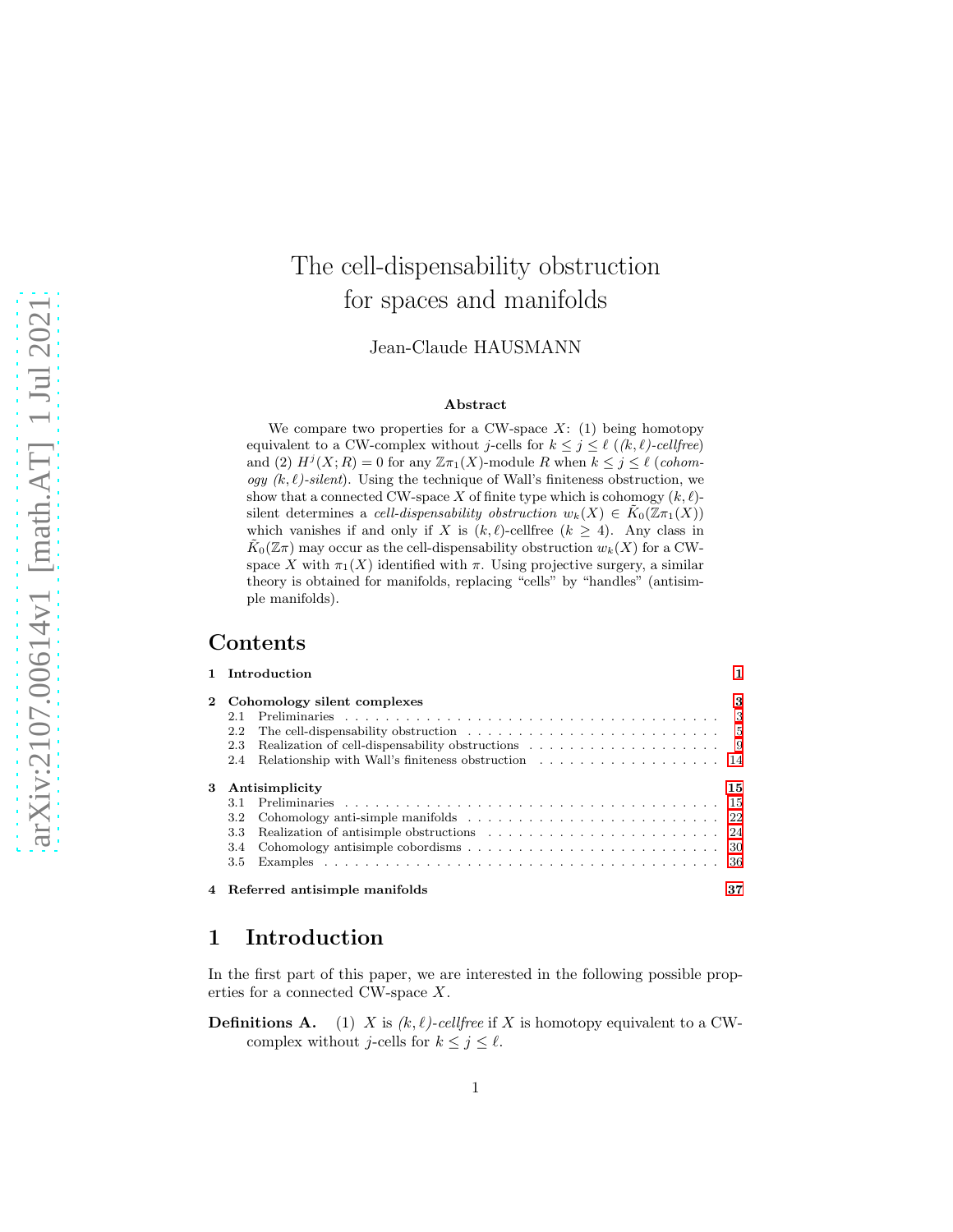- (2) X is cohomology silent in degree j if  $H^j(X;R) = 0$  for any  $\mathbb{Z}(\pi_1(X))$ module R.
- (3) X is cohomogy  $(k, \ell)$ -silent if X is cohomology silent in degree j for  $k \leq$  $j \leq \ell$ .

Obviously, a CW-space which is  $(k, \ell)$ -cellfree is cohomogy  $(k, \ell)$ -silent. The converse is known to be true for simply connected CW-spaces (using a minimal cell decomposition [\[7,](#page-40-0) Proposition 4C.1] together the universal coefficient theorem for cohomology). In Section [2,](#page-2-0) we show that a connected CW-space X of finite type which is cohomogy  $(k, \ell)$ -silent determines a *cell-dispensability* obstruction  $w_k(X) \in \tilde{K}_0(\mathbb{Z} \pi_1(X))$  which vanishes if and only if X is  $(k, \ell)$ cellfree. Any class in  $\tilde{K}_0(\mathbb{Z}\pi)$  may occur as the cell-dispensability obstruction  $w_k(X)$  for a CW-space X with  $\pi_1(X)$  identified with  $\pi$  (by somehow fixing the  $(k-1)$ -skeleton).

The definition of  $w_k(X)$  is akin to that of the Wall finiteness obstruction, but the two obstruction are different, since  $w_k(X)$  might not vanish for a finite complex  $X$ . Among the similarities is a product formula. As a consequence for example, if X is cohomogy  $(k, \ell)$ -silent  $(k \geq 3)$ , then  $X \times S^1$  is  $(k+1, \ell)$ -cellfree.

In Section [3,](#page-14-0) we apply the above material to smooth manifolds, using the following

**Definitions B.** Let M be a smooth manifold of dimension  $r \geq 2k$ .

- (1) M is k-antisimple if M admits a handle decomposition without handles of index j for  $k \leq j \leq r - k$ .
- (2) M is cohomology k-antisimple if it is cohomogy  $(k, r k)$ -silent. This definition is also used for a Poincaré complex of formal dimension  $r$ .

If M is cohomology k-antisimple, its cell-dispensability obstruction  $w_k(M) \in$  $\tilde{K}_0(\mathbb{Z}\pi_1(M))$  is defined. When M is closed of dimension  $r \geq 8$ , we prove that  $w_k(M) = 0$  if and only if M is k-antisimple. The obstruction  $w_k(M)$  is r-selfdual, i.e  $w_k(M) = (-1)^{r+1} w_k(M)^*$  (the involution  $*$  on  $\tilde{K}_0(\mathbb{Z}(\pi_M))$  involves the orientation character  $\omega: \pi_1(M) \to {\pm 1}$  of M). It thus defines a class  $[w_k(M)]$  in the Tate cohomology group  $H^{r+1}(\mathbb{Z}_2; \tilde{K}_0(\mathbb{Z}\pi(M), \omega))$ . We prove that  $[w_k(M)] = 0$  if and only if M is cobordant, in an appropriate sense, to a k-antisimple manifold.

A whole section (§ [3.3\)](#page-23-0) is devoted to realize an element  $\mathcal{P} \in \tilde{K}_0(\mathbb{Z}\pi)$  as the cell-dispensability obstruction for a Poincaré space or a closed manifold with fundamental group identified with  $\pi$  (via fixing the normal  $(k-1)$ -type). Us-ing the technique of ends of spaces [\[22,](#page-40-1) [16\]](#page-40-2), we construct for any  $\mathcal{P} \in \widetilde{K}_0(\mathbb{Z}\pi)$ a finitely dominated Poincaré space  $\mathbb P$  of formal dimension  $r \geq 6$ , which is cohomology k-antisimple with  $w_k(\mathbb{P}) = \mathcal{P}$ . Its Wall finiteness obstruction Wall(P) is equal to  $\mathcal{P} + (-1)^r \mathcal{P}^*$ . In particular, when  $\mathcal P$  is r-self-dual, P is homotopy equivalent to a finite Poincaré complex. Using then the projec-tive surgery theory of [\[22\]](#page-40-1), we prove that  $P$  may be replaced by a closed rdimensional manifold when  $[w_k(M)]$  belongs to the kernel of the homomorphism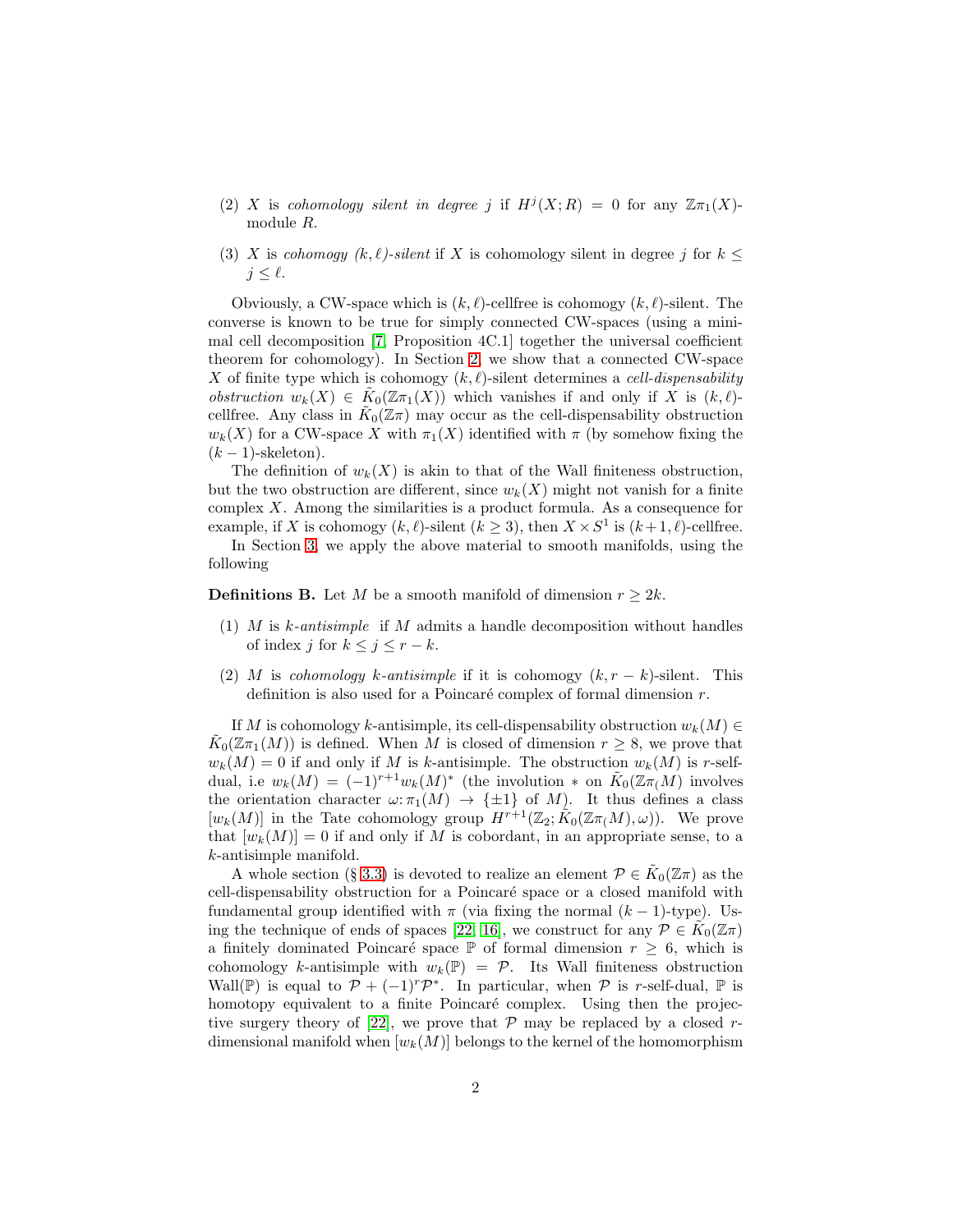$\delta_R: H^{r+1}(\mathbb{Z}_2; \tilde{K}_0(\mathbb{Z}\pi,\omega)) \to L_r^h(\pi,\omega)$  occurring in the Ranicki exact sequence (see [\(3.37\)](#page-28-0)). Examples are discussed in § [3.5](#page-35-0)

The terminology antisimple was introduced in [\[10\]](#page-40-3) for manifolds related to high dimensional knots. Antisimple manifolds have been studied in [\[9\]](#page-40-4), with applications in  $[11, 12]$  $[11, 12]$ . In  $[5, 33]$  $[5, 33]$ , *cohomology antisimple manifolds* are called antisimple manifold.

Acknowledgments: The author is grateful to Ian Hambleton and Shmuel Weinberger for comments and suggestions.

# <span id="page-2-0"></span>2 Cohomology silent complexes

### <span id="page-2-1"></span>2.1 Preliminaries

2.1. Cell complexes. A CW-complex is also called a cell complex or just a complex. We denote by  $X^k$  the k-skeleton of a complex X. The universal covering of X is denoted by  $\tilde{X}$ . Maps between topological spaces are always supposed to be continuous.

When a cell complex  $X$  is connected, we usually assume that it has only one 0-cell:  $X^0 = \{x_0\}$  and we denote by  $\pi(X)$  the fundamental group  $\pi_1(X, x_0)$ , often abbreviated by  $\pi$  when the context is clear. The group  $\pi$  acts on the left on  $X$  by deck transformations.

A  $CW\text{-}space$  is a topological space  $X$  which is homotopy equivalent to a CW-complex. Such a CW-space is

- of finite k-type if X is homotopy equivalent to a CW-complex with finite k-skeleton.
- of finite type if X is of finite k-type for all  $k \geq 0$ .
- finitely dominated if there exists a finite CW-complex A and maps  $f: A \to$ X and  $s: X \to A$  such that  $f \circ s$  is homotopic to  $\mathrm{id}_A$  (f is called a *(homo*topy) domination).

<span id="page-2-2"></span>**2.2.** *r*-connectivity and weak *r*-connectivity. A map  $f: Y \to X$  between connected CW-spaces is called r-connected if  $\pi_i(f) = 0$  for  $j \leq r$ . When  $r \geq 2$ , this is equivalent to  $f$  inducing an isomorphism on fundamental groups and  $H_j(\tilde{f}) = 0$  for  $j \leq r$ , where  $\tilde{f}: \tilde{Y} \to \tilde{X}$  is the induced map on the universal covers. A pair  $(X, Y)$  of connected CW-spaces is called *r*-connected if the inclusion map  $Y \hookrightarrow X$  is *r*-connected.

A map  $f: Y \to X$  is called weakly r-connected if  $f_*: \pi_i(Y) \to \pi_i(X)$  is an isomorphism for  $j \leq r - 1$ . When this is the case, one can attach trivial rcells to Y, getting a cell complex Y', so that f extends to  $f' : Y' \to X$  which is r-connected. Again, a pair  $(X, Y)$  of connected CW-spaces is called weakly r-connected if the inclusion map  $Y \hookrightarrow X$  is weakly r-connected. Note that "weakly r-connected" implies " $(r-1)$ -connected".

The following lemma, proved in [\[28,](#page-41-1) Lemma 1.2] (see also [\[27,](#page-41-2) Prop. 1.4, p. 139]), will be useful.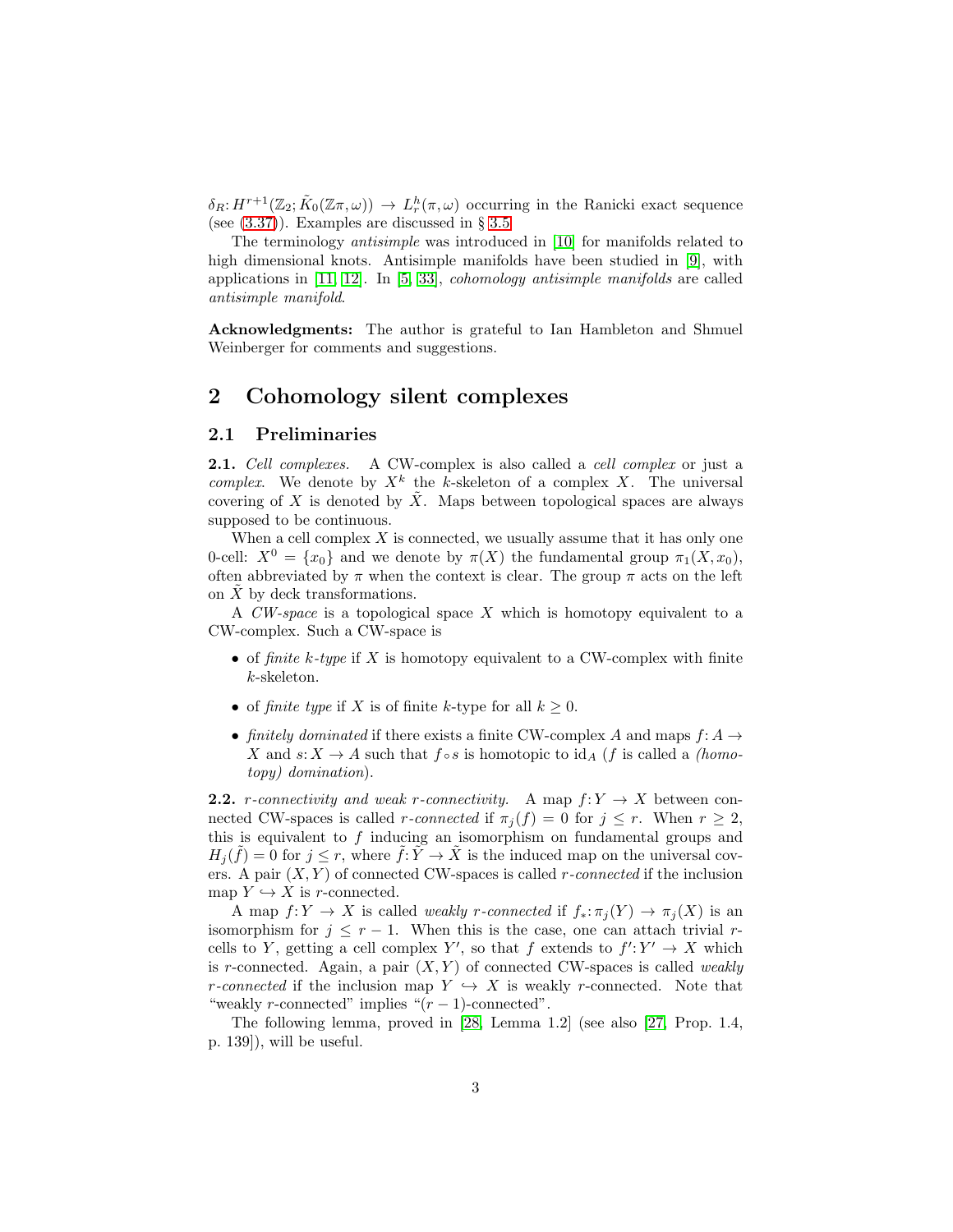<span id="page-3-0"></span>**Lemma 2.3.** Let  $f: Y \to X$  be a map between connected CW-complexes. Suppose that  $f$  is r-connected. Then, there exists a CW-complex  $Y'$  obtained by attaching to Y cells of dimension  $>r$ , such that f extends to a homotopy equivalence  $f': Y' \to X$ .

<span id="page-3-1"></span>**2.4.** Reference maps. Let Y be a connected CW-complex of dimension  $r - 1$ . An Y-reference map for a CW-space X is a map  $q: X \to Y$  which is r-connected. The space X together with the map q (or the pair  $(X, q)$ ) is called an Y-referred space.

<span id="page-3-2"></span>**Lemma 2.5.** Let  $q: X \to Y$  be an Y-reference map. Then, there exists a CWcomplex X' containing Y as a subcomplex and a homotopy equivalence  $h: X' \to Y'$ X such that the Y-reference map g  $\circ h$  is a retraction of X' onto Y. The pair  $(X', Y)$  is weakly r-connected.

In short, a reference map may be realized up to homotopy equivalence by a reference retraction. Note that the pair  $(X', Y)$  is not r-connected in general (e.g.  $X' = X = Y \vee S^r$ ).

*Proof.* The reference map q may be, up to homotopy equivalence, replaced by a Serre fibration  $\hat{g}: \hat{X} \to Y$ , whose fiber is then  $(r-1)$ -connected. As Y is of dimension  $r - 1$ , there is no obstruction to get a section of  $\hat{q}$ , which provides a homotopy section  $\gamma: Y \to X$  for g. This map  $\gamma$  may be, up to homotopy equivalence, replaced by a CW-inclusion  $J: Y \hookrightarrow X'$  and the map g provides a reference map  $g'_1: X' \to Y$ , such that  $g'_1 \circ J$  is homotopic to  $\mathrm{id}_Y$ . By the homotopy extension property, there is a homotopy from  $g'_1$  to  $g' : X' \to Y$  such that  $g' \circ \gamma = id_Y$ , namely g is a retraction. Since g is r-connected, the pair  $(X', Y)$  is weakly *r*-connected.  $\Box$ 

<span id="page-3-3"></span>**2.6.** Cohomology with local coefficients. Let X be a connected cell complex with fundamental group  $\pi$ . We consider the cellular chain complex  $(C_*(\tilde{X}), \partial)$ , with  $C_k(\tilde{X}) = H_k(\tilde{X}^k, \tilde{X}^{k-1})$ . The latter is a is a free (left)  $\mathbb{Z}\pi$ -module with basis in bijection with the k-cells of  $X$  (by choosing, for each k-cell  $e$ , an orientation and a lifting  $\tilde{e}$  in  $\tilde{X}$  of e). The cycles  $Z_k(\tilde{X})$  and the boundaries  $B_{k-1}(\tilde{X})$  are, as usual, defined as the  $\mathbb{Z}_{\pi}$ -modules

$$
Z_k(\tilde{X}) = \ker (\partial: C_k(\tilde{X}) \to C_{k-1}(\tilde{X}))
$$
  
\n
$$
B_{k-1}(\tilde{X}) = \text{Image}(\partial: C_k(\tilde{X}) \to C_{k-1}(\tilde{X})).
$$

Modules of  $\mathbb{Z}_{\pi}$  are *left* modules, unless mention of the contrary. If R is a such a  $\mathbb{Z}\pi$ -module, the *cohomology*  $H^*(X;R)$  is the homology of the cochain complex  $C^*(\tilde{X};R) = \text{hom}(C_*(\tilde{X}), R)$ , where the coboundary  $\delta$  is defined by

$$
\delta(\alpha) = (-1)^k \alpha \circ \partial \quad (\alpha \in C^k(\tilde{X})).
$$

Homology with coefficient in a  $\mathbb{Z}\pi$ -module R will also be used, but only in the framework of manifolds or Poincaré spaces (see [3.1\)](#page-14-2).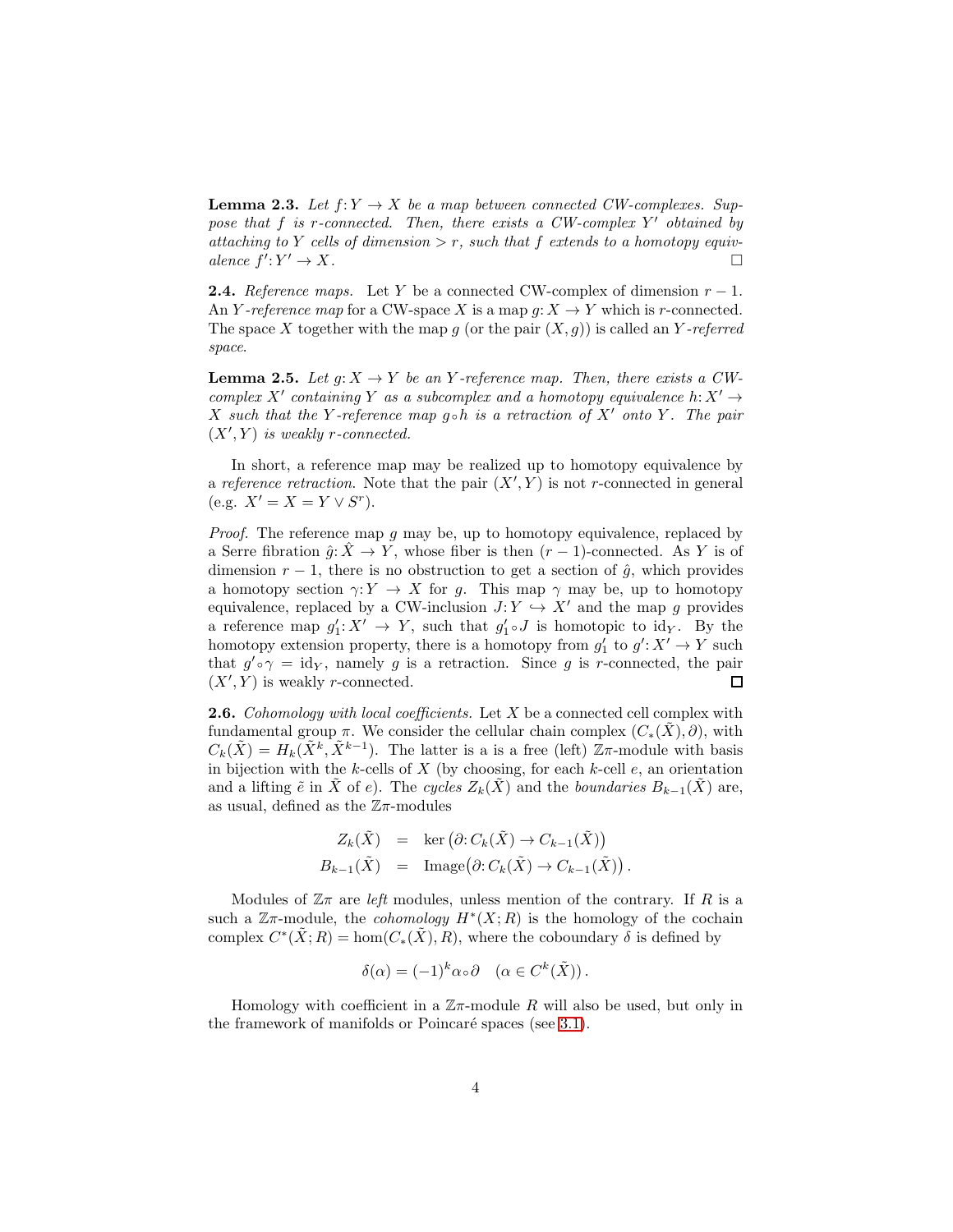### <span id="page-4-0"></span>2.2 The cell-dispensability obstruction

Recall from the introduction (Definition A) that a connected CW-space  $X$  is cohomology silent in degree k if  $H^k(X;R) = 0$  for any  $\mathbb{Z} \pi_1(X)$ -module R.

<span id="page-4-2"></span>**Lemma 2.7.** Let X be a connected CW-complex and let  $k \geq 1$  be an integer. The following conditions are equivalent.

- (a)  $X$  is cohomology silent in degree  $k$ .
- (b) The following two conditions hold true:
	- (b1) the inclusion  $B_{k-1}(\tilde{X}) \hookrightarrow C_{k-1}(\tilde{X})$  admits a retraction of  $\mathbb{Z}$  $\pi$ -modules (in consequence  $B_{k-1}(\tilde{X})$  is projective), and
	- (*b2*)  $H_k(\tilde{X}) = 0$ .

*Proof.* We set  $C_j = C_j(\tilde{X}), Z_j = Z_j(\tilde{X}), B_j = B_j(\tilde{X})$  and  $\pi = \pi_1(X)$ . The proof proceeds in three steps.

Step 1: (a)  $\Rightarrow$  (b1). The boundary homomorphism  $\partial: C_k \to B_{k-1}$  may be seen as an element of  $Z^k(X; B_{k-1}(\tilde{X}))$ . If (a) holds true, there is  $\alpha \in \text{hom}(C_{k-1}, B_{k-1})$ such that  $\partial = \delta(\alpha)$ , i.e.  $\partial(u) = \alpha \circ \partial(u)$  for all  $u \in C_k$ . Thus,  $\alpha$  is a retraction of  $C_{k-1}$  onto  $B_{k-1}$ .

Step 2: (a)  $\Rightarrow$  (b2). By Step 1 already proven,  $B_{k-1}$  is projective and thus the exact sequence  $0 \to Z_k \to C_k \to B_{k-1} \to 0$  splits, implying that  $Z_k$ is a direct summand of  $C_k$ . Therefore, the surjective homomorphism  $Z_k \rightarrow$  $H_k(\tilde{X})$  extends to a homomorphism  $\alpha: C_k \to H_k(\tilde{X})$ , giving an element of  $C^k(X; H_k(\tilde{X}))$  satisfying  $\alpha \circ \partial = 0$  (i.e.  $\alpha \in Z^k(X; H_k(\tilde{X})))$ . By (a),  $\alpha = \bar{\alpha} \circ \partial$ for some homomorphism  $\bar{\alpha}: C_{k-1} \to H_k(X)$ . The homomorphism  $\bar{\alpha}$  is surjective since so is  $\alpha$ . But  $\partial(Z_k) = 0$ , which implies that  $H_k(X) = 0$ .

Step 3: (b) implies (a). Let  $b \in H^k(X;R)$ , represented by a homomorphism  $\beta: C_k(\tilde{X}) \to R$  which is a cocycle, i.e.  $\beta_{|B_k} = 0$ . But  $B_k = Z_k$  since  $H_k(\tilde{X}) = 0$ by (b2). Since  $k \geq 1$ , one has  $\beta = \overline{\beta} \circ \partial$  for some morphism of  $\mathbb{Z}\pi$ -module  $\bar{\beta}: B_{k-1} \to R$ . By (b1),  $\bar{\beta}$  extends to a an element  $\hat{\beta} \in C^{k-1}(X;R)$  and thus  $\beta = \delta(\hat{\beta})$ , which proves that  $b = 0$ . Therefore,  $H^k(X, R) = 0$  for any  $\mathbb{Z} \pi_1(X)$ module  $R$ , which proves  $(a)$ . 口

We now prepare the definition of the obstruction  $w_k(X)$  associated to a cohomology silent cell complex in degree k.

<span id="page-4-1"></span>**Lemma 2.8.** Let  $X$  be a connected CW-complex which is cohomology silent in some degree  $k \geq 3$ . Let  $\varphi: K \to X$  be a  $(k-1)$ -conneted map, where K is a  $(k-1)$ -dimensional CW-complex. Then, the  $\mathbb{Z}\pi$ -module  $\pi_k(\varphi)$  is projective.

*Proof.* Up to homotopy equivalence, we may suppose that  $\varphi$  is the inclusion of the  $(k-1)$ -skeleton  $K = X^{k-1} \rightarrow X$  (see Lemma [2.3\)](#page-3-0). Since  $k \geq 3$ , the map  $\varphi$  induces an isomorphism on the fundamental groups and is covered by a map  $\tilde{\varphi}$ :  $\tilde{K} \to \tilde{X}$  on the universal coverings. By the relative Hurewicz isomorphism theorem, one has

$$
\pi_k(\varphi) \approx H_k(\tilde{\varphi}) \approx H_k(\tilde{X}, \tilde{X}^{k-1}).
$$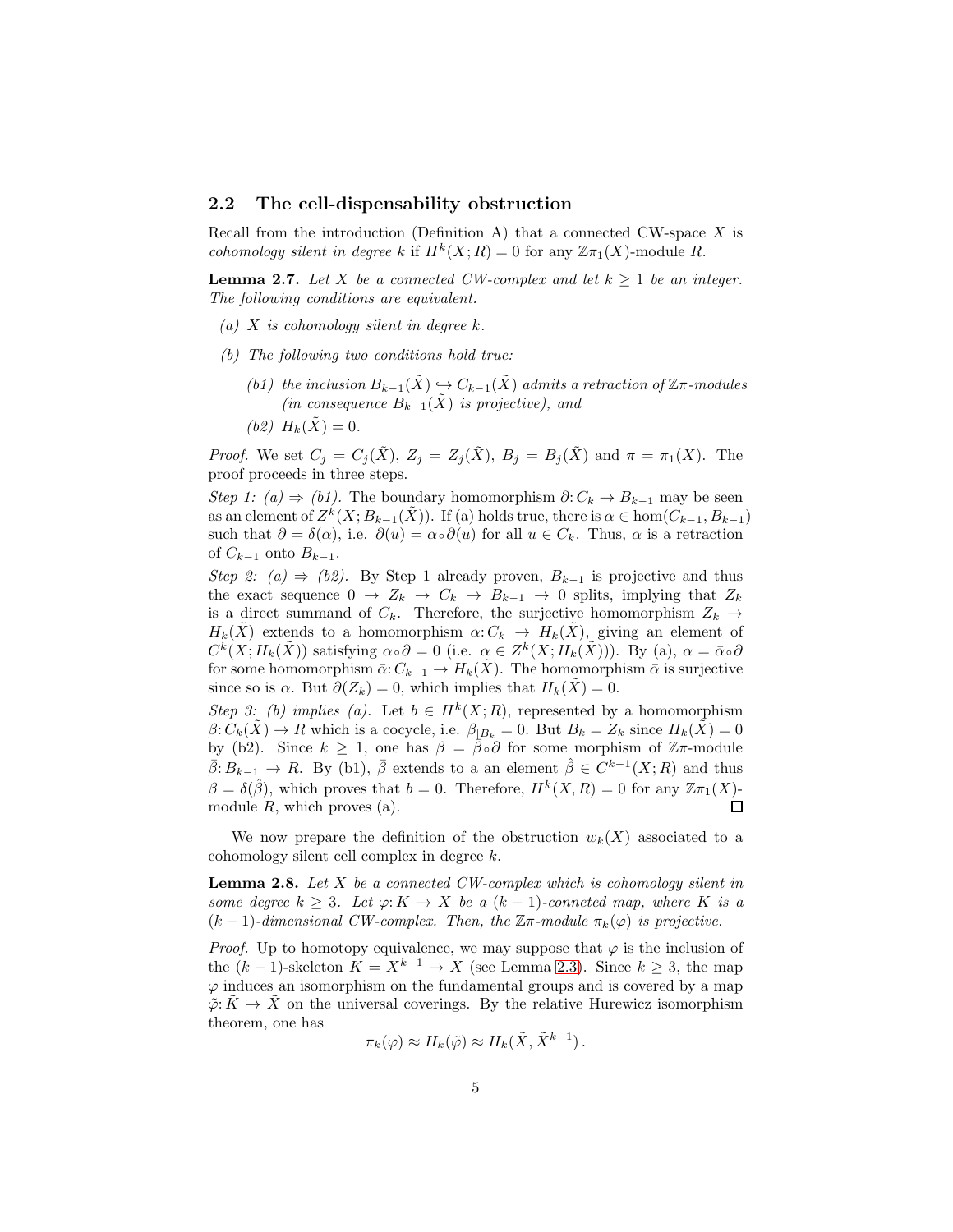We now claim that there is an isomorphism of  $\mathbb{Z}_{\pi}$ -modules between  $B_{k-1}(\tilde{X})$ and  $H_k(\tilde{X}, \tilde{X}^{k-1})$ . Lemma [2.8](#page-4-1) will then follow from Lemma [2.7.](#page-4-2)

To establish the claim, recall that the boundary homomorphism  $\partial: C_k(\tilde{X}) \to$  $C_{k-1}(X)$  is the composition

$$
\partial: H_k(\tilde{X}^k, \tilde{X}^{k-1}) \to H_{k-1}(\tilde{X}^{k-1}) \to H_{k-1}(\tilde{X}^{k-1}, \tilde{X}^{k-2}).
$$

The right arrow is injective since  $H_{k-1}(\tilde{X}^{k-2}) = 0$ . Hence,  $B_{k-1}(\tilde{X})$  may be seen as a submodule of  $H_{k-1}(\tilde{X}^{k-1})$ :

$$
B_{k-1}(\tilde{X}) \approx \text{Im}\left(H_k(\tilde{X}^k, \tilde{X}^{k-1}) \to H_{k-1}(\tilde{X}^{k-1})\right) = \text{ker}\left(H_{k-1}(\tilde{X}^{k-1}) \to H_{k-1}(\tilde{X}^k)\right).
$$

As  $H_{k-1}(\tilde{X}^k) \approx H_{k-1}(\tilde{X})$ , one has

$$
B_{k-1}(\tilde{X}) \approx \ker \left( H_{k-1}(\tilde{X}^{k-1}) \to H_{k-1}(\tilde{X}) \right) = \text{Im} \left( H_k(\tilde{X}, \tilde{X}^{k-1}) \to H_{k-1}(\tilde{X}^{k-1}) \right).
$$

But

$$
\mathrm{Im}\left(H_k(\tilde{X},\tilde{X}^{k-1})\to H_{k-1}(\tilde{X}^{k-1})\right)\approx H_k(\tilde{X},\tilde{X}^{k-1})
$$

since  $H_k(\tilde{X}) = 0$  by Lemma [2.7.](#page-4-2)

Let  $X$  be a connected CW-complex which is cohomology silent in some degree  $k \geq 3$ . Let  $\varphi: K^{k-1} \to X$  be a  $(k-1)$ -connected map. By Lemma [2.8,](#page-4-1)  $\pi_k(\varphi)$  is a projective  $\mathbb{Z}\pi$ -module. Suppose that K is a finite complex and that X is of finite type. By the proof of Lemma [2.8,](#page-4-1) the  $\mathbb{Z}\pi$ -module  $\pi_k(\varphi) \approx H_k(\tilde{\varphi})$ is finitely generated and therefore defines a class

<span id="page-5-2"></span>
$$
w_k(X) = (-1)^k [\pi_k(\varphi)] \in \tilde{K}_0(\mathbb{Z}\pi).
$$
 (2.1)

 $\Box$ 

That the map  $\varphi$  does not appear in the notation  $w_k(X)$  makes sense in view of the following lemma.

<span id="page-5-0"></span>**Lemma 2.9.** Let  $X$  be a connected CW-complex which is of finite type and cohomology silent in degree  $k \geq 3$ . Let  $\varphi_i: K_i^{k-1} \to X$   $(i = 1, 2)$  be two  $(k - 1)$ connected maps, where  $K_i$  are finite complexes. Then  $[\pi_k(\varphi_1)] = [\pi_k(\varphi_2)]$  in  $\tilde K_0(\mathbb{Z}\pi)$ .

<span id="page-5-1"></span>**Remarks 2.10.** (1) When X has the homotopy type of a  $k$ -dimensional complex, then  $w_k(X)$  is the Wall finiteness obstruction Wall(X) of X [\[28\]](#page-41-1). See also Section [2.4.](#page-13-0)

(2) Taking for  $\varphi: K \to X$  the inclusion of  $K = X^{k-1}$  into X, one has  $w_k(X) =$  $(-1)^k[B_{k-1}(X)]$  (see the proof of Lemma [2.8\)](#page-4-1).

Proof of Lemma [2.9.](#page-5-0) We essentially follow the proof of [\[28,](#page-41-1) Lemma 3.2], as detailed in [\[27,](#page-41-2) Lemma 2.9, p. 155]. Up to homotopy equivalence, the map  $\varphi_i$  may be replaced by a Serre fibration  $\theta_i$ , with fiber  $F_i$ . As  $\varphi_i$  is  $(k-1)$ connected, one has  $\pi_i(F_i) = 0$  for  $j < k - 1$ , and thus the first obstruction to construct a section of  $\theta_i$  belongs to  $H^k(X; \pi_{k-1}(F_i))$ . The latter vanishes since X is cohomology silent in degree k. Using obstruction theory [\[34,](#page-41-3) Chapter VI],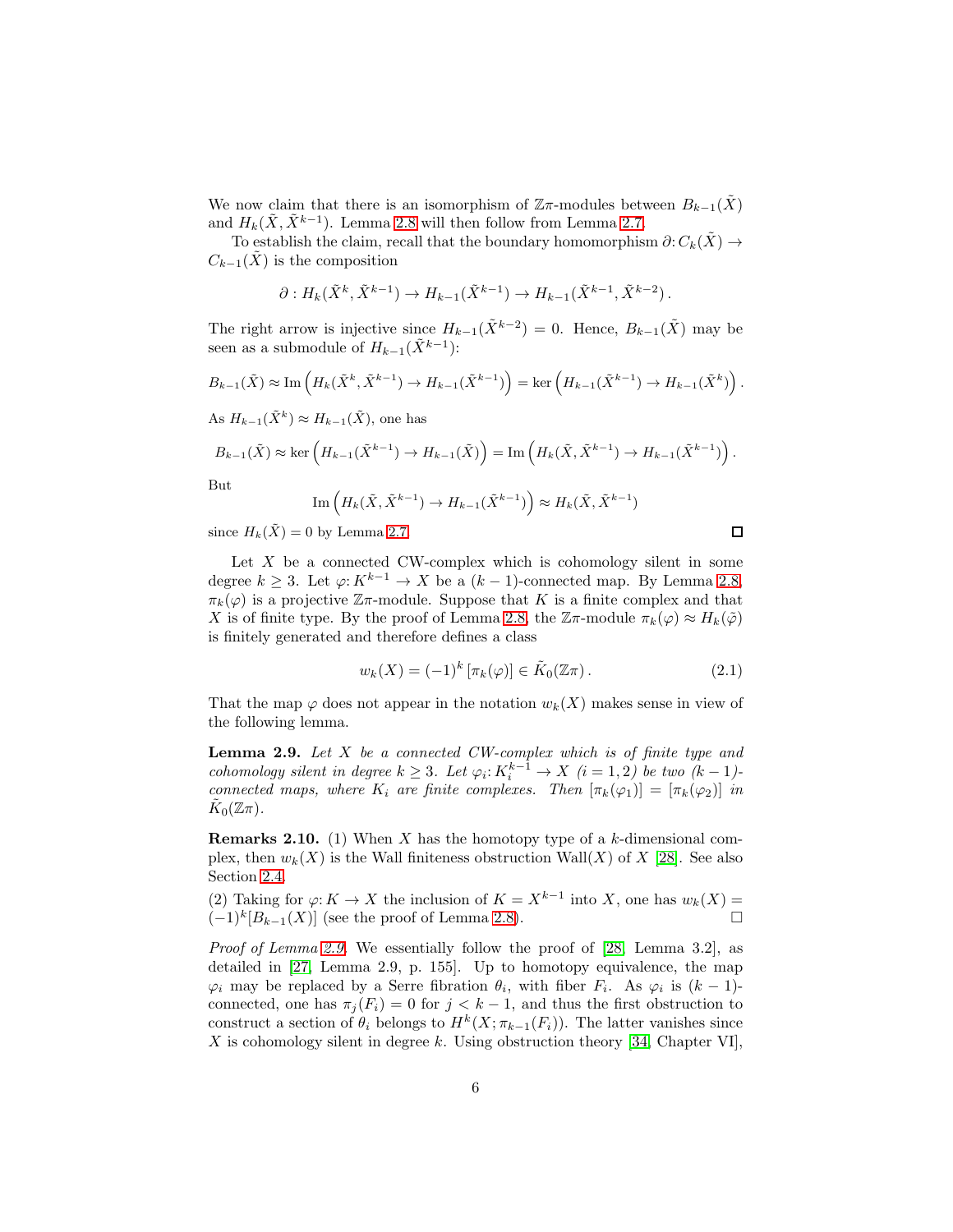we can thus construct map  $s^i: X^k \to K_i$  such that  $\varphi_i \circ s^i$  is homotopic to the inclusion  $X^k \hookrightarrow X$ . This induces a morphism of  $\mathbb{Z}\pi$ -module  $s^i_*: H_{k-1}(\tilde{X}) \approx$  $H_{k-1}(\tilde{X}^k) \to H_{k-1}(\tilde{K}_i)$  which splits the exact sequence

<span id="page-6-0"></span>
$$
0 \longrightarrow H_k(\tilde{\varphi}_i) \longrightarrow H_{k-1}(\tilde{K}_i) \xleftarrow{\varphi_i} H_{k-1}(\tilde{X}) \longrightarrow 0
$$
\n
$$
(2.2)
$$

(the morphism  $H_k(\tilde{\varphi}_i) \to H_{k-1}(\tilde{K}_i)$  is indeed injective since  $H_k(\tilde{X}) = 0$  by Lemma [2.7\)](#page-4-2). By cellularity, one may assume that  $\varphi_i(K_i) \subset X^{k-1}$ . We can thus define a map  $\psi: K_1 \to K_2$  as  $\psi = s^2 \circ \varphi_1$ .

Since  $\varphi_i$  is  $(k-1)$ -connected and since  $K_i$  is of dimension  $k-1$ , one has  $H_i(\psi) = 0$  when  $j \neq k - 1, k$  and the horizontal line in the following diagram is an exact sequence.

$$
H_k(\tilde{\psi}) \longrightarrow H_{k-1}(\tilde{K}_1) \xrightarrow{\tilde{\psi}_*} H_{k-1}(\tilde{K}_2) \longrightarrow H_{k-1}(\tilde{\psi})
$$
  
\n
$$
\downarrow \qquad H_{k-1}(\tilde{X})
$$
\n
$$
H_{k-1}(\tilde{X})
$$

Therefore, using  $(2.2)$ , one gets isomorphisms of  $\mathbb{Z}_{\pi}$ -modules

<span id="page-6-1"></span>
$$
H_k(\tilde{\varphi}_1) \approx H_k(\tilde{\psi}) \quad \text{and} \quad H_k(\tilde{\varphi}_2) \approx H_{k-1}(\tilde{\psi}). \tag{2.3}
$$

With the abbreviations  $C_j = C_j(\tilde{\psi}), Z_j = Z_j(\tilde{\psi})$  and  $B_j = b_j(\tilde{\psi}),$  the cellular chain complex  $C_*(\tilde{\psi})$  gives the following exact sequences.

 $Z_1 \hookrightarrow C_1 \longrightarrow C_0 \Rightarrow B_1 = Z_1$  is stably free

 $Z_2 \hookrightarrow C_2 \longrightarrow B_1 \Rightarrow B_2 = Z_2$  is stably free, *etc.* 

This shows that  $B_j = Z_j$  is stably free for  $j < k-1$  and that  $Z_{k-1}$  is stably free. Then one has

<span id="page-6-2"></span>
$$
B_{k-1} \hookrightarrow Z_{k-1} \longrightarrow H_{k-1}(\tilde{\psi}) \quad , \quad Z_k \hookrightarrow C_k \longrightarrow B_{k-1} \quad , \quad Z_k \xrightarrow{\approx} H_k(\tilde{\psi}). \tag{2.4}
$$

Since X is cohomology silent in degree k, the  $\mathbb{Z}\pi$ -modules  $H_{k-1}(\tilde{\psi})$  and  $H_{k-1}(\tilde{\psi})$ are projective by Lemma [2.7](#page-4-2) and [\(2.3\)](#page-6-1). By [\(2.4\)](#page-6-2),  $B_{k-1}$  and  $Z_k$  are also projective and, by  $(2.3)$  again,

$$
[H_k(\tilde{\varphi}_2)] = [H_{k-1}(\tilde{\psi})] = -[B_{k-1}] = [Z_k] = [H_k(\tilde{\psi})] = [H_k(\tilde{\varphi}_1)]. \square
$$

A slight modification of the proof of Lemma [2.9](#page-5-0) shows that  $w_k(X)$  is an invariant of the k-type of X. More precisely, one has the following

<span id="page-6-3"></span>**Lemma 2.11.** Let  $X_i$  (i=1,2) be two connected CW-complexes of finite type and  $k \geq 3$  be an integer. Suppose that, for  $i = 1, 2, X_i$  is cohomology silent in degree k. Let  $h: X_1 \to X_2$  be a k-connected map. Then,  $w_k(X_2) = h_*(w_k(X_1)),$ where  $h_*: \tilde{K}_0(\mathbb{Z}\pi_1(X_1)) \stackrel{\approx}{\longrightarrow} \tilde{K}_0(\mathbb{Z}\pi_1(X_2))$  is the isomorphism induced by h.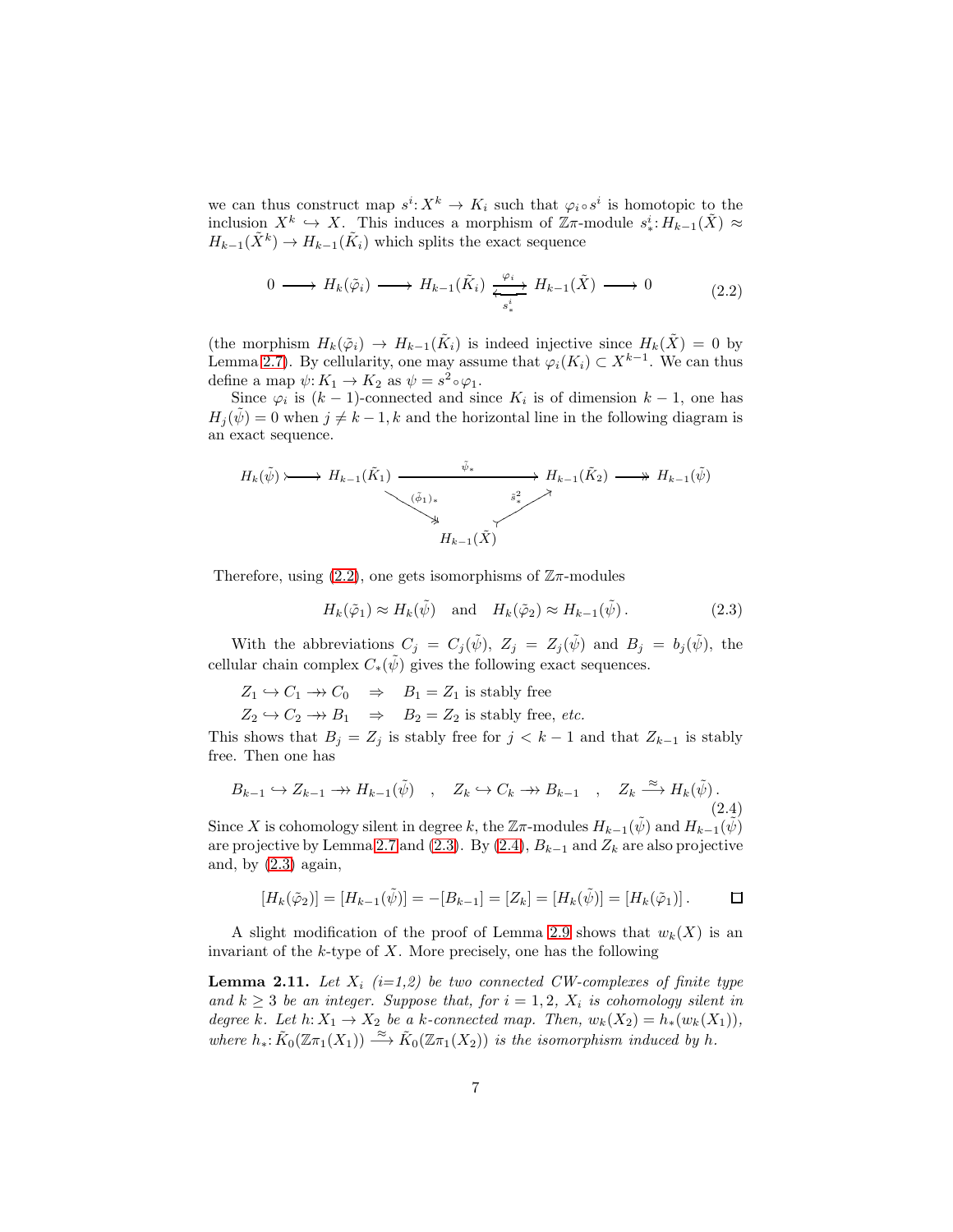*Proof.* We assume that  $h$  is cellular. We follow the proof of Lemma [2.9](#page-5-0) with the map  $\varphi_i: K_i \to X_i$  being the inclusion of  $K_i = X_i^{k-1}$  into X. For  $i = 1, 2$ , we get a map  $s_i: X_i^k \to K_i$  such that  $\varphi_i \circ s_i$  is homotopic to the inclusion  $X_i^k \hookrightarrow X_i$ . We then just need to replace the map  $\psi$  of the proof of Lemma [2.9](#page-5-0) by  $\psi =$  $s_2 \circ h \circ \varphi_1$ . □

<span id="page-7-0"></span>**Remark 2.12.** Lemma [2.11](#page-6-3) enables us to define  $w_k(X) \in \tilde K_0(\pi_1(X))$  for a  $CW$ space X of finite k-type which is cohomology silent in degree k. Just choose a homotopy equivalence  $f: X' \to X$  where X' is a CW-complex with finite kskeleton and define  $w_k(X) = f_*(w_k(X'))$ . Lemma [2.11](#page-6-3) guarantees that this is undependent of the choice of  $(X', f)$ .  $(f).$ 

The element  $w_k(X)$  will be called the *cell-dispensability obstruction of* X, thanks to the following proposition, in which the the concepts of Definitions A of the introduction are used.

<span id="page-7-1"></span>**Proposition 2.13.** Let  $4 \leq k \leq \ell$  be integers. Let X be a connected CW-space of finite  $\ell$ -type. Suppose that X is cohomogy  $(k, \ell)$ -silent. Then, the following conditions are equivalent.

- (a)  $w_k(X) = 0$ .
- (b) X has the homotopy type of a CW-complex with a finite  $\ell$ -skeleton which is  $(k, \ell)$ -cellfree

*Proof.* Using Remark [2.12,](#page-7-0) we assume that X is a CW-complex with finite  $\ell$ skeleton. If X has no k-cells, then  $B_{k-1}(\tilde{X}) = 0$  and thus  $w_k(X) = 0$  by Part  $(2)$  of Remark [2.10.](#page-5-1) Therefore,  $(b)$  implies  $(a)$ .

Conversely, suppose that (a) holds. As seen in Step 1 of the proof of Lemma [2.7,](#page-4-2) the module  $B_{k-1}(\tilde{X})$  is a retract of  $C_{k-1}(\tilde{X})$ . We may thus write  $C_{k-1}(\tilde{X}) \approx B_{k-1}(\tilde{X}) \oplus T$ . If  $w_k(X) = 0$ , then  $B_{k-1}(\tilde{X})$  is a finitely generated stably free  $\mathbb{Z}_{\pi}$ -module, and so is T. By wedging if necessary X with a finite collection of  $D^{k-1}$ 's (canceling pairs of  $(k-2)$  and  $(k-1)$ -cells), one may assume that T is Zπ-free, with basis  $\mathcal{B} = \{t_1, \ldots, t_r\}$ . As  $k \geq 4$ , the complexes  $\tilde{X}^{k-1}$  and  $\tilde{X}^{k-2}$  are 1-connected and the relative Hurewicz theorem then implies that the  $\mathbb{Z}\pi$ -module  $C_{k-1}(\tilde{X}) = H_{k-1}(\tilde{X}^{k-1}, \tilde{X}^{k-2})$  is isomorphic to  $\pi_{k-1}(X^{k-1}, X^{k-2})$ . One can thus see T as a free submodule of  $\pi_{k-1}(X^{k-1}, X^{k-2})$  and  $t_j$  is represented by a map of pair  $\tau_j: (D^{k-1}, S^{k-2}) \to (X^{k-1}, X^{k-2})$ . Let K be the finite CW-complex of dimension  $k - 1$  obtained by adding  $(k - 1)$ -cells  $e_1, \ldots, e_r$ to  $X^{k-2}$ , the cell  $e_j$  being attached by the map  $\tau_j : S^{k-2} \to X^{k-2}$ . Thus,  $C_{k-1}(\tilde{K}) = T$ . The inclusion  $X^{k-2} \to X$  then extends to a map  $f: K \to X$ , using the map  $\tau_j$  on the cell  $e_j$ . One checks that f induces an isomorphism on the fundamental groups and on the homology groups  $H_i(K) \stackrel{\approx}{\longrightarrow} H_i(\tilde{X})$  for  $i \leq k-1$ . But, by Lemma [2.7,](#page-4-2)  $H_i(\tilde{X}) = 0$  for  $k \leq j \leq \ell$ . Therefore, f is  $\ell$ -connected and, using Lemma [2.3,](#page-3-0) one has a homotopy equivalence

$$
X \simeq K \cup \{\text{cells of dim } \geq \ell + 1\},\
$$

which proves (b).

 $\Box$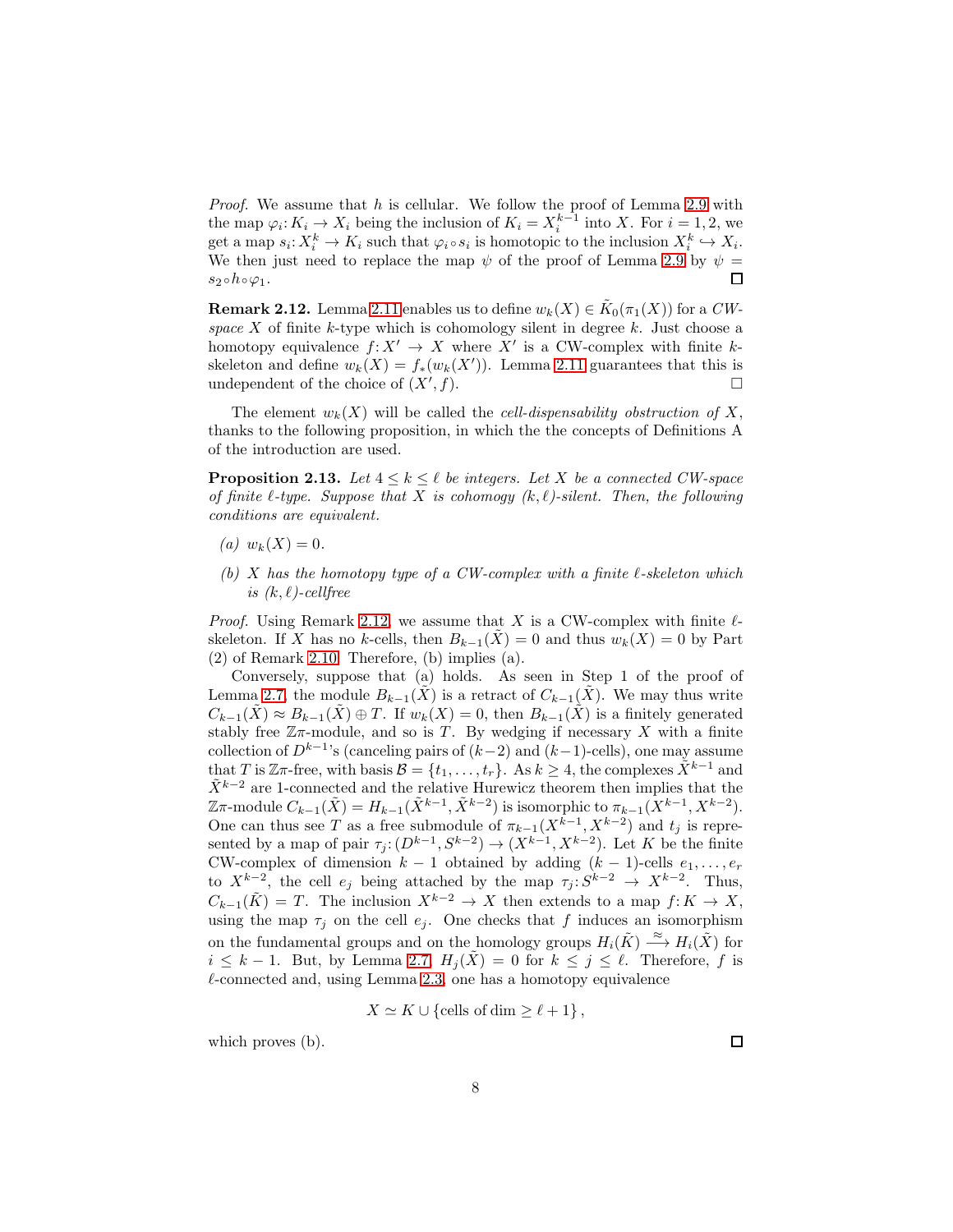<span id="page-8-2"></span>Remark 2.14. In Proposition [2.13,](#page-7-1) one may wonder that Condition (b) is just  $w_k(X) = 0$  and not  $w_j(X) = 0$  for  $k \leq j \leq \ell$ . But, actually,  $w_k(X) = w_j(X)$ for  $k \leq j \leq l$ . Indeed, as  $H_j(\tilde{X}) = 0$  for  $k \leq j \leq \ell$ , one has  $B_j = Z_j$  and thus an exact sequences  $0 \to B_j \to C_j \to B_{j-1} \to 0$  for  $k \leq j \leq \ell$ .

We finish this section with the following lemma, which will be used in Section [3.4.](#page-29-0)

<span id="page-8-3"></span>**Lemma 2.15.** Let  $(X, T)$  be a  $(k - 1)$ -connected pair of CW-spaces of finite k-type  $(k \geq 2)$ . Suppose that X and T are cohomology silent in degree k. Then,  $H_k(\tilde{T},\tilde{X})$  is a finitely generated projective  $\mathbb{Z}\pi$ -module  $(\pi = \pi_1(X) \approx \pi_1(T))$  and

$$
w_k(T) = w_k(X) + [H_k(\tilde{T}, \tilde{X})].
$$

*Proof.* We suppose that  $(X, T)$  is a pair of CW-complexes with finite k-skeleta. Let  $K = X^{k-1}$ . Then  $(X, K)$  and  $(T, K)$  are  $(k-1)$ -connected and, by  $(2.1)$ , one has

$$
w_k(X) = [H_k(\tilde{X}, \tilde{K})]
$$
 and  $w_k(T) = [H_k(\tilde{T}, \tilde{K})].$ 

Let us consider the homology exact sequence of the triple  $(\tilde{T}, \tilde{X}, \tilde{K})$ . One has  $H_{k-1}(K, X) = 0$  since  $(X, K)$  is  $(k-1)$ -connected. The connecting homomorphism  $H_{k+1}(\tilde{T}, \tilde{X}) \to H_k(\tilde{X}, \tilde{K})$  factors through  $H_k(\tilde{X})$  which vanishes by Lemma [2.7.](#page-4-2) We thus get a short exact sequence

$$
0 \to H_k(\tilde{X}, \tilde{K}) \to H_k(\tilde{T}, \tilde{K}) \stackrel{\beta}{\longrightarrow} H_k(\tilde{T}, \tilde{X}) \to 0.
$$

We claim that this sequence splits, which will prove the lemma. To construct a section  $\sigma$  of  $\beta$ , let us consider the commutative diagram

<span id="page-8-1"></span>
$$
H_k(\tilde{T}, \tilde{K}) \longrightarrow H_{k-1}(\tilde{K}) \longrightarrow H_{k-1}(\tilde{T})
$$
  
\n
$$
\beta \downarrow^{\tilde{r}} \sigma \qquad \tilde{\varphi}_* \downarrow \uparrow \sigma \qquad \qquad = \uparrow \qquad (2.5)
$$
  
\n
$$
H_k(\tilde{T}, \tilde{X}) \longrightarrow H_{k-1}(\tilde{X}) \longrightarrow H_{k-1}(\tilde{T})
$$

in which the horizontal lines are exact. The left hand horizontal arrows are injective since  $H_k(T) = 0$  by Lemma [2.7.](#page-4-2) A seen in the proof of Lemma [2.9,](#page-5-0) the inclusion  $\varphi: K \hookrightarrow X$ , considered as a Serre fibration, admits a section over  $X^k$ , whence the section  $\sigma_0$  of  $\tilde{\varphi}_*$ . A chasing argument in Diagram [\(2.5\)](#page-8-1) then produces the required section  $\sigma$  of  $\beta$ .  $\Box$ 

### <span id="page-8-0"></span>2.3 Realization of cell-dispensability obstructions

We now give two propositions concerning the realization of elements of  $\tilde{K}_0(\mathbb{Z}\pi)$ as the obstruction  $w_k(X)$  for some cohomology k-silent complex X with an identification  $\pi_1(X) \approx \pi$ . This identification will be achieved via a reference map to a fixed finite cell complex  $Y$  (see [2.4\)](#page-3-1).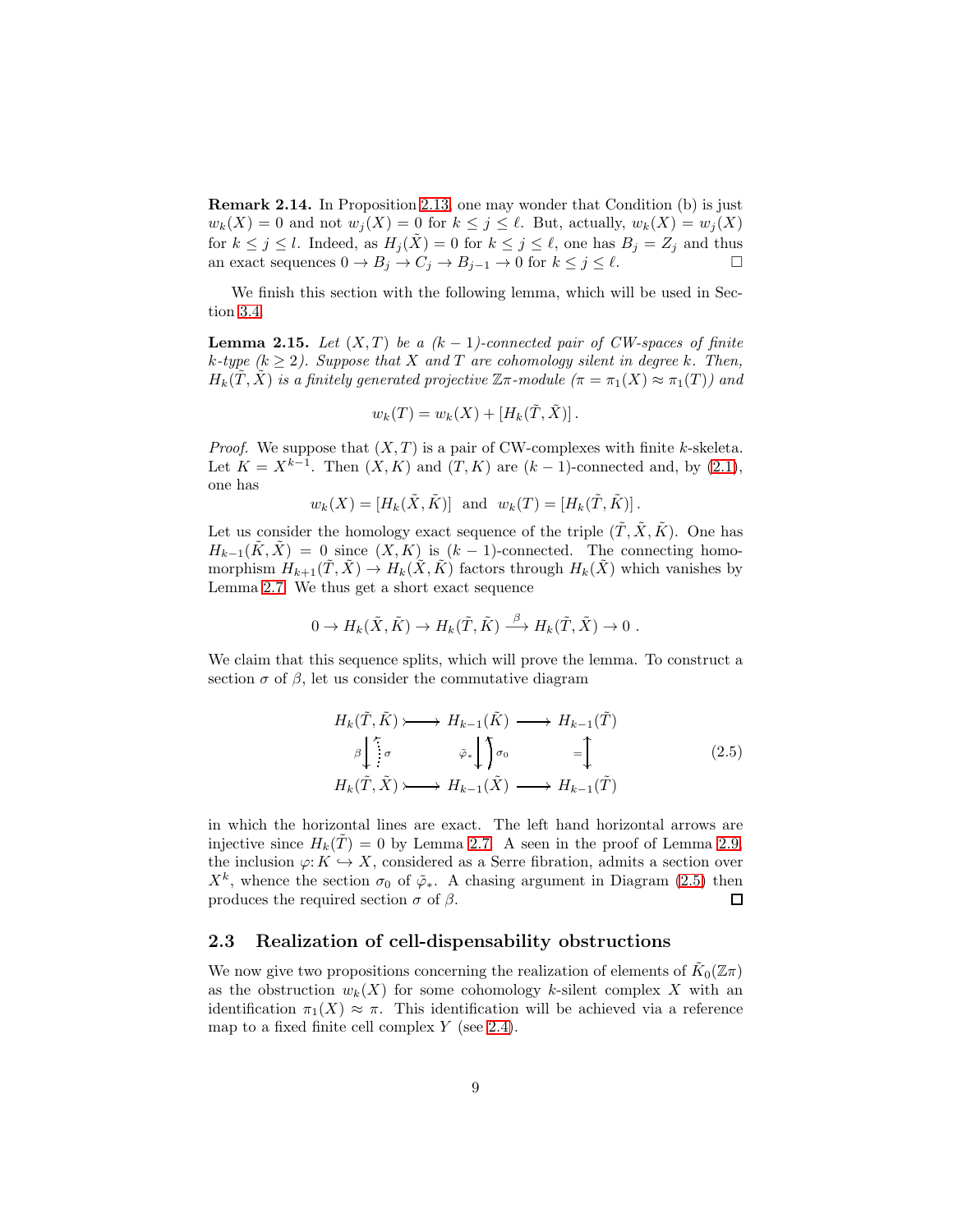<span id="page-9-0"></span>Proposition 2.16. Let Y be a connected finite CW-complex of dimension

 $k-1 \geq 2$  and let  $\ell > k$  be an integer. Let  $\mathcal{P} \in \tilde{K}_0(\mathbb{Z} \pi_1(Y))$ . Then there exists a Y-referred finite CW-complex  $(X_{k_1}^{\ell}, g^{\ell})$  of dimension  $\ell + 1$  such that  $X_{k_1}^{\ell}$  is cohomogy  $(k, \ell)$ -silent and satisfies  $g^{\ell}_*(w_k(X)) = \mathcal{P}$ .

*Proof.* Let us represent the class  $(-1)^k \mathcal{P}$  by the image P of a projector  $pr_P : F \to$ F, where F is a finitely generated free  $\mathbb{Z}_{\pi_1}(Y)$ -module. Then F admits a supplementary projector  $pr_Q: F \to F$  with image  $Q = \text{ker } pr_P$ , and  $F = P \oplus Q$ . Let  $\mathcal{B} = \{b_1, \ldots, b_r\}$  be a basis of F. We introduce some precise notations which will also be used in the proof of Proposition [2.18.](#page-11-0) Let

$$
S = S_1^{k-1} \vee \cdots \vee S_r^{k-1} \quad , \quad \mathcal{D} = D_1^k \amalg \cdots \amalg D_r^k \tag{2.6}
$$

where  $S_j^{k-1}$  and  $D_j^k$  are copies of the sphere  $S^{k-1}$  and of the disk  $D^k$ .

We shall add cells to Y to get skeleta  $X^j$  of a cell complex X, together with a Y-reference retraction  $g^j: X^j \to Y$ , such that  $(X^{\ell}, g^{\ell}) = (X^{\ell}_k, g^{\ell})$  when  $\ell > k$ (recall from Lemma [2.5](#page-3-2) that an Y -reference map is anyway, up to homotopy equivalence, equal to a retraction).

The  $(k-1)$ -skeleton of X is defined to be

 $X^{k-1} = Y \vee S$ .

with the Y-reference retraction  $g^{k-1}: X^{k-1} \to Y$  sending S to the base point.

Since  $k \geq 3$ ,  $\pi = \pi_1(Y) \approx \pi_1(X^{k-1})$  and  $\pi_{k-1}(X^{k-1}, Y) \approx H_{k-1}(\tilde{X}^{k-1}, \tilde{Y})$ is identified with F (the inclusion  $S_j^{k-1} \to S \to X^{k-1}$  representing the element  $b_j \in F$ ). Since  $g^{k-1}$  is a retraction, the homotopy exact sequence of the pair  $(X^{k-1}, Y)$  splits

$$
0 \longrightarrow \pi_{k-1}(Y) \underset{g_k^{k-1}}{\longrightarrow} \pi_{k-1}(X^{k-1}) \underset{\sigma}{\longrightarrow} \pi_{k-1}(X^{k-1}, Y) \longrightarrow 0
$$

Let

<span id="page-9-1"></span>
$$
\sigma: \pi_{k-1}(X^{k-1}, Y) \to \pi_{k-1}(X^{k-1})
$$
\n(2.7)

.

be the section sending  $\pi_{k-1}(X^{k-1}, Y)$  isomorphically onto ker  $g_*^{k-1}$ . Form the cell complex

$$
X^k=X^{k-1}\cup_\theta \mathcal{D}.
$$

where the restriction to  $\partial(D_j^k)$  of the attaching map  $\theta: \partial(\mathcal{D}) \to X^{k-1}$  represents  $\sigma \circ \text{pr}_P(b_j) \in \pi_{k-1}(X^{k-1})$ . As  $g_*^{k-1} \circ \sigma = 0$ , the retraction  $g^{k-1}$  extends to a retraction  $g^k: X^k \to Y$ . Again,  $\pi_k(X^k, X^{k-1}) \approx H_k(\tilde{X}^k, \tilde{X}^{k-1})$  is identified with  $F$ . One has a diagram whose horizontal lines are exact:

$$
\pi_k(X^{k-1}) \xrightarrow{\pi_k(Y)} \pi_k(X^k) \longrightarrow \pi_k(X^k, X^{k-1}) \longrightarrow \pi_{k-1}(X^{k-1})
$$
\n
$$
\xrightarrow{\uparrow} \pi_k(X^k) \longrightarrow \pi_k(X^k, X^{k-1}) \longrightarrow \pi_{k-1}(X^{k-1})
$$
\n
$$
\xrightarrow{\uparrow} \pi_k(X^k) \longrightarrow \pi_k(X^k) \longrightarrow \pi_{k-1}(X^{k-1})
$$
\n
$$
\xrightarrow{\uparrow} \pi_k(X^k) \longrightarrow \pi_k(X^k) \longrightarrow \pi_{k-1}(X^{k-1})
$$
\n
$$
\xrightarrow{\uparrow} \pi_k(X^k) \longrightarrow \pi_k(X^k) \longrightarrow \pi_{k-1}(X^{k-1})
$$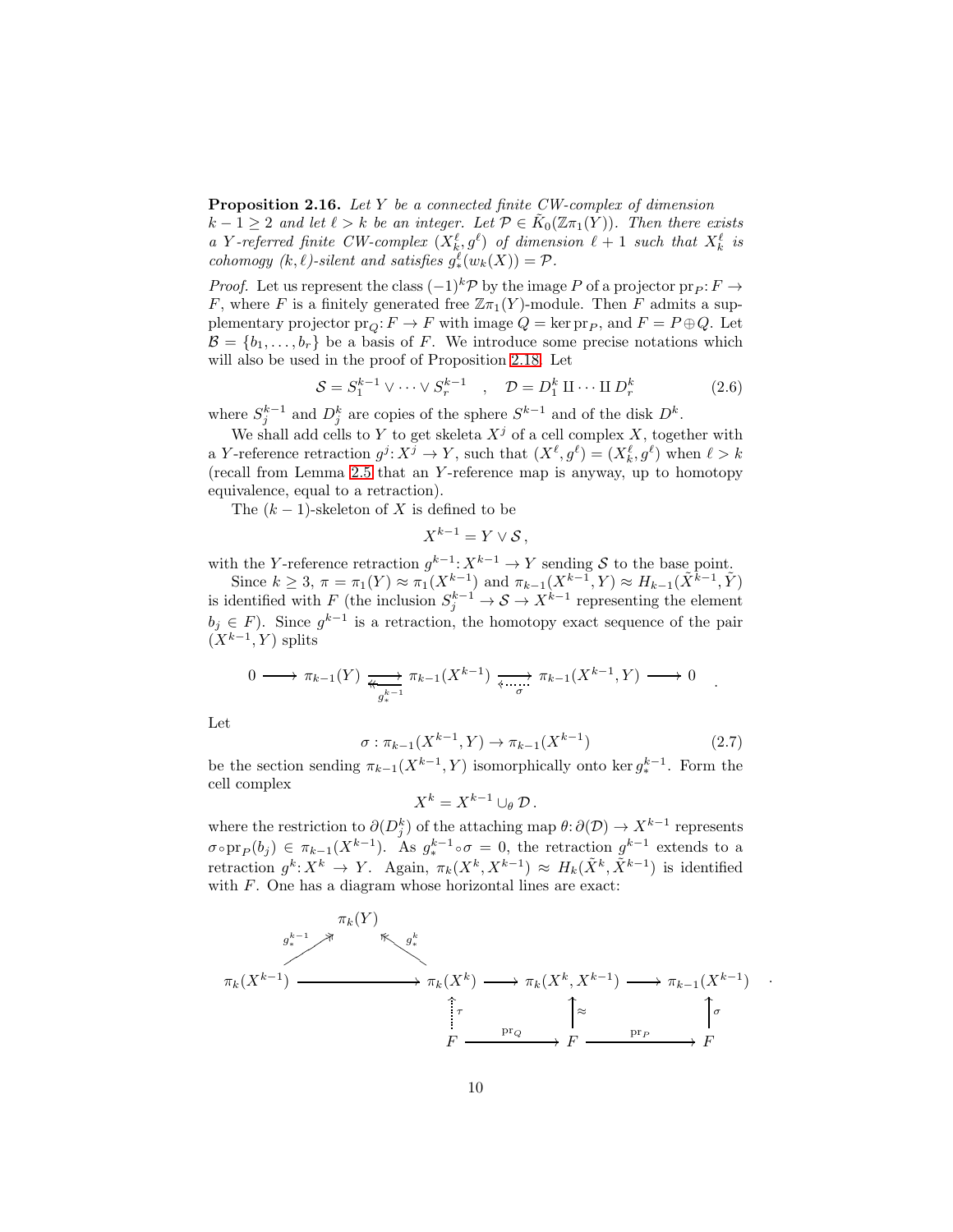The right square being commutative, there exist homomorphisms  $\tau: Q \to \pi_k(X^k)$ making the left square commutative. Since  $g_*^{k-1}$  is onto, there is such a  $\tau$  such that  $g^k_* \circ \tau = 0$ . Form the cell complex

$$
X^{k+1} = X^k \cup e_1^{k+1} \cup \cdots \cup e_r^{k+1},
$$

where the  $(k + 1)$ -cell  $e_j^{k+1}$  is attached by the element  $\tau \circ \text{pr}_Q(b_j) \in \pi_k(X^k)$ . Since  $g^k_* \circ \tau = 0$ , the retraction  $g^k$  extends to a retraction  $g^{k+1} \colon X^{k+1} \to Y$ . One checks that  $H_k(\tilde{X}^{k+1}) = 0$  (one had  $H_k(\tilde{X}^k) \approx Q$ ) and that

<span id="page-10-1"></span>
$$
C_{k-1}(\tilde{X}^{k+1}) \approx C_{k-1}(Y) \oplus Q \oplus B_{k-1}(\tilde{X}^k) \approx C_{k-1}(Y) \oplus Q \oplus P. \tag{2.8}
$$

By Lemma [2.7,](#page-4-2) the cell complex  $X^{k+1}$  is cohomology silent in degree k and  $g^{k+1}_{*}(w_k(X)) = \mathcal{P}$  by Remark [2.10.](#page-5-1)2. Thus, for  $\ell = k+1$ , we can just define  $X_k^{\ell} = X^{k+1}.$ 

Now, since  $B_k(\tilde{X}^{k+1}) \approx Q$  is projective, one has isomorphisms of  $\mathbb{Z}_{\pi}$ modules

<span id="page-10-0"></span>
$$
C_{k+1}(\tilde{X}^{k+1}) \xrightarrow{\approx} B_k(\tilde{X}^{k+1}) \oplus Z_{k+1}(\tilde{X}^{k+1})
$$

$$
\downarrow \approx \qquad \qquad \downarrow \approx \qquad \qquad \downarrow \approx \qquad (2.9)
$$

$$
F \xrightarrow{\approx} Q \oplus P
$$

Exactly like above, on may attach r cells of dimension  $k + 2$  to  $X^{k+1}$  to obtain  $X^{k+2}$  and the retraction  $g^{k+2}$  onto Y, so that the boundary homomorphism

$$
\partial: F \approx C_{k+2}(\tilde{X}^{k+2}) \to C_{k+1}(\tilde{X}^{k+1}) \approx Q \oplus F
$$

coincides with pr<sub>P</sub>. Therefore,  $H^{k+1}(\tilde{X}^{k+2}) = 0$ . Together with [\(2.9\)](#page-10-0), this implies by Lemma [2.7](#page-4-2) that  $X^{k+2}$  is cohomology silent in degree  $k+1$ .

The process may be repeated one degree higher, using the diagram like [\(2.9\)](#page-10-0) with k replaced by  $k + 1$  and P and Q being exchanged. Carrying on this procedure, one gets the Y-referred pair  $(X_k^{\ell}, g^{\ell})$  for  $\ell > k$  enjoying the required properties.  $\Box$ 

**Remark 2.17.** The pair  $(X_k^{\ell}, Y)$  as constructed in the above proof is weakly  $(k-1)$ -connected but *not*  $(k-1)$ -connected. Indeed, the retraction  $g^{\ell}$  splits the homology exact sequence of  $(\tilde{X}_{k}^{\ell}, \tilde{Y})$ 

$$
0 \to H_j(\tilde{Y}) \to H_j(\tilde{X}_k^{\ell}) \to H_j(\tilde{X}_k^{\ell}, \tilde{Y}) \to 0
$$

and  $H_j(\tilde{X}_k^{\ell}) = 0$  for  $k \leq j < \ell$  by Lemma [2.7.](#page-4-2) Therefore, if  $H_{k-1}(\tilde{X}_k^{\ell}, \tilde{Y}) = 0$ , the connectivity of the pair  $(X_k^{\ell}, Y)$  would be  $\ell - 1 \geq k$  and thus  $w_k(X_k^{\ell}) = 0$ .  $\Box$ 

Passing to the limit for  $\ell \to \infty$ , Proposition [2.16](#page-9-0) and its proof give rise to the following result which will be used in Section [3.3.](#page-23-0)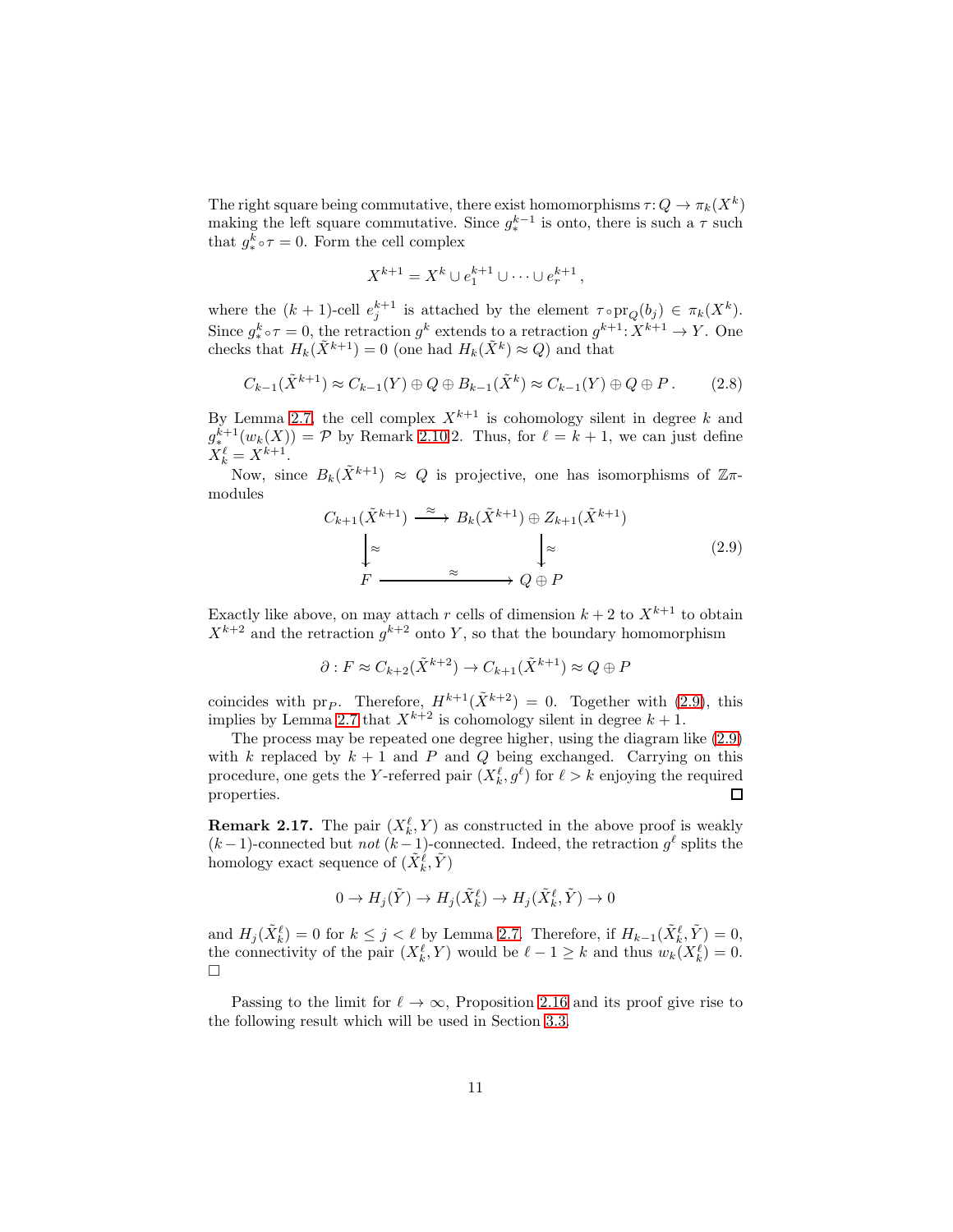<span id="page-11-0"></span>Proposition 2.18. Let Y be a connected finite CW-complex of dimension  $k-1 \geq 2$ . Let  $\mathcal{P} \in \tilde{K}_0(\mathbb{Z} \pi_1(Y))$ . Then there exists an Y-referred space  $(X_k, g)$ such that

- (a)  $X_k$  is of finite type.
- (b)  $X_k$  is cohomology silent in degree j for all integers  $j \geq k$  and satisfies  $g_*(w_k(X_k)) = \mathcal{P}.$
- (c)  $X_k$  is homotopy equivalent to a countable CW-complex L is of dimension k.
- (d) For  $\ell > k$ , the inclusion  $X_k^{\ell} \hookrightarrow X_k$  is a domination. In particular,  $X_k$ and L are finitely dominated.

*Proof.* Define  $X_k$  as the union of  $X_k^{\ell}$  for  $\ell \geq k$ , endowed with the weak topology (note that  $X_k^{\ell} \subset X_k^{\ell+1}$ ). The retractions  $g^{\ell}: X_k^{\ell} \to Y$  induce the required Yreference retraction  $g: X_k \to Y$  and the pair  $(X_k, g)$  clearly satisfies (a) and (b).

To prove (d), we replace up to homotopy equivalence the inclusion  $\psi^{\ell} \colon X^{\ell}_k \hookrightarrow$  $X_k$  by a Serre fibration  $\hat{\psi}^{\ell} \colon \hat{X}_k^{\ell} \to X_k$ . Its fiber F being  $(\ell-1)$ -connected, the obstructions to get a section of  $\hat{\psi}^{\ell}$  belong to  $H^{i}(X_{k}; \pi_{i-1}(F))$  for  $i > \ell$ . If  $\ell > k$ , the latter vanishes by (b). The map  $\psi^{\ell}$  thus admits a section and is therefore a domination.

It remains to prove (c). We use the notations of the proof of Proposition [2.16:](#page-9-0) F, B,  $pr_P, pr_Q: F \to F$ , S, D,  $\sigma$ , etc. Let  $K = X_k$ . Recall from [\(2.8\)](#page-10-1) that  $K^{k-1} = Y \vee \mathcal{S}$ , so that

<span id="page-11-2"></span>
$$
C_{k-1}(\tilde{K}) \approx C_{k-1}(Y) \oplus Q \oplus P \tag{2.10}
$$

with  $P = B_{k-1}(\tilde{K})$  and  $Q = H_{k-1}(\tilde{K})$ . The  $(k-1)$ -skeleton of L will be

$$
L^{k-1} = K^{k-1} \vee \mathcal{S}_1 \vee \mathcal{S}_2 \vee \cdots = Y \vee \mathcal{S}_0 \vee \mathcal{S}_1 \vee \mathcal{S}_2 \vee \cdots
$$

where  $S_i$  is a copy of the bouquet S. Therefore,

<span id="page-11-1"></span>
$$
C_{k-1}(\tilde{L}) \approx C_{k-1}(\tilde{K}) \oplus F \oplus F \oplus \cdots
$$
  
\n
$$
\approx C_{k-1}(\tilde{Y}) \oplus Q \oplus P \oplus F \oplus F \oplus \cdots
$$
  
\n
$$
\approx C_{k-1}(\tilde{Y}) \oplus Q \oplus P \oplus (Q \oplus P) \oplus (Q \oplus P) \oplus \cdots
$$
  
\n
$$
\approx C_{k-1}(\tilde{Y}) \oplus Q \oplus (P \oplus Q) \oplus (P \oplus Q) \oplus \cdots
$$
\n(2.11)

The CW-complex L is then obtained by attaching k-cells to  $L^{k-1}$ :

$$
L = L^{k-1} \cup_{\theta_{0,1}} \mathcal{D}_{0,1} \cup_{\theta_{1,2}} \mathcal{D}_{1,2} \cup \cdots,
$$
\n(2.13)

where  $\mathcal{D}_{r,s}$  is a copy of  $\mathcal{D}$ , with the attaching map  $\theta_{r,s} : \partial(\mathcal{D}_{r,s}) \to L^{k-1}$  which we will now define. One has  $\pi_{k-1}(L^{k-1}, Y) \approx F_0 \oplus F_1 \oplus \cdots$ , where  $F_j$  is a copy of F. Since the pair  $(L^{k-1}, Y)$  is weakly  $(k-2)$ -connected, the homomorphism  $\pi_{k-1}(L^{k-1}) \to \pi_{k-1}(L^{k-1}, Y)$  is onto and one can choose a section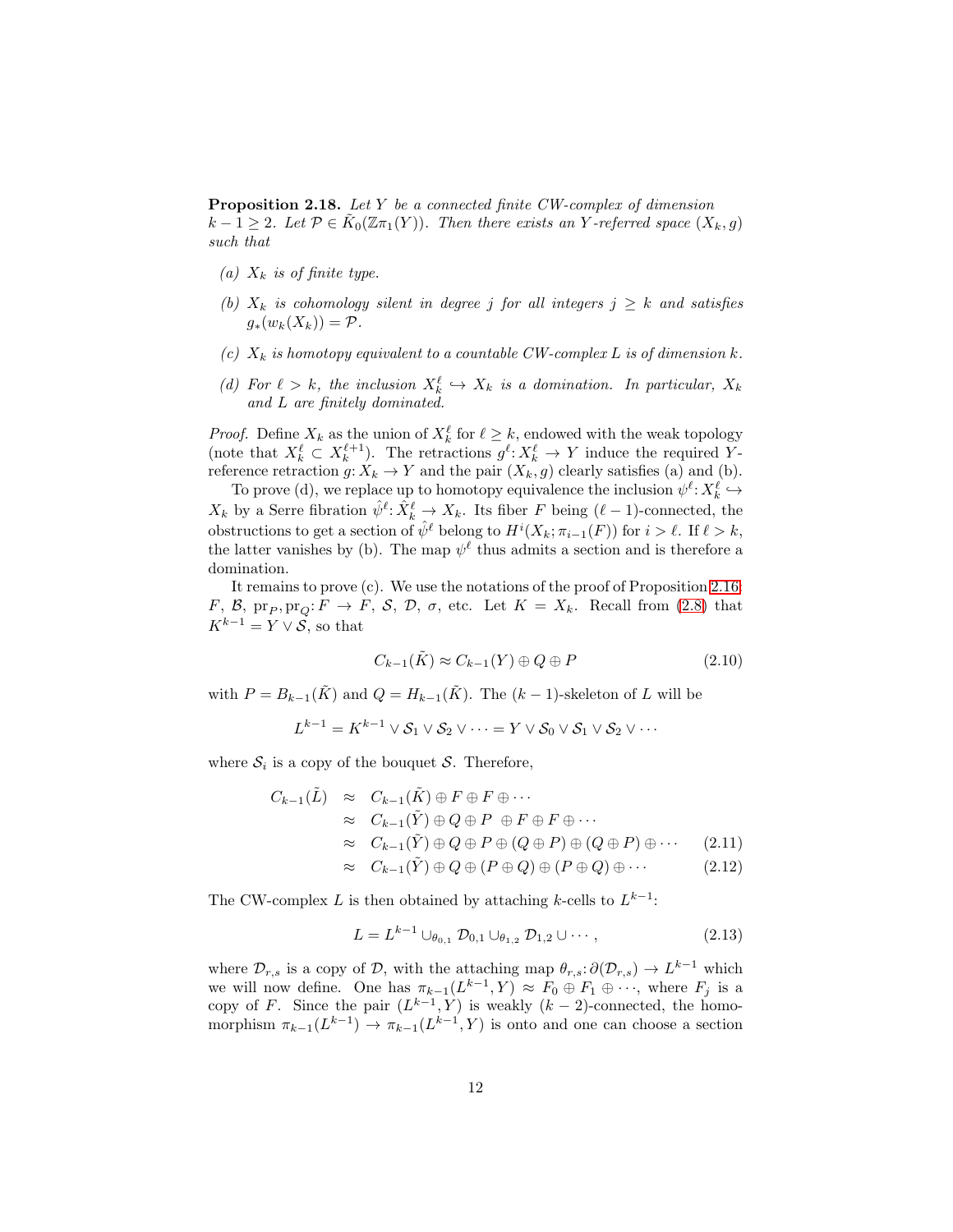$\sigma_L: \pi_{k-1}(L^{k-1}, Y) \to \pi_{k-1}(L^{k-1})$  whose restriction to  $F_j$  is denoted by  $\sigma_j$ . For  $\sigma_0$ , we make our choice so that the following diagram

$$
F \xrightarrow{\approx} \pi_{k-1}(K^{k-1}, Y) \xrightarrow{\sigma} \pi_{k-1}(K^{k-1})
$$
  
\n
$$
\downarrow = \qquad \qquad \downarrow
$$
  
\n
$$
F_0 \rightarrow \pi_{k-1}(L^{k-1}, Y) \xrightarrow{\sigma_0} \pi_{k-1}(L^{k-1})
$$

is commutative, where the vertical arrows are induced by the inclusion  $K^{k-1} \rightarrow$  $L^{k-1}$  and  $\sigma$  is the section of [\(2.7\)](#page-9-1). The attaching map  $\theta_{r,s} : \partial(\mathcal{D}_{r,s}) \to L^{k-1}$  is now chosen so that its restriction to  $\partial(D_j^k)$  represents the class  $\sigma_r \circ pr_P(b_j)$  +  $\sigma_s \circ \text{pr}_Q(b_j) \in \pi_{k-1}(L^{k-1})$ . One can thus write

<span id="page-12-0"></span>
$$
C_k(\tilde{L}) \approx F \oplus F \oplus \cdots \approx (P \oplus Q) \oplus (P \oplus Q) \oplus \cdots \tag{2.14}
$$

so that the boundary homomorphism  $\partial: C_k(\tilde{L}) \to C_{k-1}(\tilde{L})$  sends the j-th term  $(P + Q)$  of [\(2.14\)](#page-12-0) isomorphically, through  $pr_P \oplus pr_Q$ , to the corresponding summand of  $(2.12)$ . This boundary homomorphism being injective, one has  $H_k(L) = 0.$ 

The above definitions of K and L guaranty the existence of a map  $f: L \to$  $K = X_k$  extending the obvious identification  $Y \vee \mathcal{S}_0 \stackrel{\simeq}{\longrightarrow} Y \vee \mathcal{S}$  and, for  $j \geq 1$ , sending  $S_j$  and  $\mathcal{D}_{j,j+1}$  to the base point of K. The pairs  $(X_k, Y)$ and  $(L, Y)$  being weakly  $(k - 1)$ -connected, so is the map f. The homomorphism  $C_{k-1}\tilde{f}: C_{k-1}(\tilde{L}) \to C_{k-1}(\tilde{K})$  sends the first summands  $C_{k-1}(\tilde{Y}) \oplus Q$ of  $(2.11)$  isomorphically those of  $(2.10)$ . But these summands provide isomorphisms  $H_{k-1}(\tilde{Y}) \oplus Q \stackrel{\approx}{\longrightarrow} H_{k-1}(\tilde{L})$  and  $H_{k-1}(\tilde{Y}) \oplus Q \stackrel{\approx}{\longrightarrow} H_{k-1}(\tilde{K})$ . Therefore,  $H_{k-1}\tilde{f}: H_{k-1}(\tilde{L}) \to H_{k-1}(\tilde{K})$  is an isomorphism. Since  $H_j(\tilde{L}) = 0 = H_j(\tilde{K})$  for  $j \geq k$ , the map f is a homotopy equivalence.  $\Box$ 

Here are a few remarks about Proposition [2.18](#page-11-0) and its proof.

<span id="page-12-1"></span>**Remark 2.19.** The inclusion  $\beta: K^{k-1} \hookrightarrow L$  is  $(k-1)$ -connected and  $K^{k-1}$  is a finite complex. Since  $H_k(\tilde{L}) = 0$ , one has

$$
0 \longrightarrow H_k(\tilde{\beta}) \longrightarrow H_{k-1}(\tilde{K}^{k-1}) \longrightarrow H_{k-1}(\tilde{L}) \longrightarrow 0
$$

$$
\uparrow \approx \qquad \qquad \uparrow \approx \qquad \qquad \uparrow \approx
$$

$$
H_{k-1}(\tilde{Y}) \oplus F \xrightarrow{\mathrm{id} \oplus \mathrm{pr}_Q} H_{k-1}(\tilde{Y}) \oplus Q \longrightarrow 0
$$

Therefore,  $\pi_k(\beta) \approx H_k(\tilde{\beta}) \approx P$  and, in  $\tilde{K}_0(\mathbb{Z}\pi)$ , one gets

$$
w_k(L) = (1)^k [\pi_k(\beta)] = (1)^k [P] = \mathcal{P}
$$

as expected.  $\Box$ 

.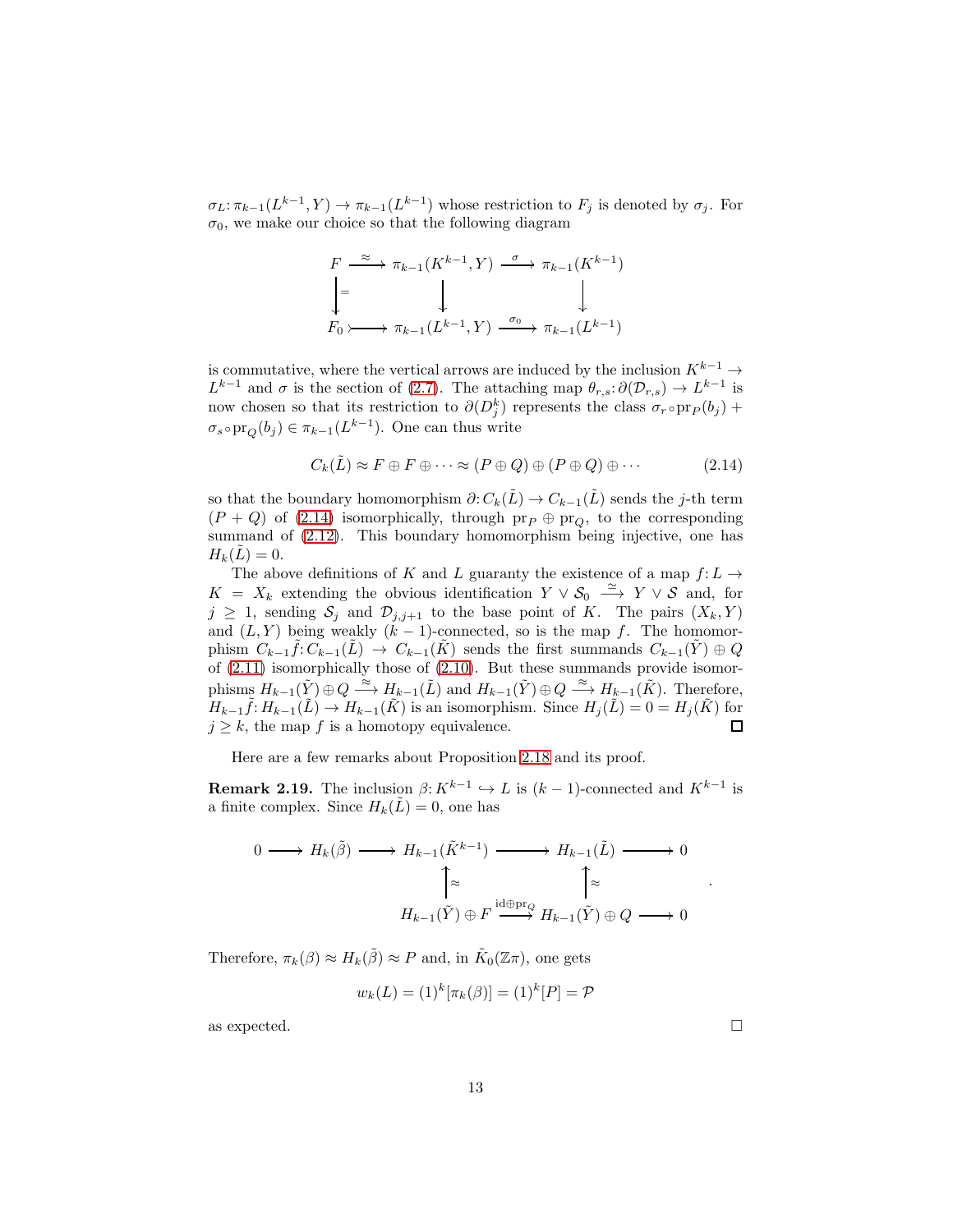<span id="page-13-3"></span>**Remark 2.20.** The CW-complex L (or  $X_k$ ) fulfills the conditions for the Wall finiteness obstruction Wall $(L) \in \tilde{K}_0(\mathbb{Z}\pi_1(L))$  to be defined [\[28,](#page-41-1) Theorem F]. Using Remark [2.19,](#page-12-1) the obstruction Wall(L) is equal to  $P$ , thus equal to  $w_k(L)$ , as claimed in Remark [2.10.](#page-5-1)1.

<span id="page-13-2"></span>Remark 2.21. The CW-complex L may be obtained as the direct limit of a nested system

<span id="page-13-1"></span>
$$
Y \hookrightarrow L_1 \hookrightarrow L_2 \hookrightarrow \cdots \hookrightarrow L_\infty = L \xrightarrow{g} Y \tag{2.15}
$$

where

$$
L_1 = Y \vee S
$$
 and  $L_{j+1} = L_j \vee S \cup \mathcal{D}$  for  $j \ge 1$ 

and such that the composition of maps in  $(2.15)$  is the identity of Y. Indeed, the inclusion chain reflects the very definition of L. Let  $f: L \to X_k$  be the homotopy equivalence constructed to prove Part (c) of Proposition [2.18.](#page-11-0) Then, the composition of f with the Y-reference map  $g: X_k \to Y$  gives an Y-reference retraction from L onto Y, also called  $g: L \to Y$ . Its restriction to  $L_j$  provides an Y-reference retraction  $g_j: L_j \to Y$ . This material is bound to be used in Section [3.3.](#page-23-0)  $\Box$ 

### <span id="page-13-0"></span>2.4 Relationship with Wall's finiteness obstruction

A certain relationship between the cell-dispensability obstruction  $w_k(X)$  and the Wall's finiteness obstruction was already noticed in Remark [2.10.](#page-5-1) The following variant of Proposition [2.18](#page-11-0) may shed more light about this matter.

**Proposition 2.22.** Let X be a finite CW-complex of dimension  $\ell$  which is cohomogy  $(k, \ell)$ -silent. Then, there is a finitely dominated CW-complex X' containing X as a subcomplex, such that  $(X', X)$  is  $\ell$ -connected and  $X'$  is homotopy equivalent to a countable CW-complex of dimension  $k$  . Two such complexes  $X_1^\prime$ and  $X'_2$  are homotopy equivalent relative X. Moreover, the image of  $w_k(X)$  into  $\tilde{K}_0(X)$  coincides with Wall $(X')$ .

*Proof.* Starting with with  $X$  we apply the process of the proof of Proposi-tions [2.16](#page-9-0) and [2.18,](#page-11-0) ending with the space  $X' = X_k$  of Proposition 2.18, which enjoys the required properties. If  $X'_1$  and  $X'_2$  are two such complexes, as  $X'_1$  is cohomology silent in degree  $\geq k$ , there is no obstruction to extend  $\mathrm{id}_X$  to a map  $f: X'_1 \to X'_2$ , which will be a homotopy equivalence, since  $H_j(\tilde{X}'_1) = 0 = H_j(\tilde{X}'_2)$ for  $j \geq k$  (by Lemma [2.7\)](#page-4-2). Finally, the complex X' fulfills the conditions for the Wall finiteness obstruction  $\text{Wall}(X') \in \tilde{K}_0(\mathbb{Z}(\pi_1(X')))$  to be defined [\[28,](#page-41-1) Theorem F] and the homological algebra definitions of  $w_k(X)$  and of  $\text{Wall}(X')$  make them to be equal modulo the identification  $\pi_1(X) \approx \pi_1(X')$ .  $\Box$ 

Another consequence of the formally identical homological algebra definitions of  $w_k(X)$  and of Wall $(X')$  is the following product formula. For the Wall obstruction, this is a particular case of the product formula proven in Siebenmann's thesis [\[25,](#page-40-8) Theorem 7.2] (see also [\[27,](#page-41-2) Theorem 3.14, p. 169]).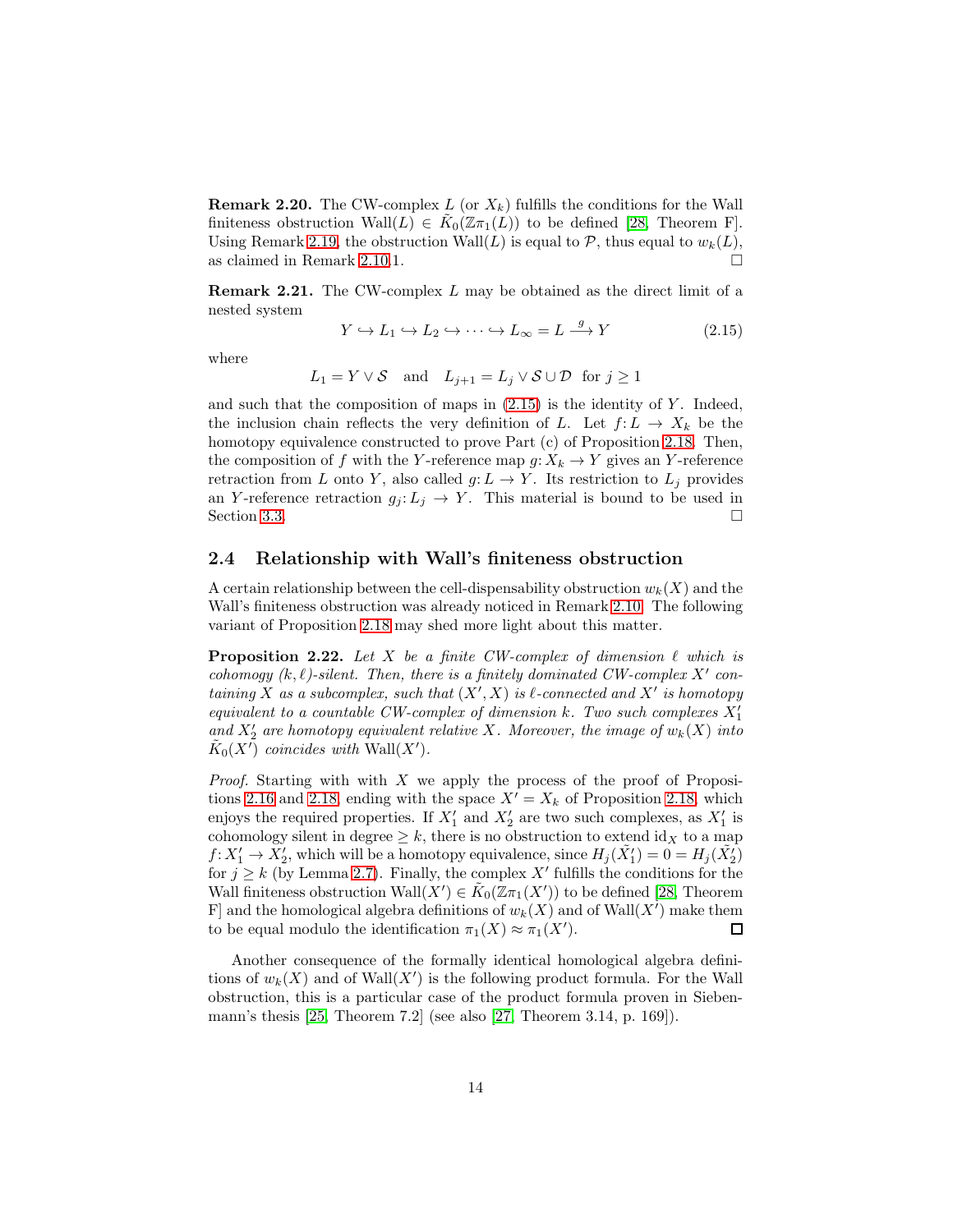<span id="page-14-3"></span>**Proposition 2.23** (Product formula). Let X be a connected CW-space of finite type which is cohomogy  $(k, \ell)$ -silent for  $k \geq 3$ . Let A be a connected finite CWcomplex of dimension  $a \leq \ell - k$ . Then  $X \times A$  is cohomogy  $(k + a, \ell)$ -silent and the equality

$$
w_{k+a}(X \times A) = \chi(A) i_*(w_k(X))
$$

holds in  $\tilde{K}_0(\mathbb{Z}(\pi_1(X \times A)))$ , where  $\chi(A)$  is the Euler characteristic of A and  $i_*: \tilde{K}_0(\mathbb{Z}\pi_1(X)) \to \tilde{K}_0(\mathbb{Z}\pi_1(X \times A))$  is induced by the inclusion  $i: \pi_1(X) \to \pi_1(X \times A) \approx \pi_1(X) \times \pi_1(A)$  sending  $u \in \pi_1(X)$  to  $(u, 1)$ .

Proof. The homological algebra's arguments used in [\[27,](#page-41-2) pp. 168–170] to prove the same formula for the Wall finiteness obstruction work as well to establish the proposition. П

**Corollary 2.24.** Let  $X$  be a connected CW-space of finite type which is coho $mogy (k, l)$ -silent for  $k \geq 3$ . Then  $X \times S^1$  is  $(k + 1, l)$ -cellfree.

For more applications of Proposition [2.23,](#page-14-3) see Proposition [3.32](#page-36-1)

# <span id="page-14-0"></span>3 Antisimplicity

### <span id="page-14-1"></span>3.1 Preliminaries

<span id="page-14-2"></span>**3.1.** Homology with local coefficients. While cohomology with local coefficients was defined for an arbitrary pair (see [2.6\)](#page-3-3), homology with local coefficients is defined for a pair over  $\mathbb{R}P^{\infty}$ . A space over  $\mathbb{R}P^{\infty}$  is a space X together with a (homotopy class of) map  $w_X: X \to \mathbb{R}P^{\infty}$ . A pair  $(X, Z)$  is said to be *over*  $\mathbb{R}P^{\infty}$  if both X and Z are over  $\mathbb{R}P^{\infty}$  with  $\omega_Z$  being the restriction of  $\omega_X$  to Z.

For example, the space  $BO$  is over  $\mathbb{R}P^{\infty}$  by the classifying map

$$
\omega_{BO}: BO \to B\pi_1(BO) \simeq B\{\pm 1\} \simeq \mathbb{R}P^{\infty}.
$$

Thus, a stable vector bundle  $\eta$  over X, classified by  $\Phi_{\eta}: X \to BO$ , makes X a space over  $\mathbb{R}P^{\infty}$  by the map  $\omega_{\eta} = \omega_{BO} \circ \Phi_{\eta}$ , called the *orientation character of*  $\eta$ . In the case of a (smooth) manifold  $M$ , the orientation character of its stable normal (or tangent) bundle gives the *orientation character*  $\omega_M : M \to \mathbb{R}P^{\infty}$ of M.

When X is a CW-space, the functor  $\pi_1$  provides a bijection

$$
[X,\mathbb{R}P^{\infty}] \stackrel{\approx}{\longrightarrow} \text{hom}(\pi_1(X),\{\pm 1\}) , (f \mapsto \pi_1 f) .
$$

We use the same notation  $\omega_X$  for the map  $\omega_X$  itself and for its induced homomorphism  $\pi_1 \omega_X$ .

A group homomorphism  $\omega : \pi \to {\pm 1}$  produces an involution  $a \mapsto \bar{a}$  on  $\mathbb{Z} \pi$ defined by

$$
\overline{\sum_{g\in\pi}n_gg}=\sum_{g\in\pi}\omega(g)n_gg^{-1}\ ,
$$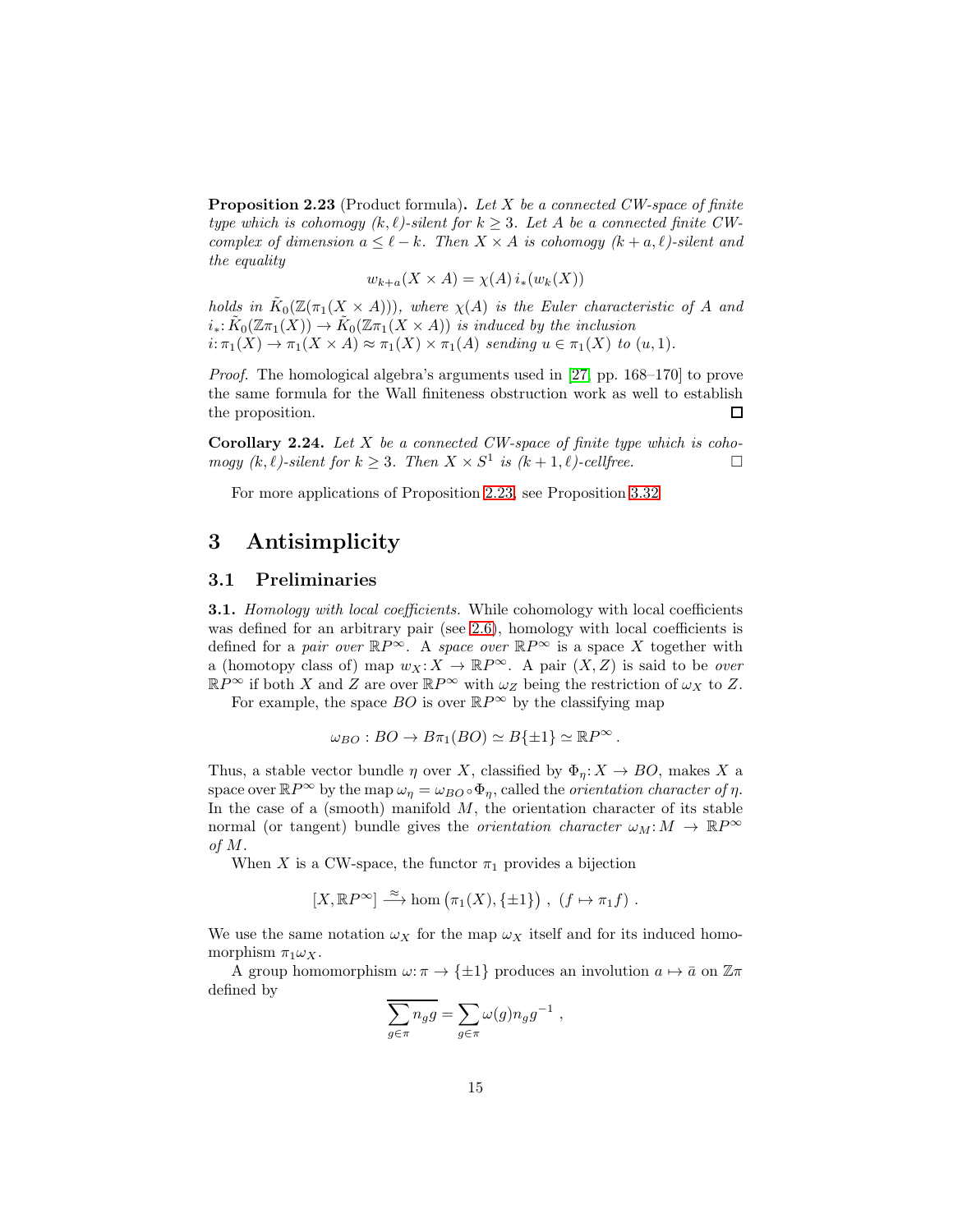satisfying  $\overline{a+b} = \overline{a} + \overline{b}$  and  $\overline{ab} = \overline{b}\overline{a}$ . Any left  $\mathbb{Z}\pi$ -module R, may thus be transformed into a right  $\mathbb{Z}\pi$ -module  $\bar{R}$  with the action  $ra = \bar{a}r$  for  $a \in \mathbb{Z}\pi$ . Let  $(X, Z)$  be a pair of CW-spaces over  $\mathbb{R}P^{\infty}$ . Set  $(\pi, \omega) = (\pi_1(X), \omega_X)$  and let R be a (left)  $\mathbb{Z}\pi$ -module. The homology  $H_*(X, \partial Z; R)$  is defined as the homology of the chain complex

$$
C_*(\tilde{X},\tilde{Z})\otimes_{\mathbb{Z}\pi} R\,,
$$

(see [\[13,](#page-40-9) p. 15]). For example, let  $(M, \partial M)$  be a compact manifold pair, with M connected. When  $R = \mathbb{Z}$  with trivial  $\pi_1(M)$ -action, then  $H_*(M, \partial M; \mathbb{Z})$  is the ordinary homology of  $(M, \partial M)$  with integral coefficients when M is orientable, and that of the orientation cover  $(M^{or}, \partial M^{or})$  otherwise. In any case,  $H_n(M, \partial M; \mathbb{Z}) \approx \mathbb{Z}$ . A compact connected manifold of dimension n is always supposed to be equipped with a generator  $[M]$  of  $H_n(M, \partial M; \mathbb{Z}) \approx \mathbb{Z}$ , called the fundamental class of M.

<span id="page-15-0"></span>**3.2.** Poincaré spaces. Let P be a finitely dominated CW-space over  $\mathbb{R}P^{\infty}$ , together with a class  $[P] \in H_n(P;\mathbb{Z})$ . We say that P is a Poincaré space of formal dimension n if the the cap product with  $[P]$ 

$$
- \cap [P]: H^r(P, Z; R) \xrightarrow{\approx} H_{n-r}(P; R) \tag{3.16}
$$

is an isomorphism for any  $\mathbb{Z}_{\pi_1}(P)$ -module R. More generally, let  $(P,Q)$  be a pair over  $\mathbb{R}P^{\infty}$  of finitely dominated CW-spaces, together with a class  $[P] \in$  $H_n(P,Q)$ ). We say that  $(P,Q)$  is a *Poincaré pair of formal dimension n* if the following two conditions hold true

(a) the cap product with  $|P|$ 

$$
- \cap [P]: H^r(P, Q; R) \xrightarrow{\approx} H_{n-r}(P; R) \tag{3.17}
$$

is an isomorphism for any  $\mathbb{Z}_{\pi_1}(P)$ -module R, and

(b) the space Q together with the class  $[Q] = \partial_*([P])$  is a Poincaré space of formal dimension  $n-1$ .

We may also say that P is a Poincaré space of formal dimension n, with boundary  $\partial P = Q$ . This boundary is then a Poincaré space without boundary.

Finally, by a *Poincaré cobordism*  $(P, Q_1, Q_2)$ , we mean a pair  $(P, Q)$  of finitely dominated CW-spaces with  $Q = Q_1 \amalg Q_2$ , together with a class  $[P] \in H_n(P,Q)$ such that (a) above is satisfied and such that  $Q_i$  is a Poincaré space with fundamental class  $[Q_i]$  such that  $\partial_*([P]) = [Q_1] - [Q_2]$ .

Remarks 3.3. (1) A compact n-manifold pair  $(M, \partial M)$  is a Poincaré space of formal dimension n. This follows from the standard proof of the Poincaré -Lefschetz duality using a  $\mathcal{C}^{\infty}$ -triangulation of M and its dual cell decomposition. (2) By [\[18,](#page-40-10) Theorem B], Condition (a) is equivalent to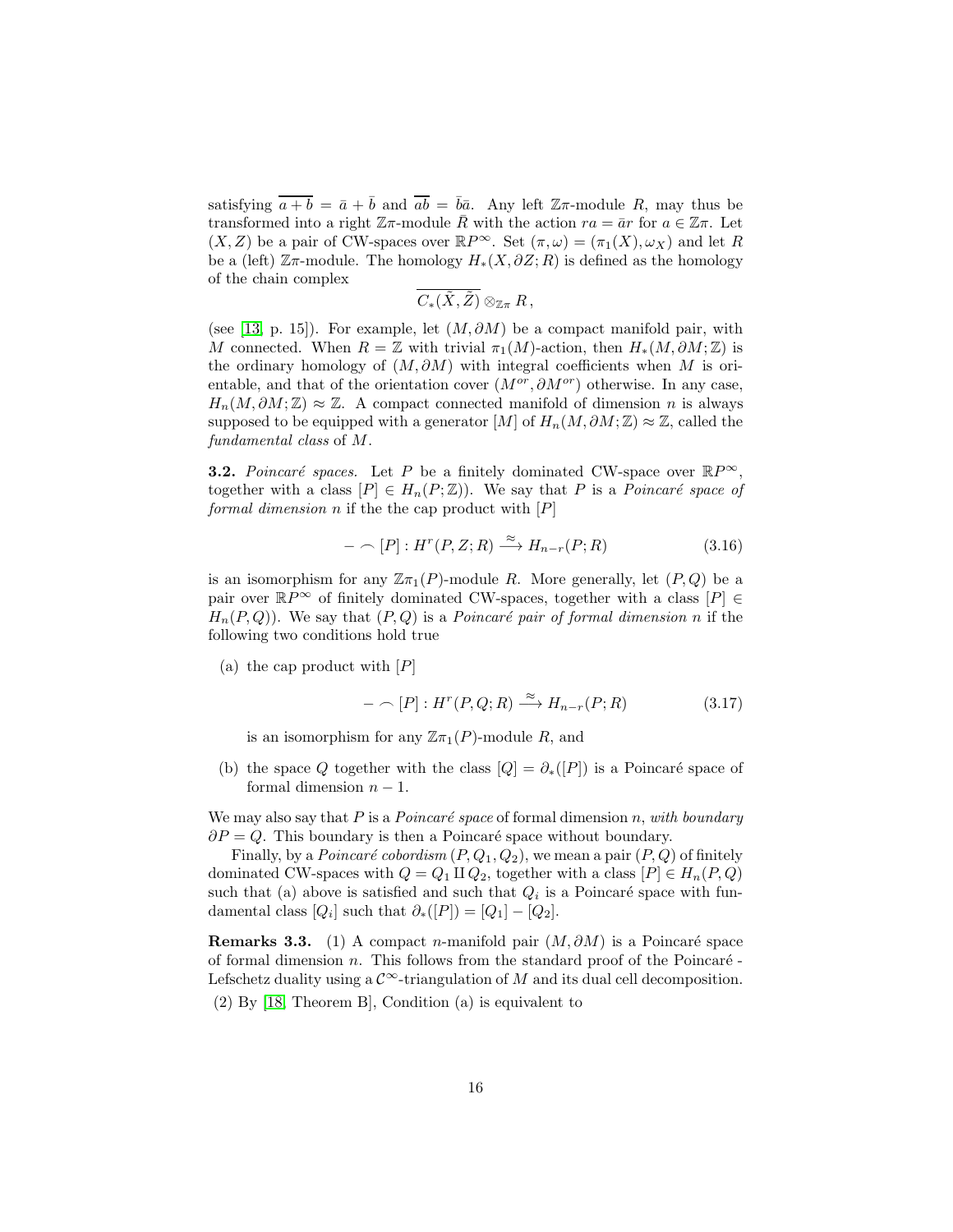$(a')$  the cap product with  $[P]$ 

$$
- \cap [P]: H^r(P;R) \xrightarrow{\approx} H_{n-r}(P,Q;R) \tag{3.18}
$$

is an isomorphism for any  $\mathbb{Z}_{\pi_1}(P)$ -module R.

Hence, if (a) and/or  $(a')$  is true, one has a sign-commutative diagram for the (co)homology in a  $\mathbb{Z}\pi_1(P)$ -module R:

$$
H^{j}(P,Q) \longrightarrow H^{j}(P) \longrightarrow H^{j}(Q) \longrightarrow H^{j+1}(P,Q) \longrightarrow H^{j+1}(P)
$$
  
\n
$$
\approx \downarrow_{\cap}[P] \approx \downarrow_{\cap}[P] \qquad \qquad \downarrow_{\cap}[Q] \approx \downarrow_{\cap}[P] \approx \downarrow_{\cap}[P] \approx \downarrow_{\cap}[P]
$$
  
\n
$$
H_{n-j}(P) \longrightarrow H_{n-j}(P,Q) \longrightarrow H_{n-1-j}(Q) \longrightarrow H_{n-1-j}(P) \longrightarrow H_{n-1-j}(P,Q)
$$

By the five lemma,  $- \cap [Q]: H^j(Q; R) \to H_{n-1-j}(Q; R)$  is an isomorphism for any  $\mathbb{Z}_{\pi_1}(P)$ -module R, but this may be not the case if R is a  $\mathbb{Z}_{\pi_1}(Q)$ -module (see [\[18,](#page-40-10) Theorem A]). Thus, Conditions (a) and (b) are independent in general. Note however, that (a) implies (b) when  $\pi_1(Q) \approx \pi_1(P)$ .

**3.4.** Spivak fibrations. Let BG be the classifying space for stable spherical fibration. Let  $(X, Y)$  be a pair over BG, i.e. a pair  $(X, Y)$  together with a map  $g: X \to BG$ . Consider the graded abelian group

$$
\mathcal{H}_*(X,Y) = \pi_n^s(T(\xi),T(\xi|Q)) , \quad T() = \text{ Thom spectrum} ,
$$

where  $\xi$  is the pull-back by g of the universal stable spherical fibration over BG. Then  $\mathcal{H}_*$  is a homology theory for spaces over  $BG$ .

The natural maps  $BG \to \mathbb{R}P^{\infty}$  makes a space over  $BG$  a space over  $\mathbb{R}P^{\infty}$ . Therefore, the homology  $H_*(X, Y; R)$  with coefficient in a  $\mathbb{Z} \pi_1(X)$ -module R, in the sense of [3.1,](#page-14-2) is defined. When  $R = \mathbb{Z}$  with trivial  $\pi_1(X)$ -action, one has degree 0 graded homorphism

<span id="page-16-0"></span>
$$
t: \mathcal{H}_*(X, Y) \to H_*(X, Y; \mathbb{Z}) \tag{3.19}
$$

obtained by the composition of the Hurewicz map with the Thom isomorphism.

Let  $(P, Q)$  be a Poincaré pair of formal dimension n. A Spivak fibration for  $(P,Q)$  is a stable spherical fibration  $\xi$  over P, classified by a lifting  $P \to BG$  of  $\omega_P$ , such that there exists a class  $(P) \in \mathcal{H}_n(X, Y)$  satisfying  $t((P)) = [P]$ . We call  $(P)$  a *Spivak class*. In our context of (finitely dominated) Poincaré spaces, Spivak fibrations do exist and, if  $\xi_j$  (j = 1, 2) are two such fibrations with Spivak classes  $(P_j)$ , there is a fibre homotopy equivalence from  $\xi_1$  to  $\xi_2$  sending  $(P_1)$  to  $(P_2)$  [\[30,](#page-41-4) Corollary 3.6].

Remark 3.5. Although our definitions are inspired by those of [\[13\]](#page-40-9), there are some differences. What we call a Poincaré space is called a *PD-space* there. A *Poincaré* space in [\[13\]](#page-40-9) is a PD-space thgether with a Spivak class. The present paper is self-contained with respect to [\[13\]](#page-40-9).  $\Box$ 

<span id="page-16-1"></span>**3.6.** *η-normal maps.* Let Y be a connected CW-space and let  $\eta$  be a stable vector bundle over Y, with characteristic map  $\Phi_{\eta}: Y \to BO.$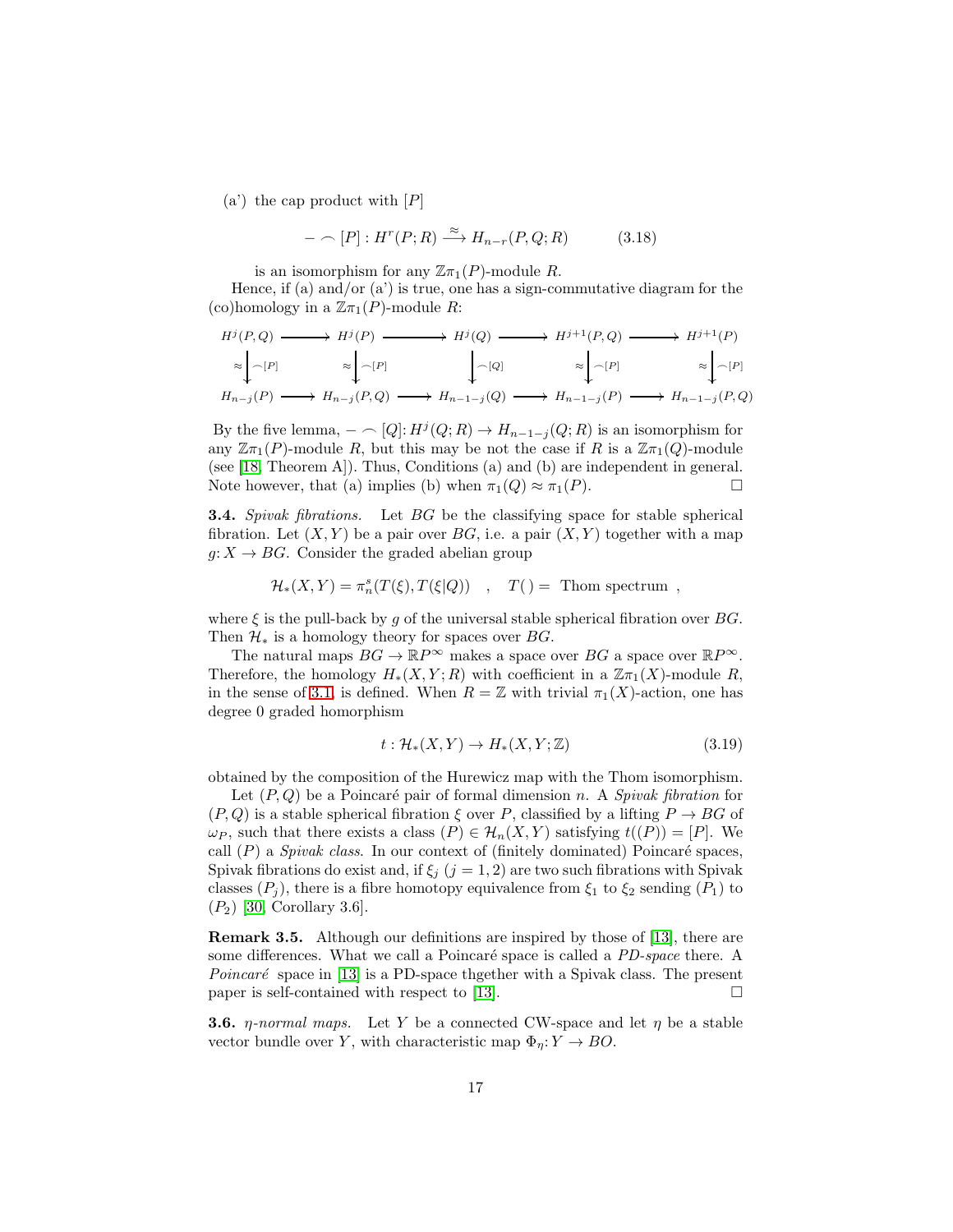**Definitions 3.7.** (A) A map  $q:Z \to Y$ , from a manifold Z to Y is called *η-normal* if  $\Phi_n \circ q$  classifies the stable normal bundle  $\nu_Z$  of Z.

(B) If  $(P,Q)$  is a Poincaré pair, a map  $q: P \to Y$  is called *n*-normal if the composite

$$
P \xrightarrow{q} Y \xrightarrow{\Phi_{\eta}} BO \to BG
$$

classifies a Spivak fibration for  $(P, Q)$ .

The following result is well known.

<span id="page-17-2"></span>**Lemma 3.8.** (1) A map from a compact manifold M to Y which is  $\eta$ -normal in the sense of  $(A)$  is  $\eta$ -normal in the sense of  $(B)$  for the pair  $(M, \partial M)$ .

(2) Let  $f: (P', Q') \to (P, Q)$  be a map of degree 1 (i.e.  $f_*([P']) = [P]$ ) between Poincaré pairs and let  $q: P \to Y$  be a map. If the map  $q \circ f$  is  $\eta$ -normal, so is the map q.

(3) If  $q: P \to Y$  is  $\eta$ -normal for the Poincaré pair  $(P, Q)$ , then its restriction to the Poincaré space  $Q$  is  $\eta$ -normal.

*Proof.* The Thom-Pontryagin class  $(M)_{TP}$  is a Spivak class for  $(M, \partial M)$ , which proves (1). For (2), we note that the class  $f_*(P)$  is a Spivak class for  $(P,Q)$ . For (3), we use that the restriction over  $Q$  of a Spivak fibration for  $(P, Q)$  is a Spivak fibration for Q, taking  $(Q) = \partial_*((P)).$  $\Box$ 

In most of our applications, Y will be a finite complex of dimension  $k - 1$ and q will be an Y-reference map. If q is  $\eta$ -normal, we call q an  $(Y, \eta)$ -reference map.

Let  $(P, Q)$  be a Poincaré pair of formal dimension n and let  $q: P \to Y$  be an  $\eta$ -normal map. The Spivak fibration  $\xi$  over  $(P, Q)$  is thus endowed with the vector bundle reduction  $q^*\eta$ . This corresponds to a surgery problem (normal map of degree one)  $\alpha: (\mathcal{M}, \partial \mathcal{M}) \to (P, Q)$ , where M is a compact n-manifold and  $q \circ \alpha$  is  $\eta$ -normal. Such a data determines a surgery obstruction in the Wall group  $L_n^p(\pi_1(P), \pi_1(Q), \omega_P)$ , vanishing if and only if  $\alpha$  is normally cobordant to a homotopy equivalence. When  $Q = \emptyset$ , We denote by  $\sigma(P, q) \in L_n^p(\pi_1(Y), \omega_\eta)$ the image by  $q^*$  of this surgery obstruction.

<span id="page-17-1"></span>**3.9.** *η-normal Poincaré decompositions.* Let  $(X_{\pm}, \partial X_{\pm})$  be two CW-pairs with  $\partial X_$  = Z<sub>−</sub> II Z<sub>0</sub> and  $\partial X_+$  = Z<sub>0</sub> II Z<sub>+</sub>. Form the CW-pair  $(X, \partial X)$  where

<span id="page-17-0"></span>
$$
X = X_{-} \cup_{Z_{0}} X_{+} , \ \partial X = Z_{-} \amalg Z_{+} . \tag{3.20}
$$

For the sake of simplicity, we assume that the homomorphisms  $\pi_1(\partial X_+) \to$  $\pi_1(X_\pm)$  and  $\pi_1(Z_0) \to \pi_1(X_\pm)$  induced by the inclusions are all isomorphisms.

Let Y be a connected CW-space and let  $\eta$  be a stable vector bundle over Y. Let  $q: X \to Y$  be a map, restricting to  $q_{\pm}: X_{\pm} \to Y$ . These maps make X,  $\partial X$ ,  $X_{\pm}$ , etc, spaces over BO, BG and  $\mathbb{R}P^{\infty}$ . Consider their homology  $H_n()$ with coefficients in Z with trivial  $\mathbb{Z}_{\pi_1}(Y)$ -action. Define  $\beta_H: H_n(X, \partial X) \to$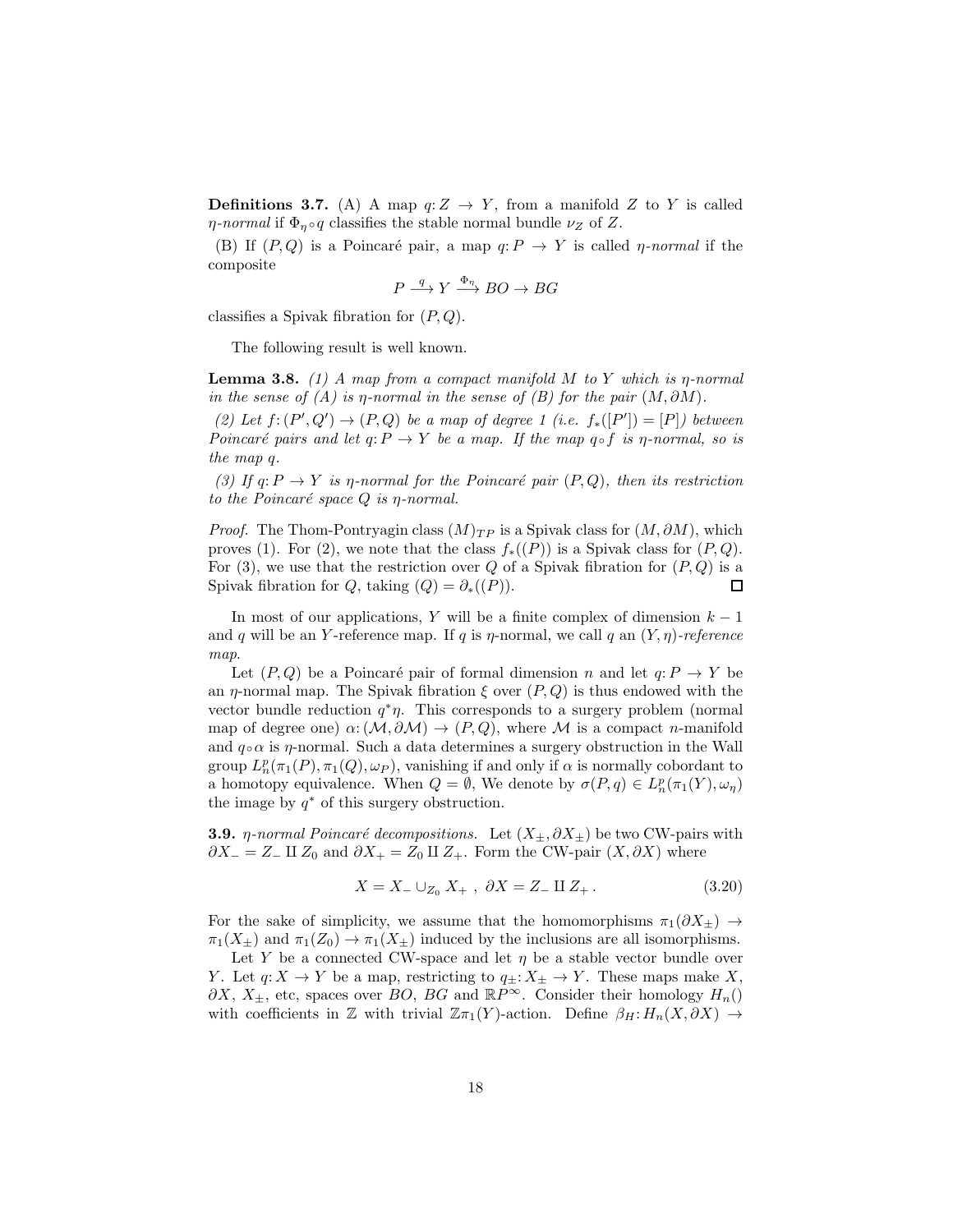$H_n(X_-, \partial X_-) \oplus H_n(X_+, \partial X_+)$  by the following diagram

<span id="page-18-0"></span>
$$
H_n(X, \partial X) \longrightarrow H_*(X; \partial X \amalg Z_0) \xleftarrow{\approx}_{\text{excis.}} H_n(X_-, \partial X_-) \oplus H_n(X_+, \partial X_+) \longrightarrow (3.21)
$$

**Definition 3.10.** We say that  $(3.20)$  is an *η-normal Poincaré decomposition* if  $(X, \partial X)$  and  $(X_{\pm}, \partial X_{\pm})$  are Poincaré pairs of formal dimension n satisfying  $\beta_H([X]) = ([X_-], [X_+])$  and such that q and  $q_{\pm}$  are  $\eta$ -normal.

We now give results to deduce from weaker hypotheses that a decomposition like in  $(3.20)$  is an  $\eta$ -normal Poincaré decomposition. By excision, one has the isomorphism

<span id="page-18-1"></span>
$$
H_*(\partial X) \xrightarrow{\approx} H_*(\partial X \amalg Z_0, Z_0). \tag{3.22}
$$

Diagram [\(3.21\)](#page-18-0) and isomorphism [\(3.22\)](#page-18-1) may be considered as well for the homology theory  $\mathcal{H}_*$  over BG. Therefore, the exact sequences of the triple  $(X, \partial X \amalg Z_0, Z_0)$  and the homomorphism t of  $(3.19)$  give rise to a morphism of exact sequences

<span id="page-18-2"></span>
$$
\mathcal{H}_n(X, \partial X) \xrightarrow{\beta_n} \mathcal{H}_n(X_-, \partial X_-) \oplus \mathcal{H}_n(X_+, \partial X_+) \xrightarrow{\partial_n} \mathcal{H}_{n-1}(Z_0)
$$
\n
$$
\downarrow t \qquad \qquad \downarrow t \qquad \qquad \downarrow t
$$
\n
$$
H_n(X, \partial X) \xrightarrow{\beta_H} H_n(X_-, \partial X_-) \oplus H_n(X_+, \partial X_+) \xrightarrow{\partial_H} H_{n-1}(Z_0)
$$
\n(3.23)

<span id="page-18-3"></span>**Proposition 3.11.** Let  $(X) \in \mathcal{H}_n(X, \partial X)$  such that  $\beta_{\mathcal{H}}((X)) = ((X_-, (X_+)).$ 

(i) Suppose that  $(X_+, \partial X_+)$  are Poincaré pairs of formal dimension n with  $[X_{\pm}] = t((X_{\pm}))$  (in other words,  $q_{\pm}$  is  $\eta$ -normal and  $(X_{\pm})$  are Spivak clases). Then  $(X, \partial X)$  is a Poincaré pair of formal dimension n with  $[X] = t((X)).$ 

(ii) Suppose that  $(X, \partial X)$  and  $(X_-, \partial X_-)$  are Poincaré pairs of formal dimension n with  $[X] = t((X))$  and  $[X_-] = t((X_-))$ . Then  $(X_+, \partial X_+)$  is a Poincaré pair of formal dimension n with  $[X_{+}] = t((X_{+}))$ .

Consequently, in both cases,  $(3.20)$  is  $\eta$ -normal Poincaré decomposition.

Proof. The requirements about finite dominations are guaranteed by [\[25,](#page-40-8) Complement 6.6]. The Poincar´e duality statements are proven in [\[30,](#page-41-4) Theorem 2.1 and its addendum]. The assertions about the Spivak classes are then deduced from the commutativity of the left square in Diagram [\(3.23\)](#page-18-2), using for (i) that  $\beta_H$  is injective. □

<span id="page-18-4"></span>Corollary 3.12. Let  $(X_{\pm}) \in \mathcal{H}_n(X_{\pm})$  such that  $\partial_{\mathcal{H}}((X_{-}), (X_{+})) = 0$ . Suppose that  $(X_{\pm}, \partial X_{\pm})$  are Poincaré pairs of formal dimension n with  $[X_{\pm}] = t((X_{\pm})).$ Then  $(X, \partial X)$  is a Poincaré pair of formal dimension n and q is  $\eta$ -normal. Consequently,  $(3.20)$  is  $\eta$ -normal Poincaré decomposition.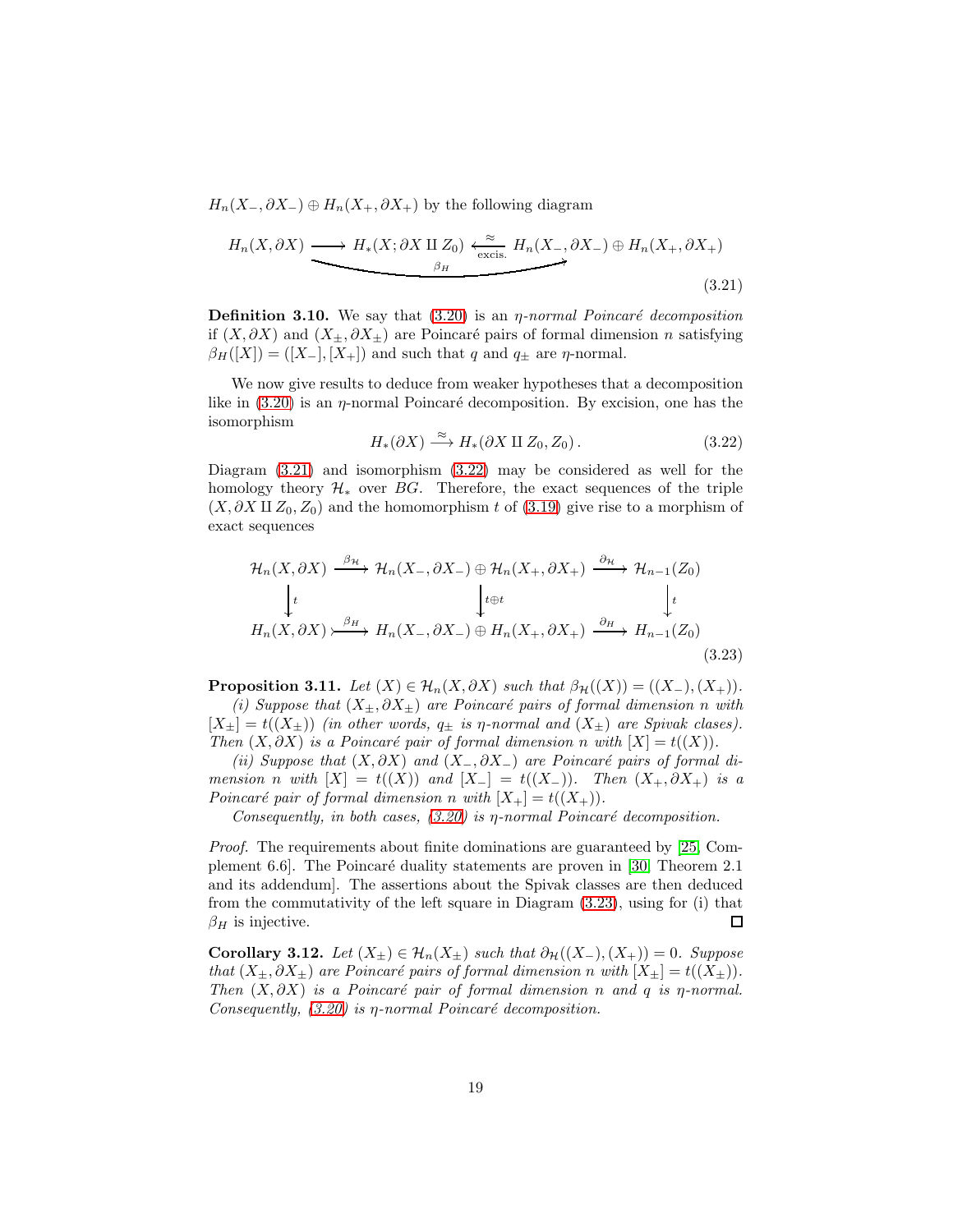Proof. Since the top line in [\(3.23\)](#page-18-2) is exact, there is a (possibly non-unique) class  $(X) \in \mathcal{H}_n(X, \partial X)$  such that  $\beta_{\mathcal{H}}((X)) = ((X_-, (X_+)).$  The corollary then follows from Part (i) of Proposition [3.11](#page-18-3) (note that the fundamental class  $[X]$  $\Box$ is unique since  $\beta_H$  is injective).

Part (ii) of Proposition [3.11](#page-18-3) may be shortened in the following

<span id="page-19-3"></span>Corollary 3.13. Suppose that  $(X, \partial X)$  and  $(X_-, \partial X_-)$  are Poincaré pairs of formal dimension n and that q and q\_ are  $\eta$ -normal. Then  $(X_+, \partial X_+)$  is a Poincaré pairs of formal dimension n and  $q_+$  is  $\eta$ -normal. In other words,  $(3.20)$  is an *η*-normal Poincaré decomposition.

<span id="page-19-2"></span>**3.14.** Stable  $\eta$ -thickenings. Let Y be a connected finite CW-complex of dimension  $n-1 \geq 2$  and let  $\eta$  be a stable vector bundle over Y. An  $(Y, \eta)$ -referred manifold  $(N, q)$  is called an *η-thickening of Y of dimension n* if

- N is a compact connected manifold of dimension n and  $q$  is a simple homotopy equivalence;
- the pair  $(N, \partial N)$  is  $(n k)$ -connected (with  $n k \geq 2$ ).

(Recall that dim  $Y = k - 1$ .) Two *η*-thickenings  $(N_1, g_1)$  and  $(N_2, g_2)$  of Y are regarded as equivalent if there is a degree-one diffeomorphism  $h: N_1 \xrightarrow{\approx} N_2$ such that  $g_2 \circ h$  is homotopic of  $g_1$ . In the *stable range*  $n > 2(k-1)$ , one has the following

<span id="page-19-1"></span>Proposition 3.15 (Wall). Let Y be a connected finite cell complex of dimension  $k-1$  and let  $\eta$  be a stable vector bundle over Y. Then, if  $n > 2(k-1) \geq 6$ , there is an unique equivalence class  $\Xi_n(Y,\eta)$  of  $\eta$ -thickenings of Y in dimension n.  $\Box$ 

A representative  $(N, g)$  of  $\Xi_n(Y, \eta)$  is called a (or sometimes the) stable  $\eta$ thickening of Y of dimension n.

Proof. This follows from Wall's classification of stable thickenings by their stable tangent bundle [\[29,](#page-41-5) Proposition 5.1], whence by their stable normal bundle. More precisely for the uniqueness, Wall's theorem provides a diffeomomorphism between any two stable thickenings, which may be not of degree one. But a stable thickeninbg N is of the form  $N_-\times I$  (see Remark [3.16](#page-19-0) below) and thus N admits a self-diffeomorphism of degree  $-1$ .  $\Box$ 

<span id="page-19-0"></span>**Remark 3.16.** When  $n > 2k-1 \geq 6$ , the boundary  $\partial N$  of a stable  $\eta$ -thickening  $(N, g)$  is a k-antisimple manifold (See Definition B in the introduction). Indeed, let  $\gamma_0: Y \to N$  be a homotopy inverse of g. As  $(N, \partial N)$  is  $(n-k)$ -connected and  $n - k > k - 1$ , the map  $\gamma_0$  is homotopic to a map  $\gamma: Y \to \partial N$ . Up to homotopy equivalence, one may assume that Y is a finite simplicial complex and that  $\gamma$  is an embedding into a  $\mathcal{C}^{\infty}$ -triangulation of  $\partial N$ . Then,  $\gamma(Y)$  has a smooth regular neighborhood  $N_{-}$  [\[15\]](#page-40-11) and  $(N_{-}, g_{|N_{-}})$  is a stable  $\eta$ -thickening of Y of dimension  $n-1$ . By the s-cobordism theorem, the manifold N is diffeomorphic to  $N_-\times [0,1]$ and one thus gets a manifold triad  $(N, N_-\cup \partial N_-\times [0,1], N_-\times \{1\})$ . But the pair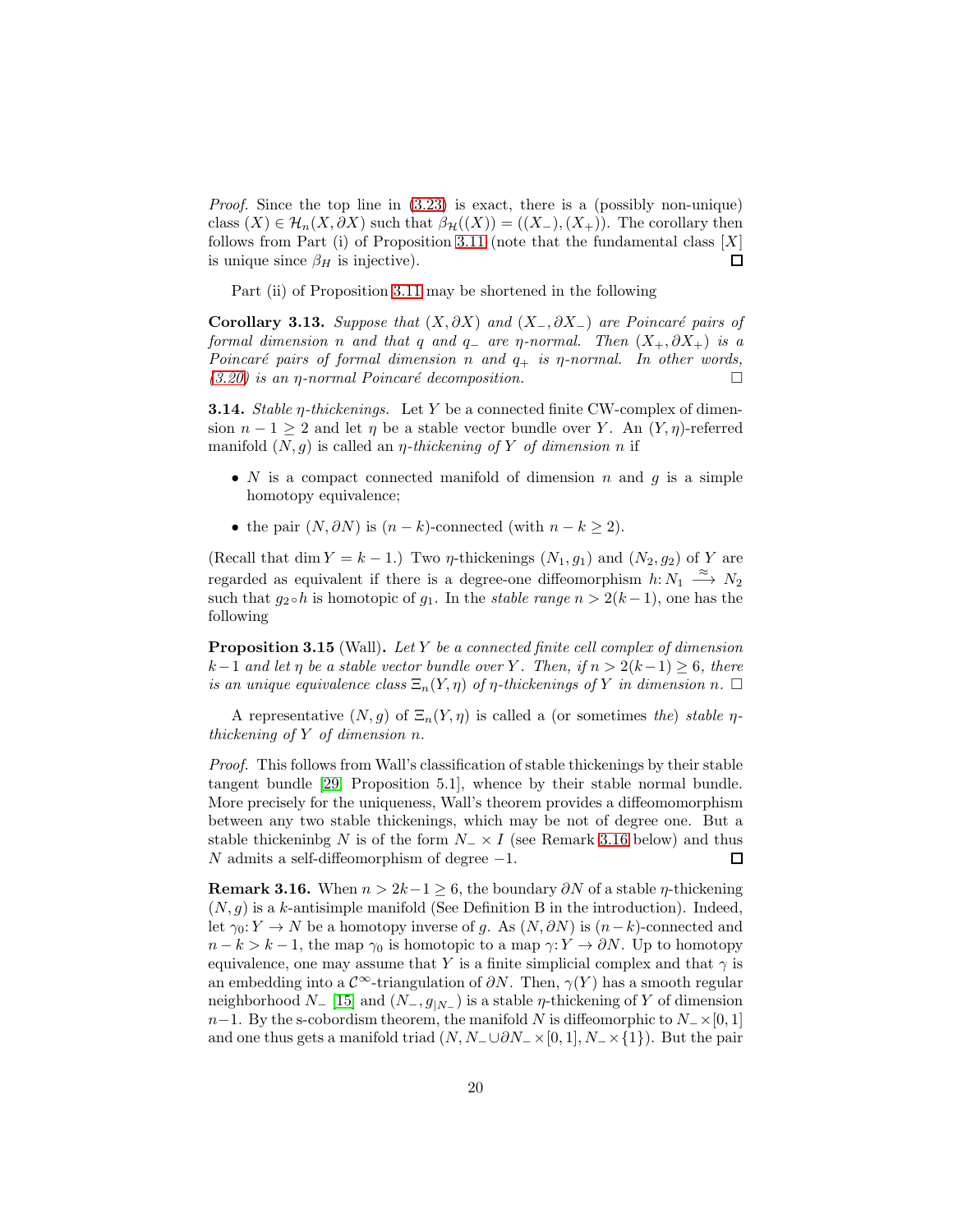$(N_-, \partial N_-)$  is  $(n - k - 1)$ -connected. By the procedure of eliminating handles (see [\[17\]](#page-40-12)),  $N_-\times$  {0} and  $N_-\times$  {1} both admit a handle decomposition with handles of index  $\leq k-1$ . Therefore,  $\partial N$  is k-antisimple.

The uniqueness of the Spivak class admits a different form for stable thickenings.

<span id="page-20-0"></span>**Lemma 3.17.** Let  $(N_j, g_j)$   $(j = 1, 2)$  be two stable  $\eta$ -thickenings of Y of dimension  $n > 2(k-1) \ge 6$ , with Spivak class  $(N_j) \in \mathcal{H}_n(N_j, \partial N_j)$ . Then there exists a simple homotopy equivalence  $f:(N_1,\partial N_1) \to (N_2,\partial N_2)$  satisfying  $g_1 \simeq f \circ g_2$ and  $\mathcal{H}_* f((N_1)) = (N_2)$ .

*Proof.* The data  $(N_j, g_j, (N_j))$  determine surgery problems  $\alpha_j: (\mathcal{N}_j, \partial \mathcal{N}_j) \rightarrow$  $(N_j, \partial N_j)$  such that  $\mathcal{H}_*\alpha_j((\mathcal{N}_j)_{PT}) = (N_j)$ , where  $(\mathcal{N}_j)_{PT} \in \mathcal{H}_n(\mathcal{N}_j, \partial \mathcal{N}_j)$  is the Thom-Pontryagin class of  $\mathcal{N}_j$ . By Wall's  $(\pi - \pi)$ -theorem, one may suppose that  $f_i$  are simple homotopy equivalences. Hence,  $(\mathcal{N}_j, g_j \circ f_j)$  are stable  $\eta$ -thickenings of Y. By Proposition [3.15,](#page-19-1) there is a diffeomorphism  $h: \mathcal{N}_1 \to \mathcal{N}_2$ such that  $g_2 \circ \alpha_2 \circ h$  is homotopic to  $g_1 \circ \alpha_1$ . Being a diffeomorphism of degree one, h satisfies  $\mathcal{H}_*h((\mathcal{N}_1)_{TP}) = (\mathcal{N}_2)_{TP}$ . Therefore the map  $f = \alpha_2 \circ h \circ \alpha'_1$ , where  $\alpha'_1$ is a homotopy inverse of  $\alpha_1$ , satisfies the conclusion of Lemma [3.17.](#page-20-0)

<span id="page-20-1"></span>**3.18.** Ends of manifolds. A general reference for ends of spaces is [\[16\]](#page-40-2). We restrict to the case of a  $\sigma$ -compact finitely dominated open manifolds U with one end  $\epsilon$ . Such an end is called *tame* [\[16,](#page-40-2) Definition 10, p. xiii] if it admits a sequence  $U \supset Z_1 \supset Z_2 \supset \cdots$  of finitely dominated closed neighborhoods with

$$
\bigcap_{j=1}^{\infty} Z_j = \emptyset , \ \pi_1(Z_1) \approx \pi_1(Z_2) \approx \cdots \approx \pi_1(\epsilon).
$$

Recall that, according to our definition in [3.2,](#page-15-0) a Poincaré pair is finitely dominated.

<span id="page-20-2"></span>**Proposition 3.19.** Let U be a connected  $\sigma$ -compact finitely dominated n-dimensional manifold with compact boundary  $\partial U$  and with one end  $\epsilon$ , which is tame and satisfies  $\pi_1(\epsilon) \approx \pi_1(U)$ . Set  $\mathcal{P} = \text{Wall}(U) \in \tilde{K}_0(\pi_1(U), \omega_U)$ . Then there exists a Poincaré cobordism  $(\mathbb{U}, \partial U, \mathbb{P})$ , with  $\pi_1(\mathbb{P}) \approx \pi_1(\mathbb{U})$ , together with a homotopy equivalence  $\alpha: U \to \mathbb{U}$ . Moreover, with the identification  $\pi_1(\mathbb{P}) \approx \pi_1(\mathbb{U}) \approx \pi_1(U)$ obtained using  $\alpha$ , the formulae

$$
Wall(\mathbb{U}) = \mathcal{P} \quad and \quad Wall(\mathbb{P}) = \mathcal{P} + (-1)^n \mathcal{P}^*
$$

hold true in  $\tilde{K}_0(\pi_1(U), \omega_U)$ .

*Proof.* We use the *space of ends e(U)* of U, which is the space of proper maps c:  $[0, \infty) \to U$  [\[16,](#page-40-2) Definition 1.2]. It is equipped with the *origin map*  $\vartheta$ :  $e(U) \to$ U, given by  $\vartheta(c) = c(0)$ . Define U to be the mapping cylinder of  $\vartheta$ :

$$
\mathbb{U} = e(U) \times [0,1] \amalg U / \{(c,1) \sim c(0)\},
$$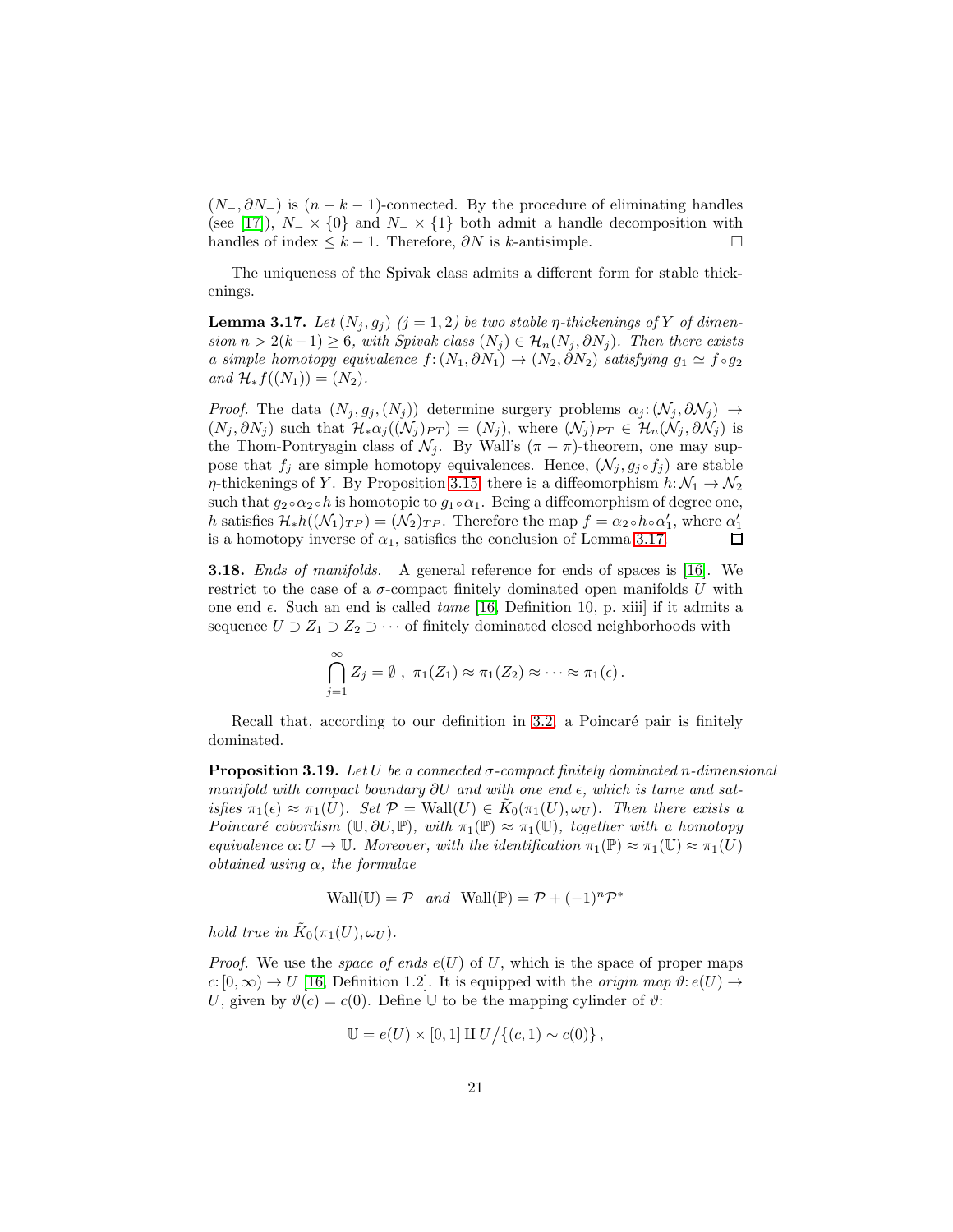which retracts by deformation onto U, so the inclusion  $\alpha:U\to\mathbb{U}$  is a homotopy equivalence. Set  $\mathbb{P} = e(U)$ .

The conclusions of the proposition come from [\[16,](#page-40-2) Proposition 10.5]. We just need to check that the hypotheses of the latter, i.e. forward and reverse tameness of  $\epsilon$ , are implied by our tameness hypothesis. This is guaranteed by [\[16,](#page-40-2) Proposition 8.9 and 10.13].  $\Box$ 

### <span id="page-21-0"></span>3.2 Cohomology anti-simple manifolds

Let M be a connected (smooth or PL-manifold) of dimension n and let k be an integer with  $n \geq 2k$ . We shall compare the two Definitions B of the introduction, i.e. M is k-antisimple if it admits a handle decomposition without handles of index j for  $k \leq j \leq n - k$  and M is cohomology k-antisimple if it is cohomogy  $(k, n - k)$ -silent.

Obviously, a k-antisimple-manifold is cohomology k-antisimple. Only the empty manifold is cohomology 0-antisimple. A closed manifold is 1-antisimple if and only if it is a homotopy sphere.

The above definition may also be used for Poincaré spaces (with or without boundary) of formal dimension  $n$ . It will be mainly used for closed manifold. In this case, "cohomology antisimple" could be called "homology antisimple" thanks to the following

Proposition 3.20. Let M be a closed connected manifold of dimension n (or a Poincaré space of formal dimension n without boundary). The following condition are equivalent.

- $(i)$  M is cohomology k-antisimple.
- (ii)  $H_i(M; R) = 0$  for any  $\mathbb{Z} \pi_1(M)$ -module R when  $k \leq j \leq n k$ .

*Proof.* Since, by Poincaré duality,  $H^j(M; R) \approx H_{n-j}(M; R)$ .

 $\Box$ 

By Section [2.2,](#page-4-0) a cohomology  $k$ -antisimple manifold  $M$  determines a celldispensability obstruction  $w_k(M) \in \tilde{K}_0(\pi_1(M))$ . We call it the *antisimple ob*struction fo M, thanks to the following

<span id="page-21-1"></span>**Proposition 3.21.** Let M be a closed connected manifold of dimension  $n \geq$ 8 which is cohomology k-antisimple for  $k \geq 4$ . The following condition are equivalent.

- $(a)$  M is k-antisimple.
- (b)  $w_k(M) = 0$ .

*Proof.* If is M is k-antisimple, then M has the homotopy type of a finite CWcomplex X having no cells in dimension j for  $k \leq j \leq n - k$ . By Lemma [2.11,](#page-6-3) one has  $0 = w_k(X) = w_k(M)$ , which proves  $(a) \Rightarrow (b)$ .

Conversely, suppose that  $w_k(M) = 0$ . As M is cohomology k-antisimple, there is by Proposition [2.13](#page-7-1) a homotopy equivalence  $f: Y \to M$ , where Y is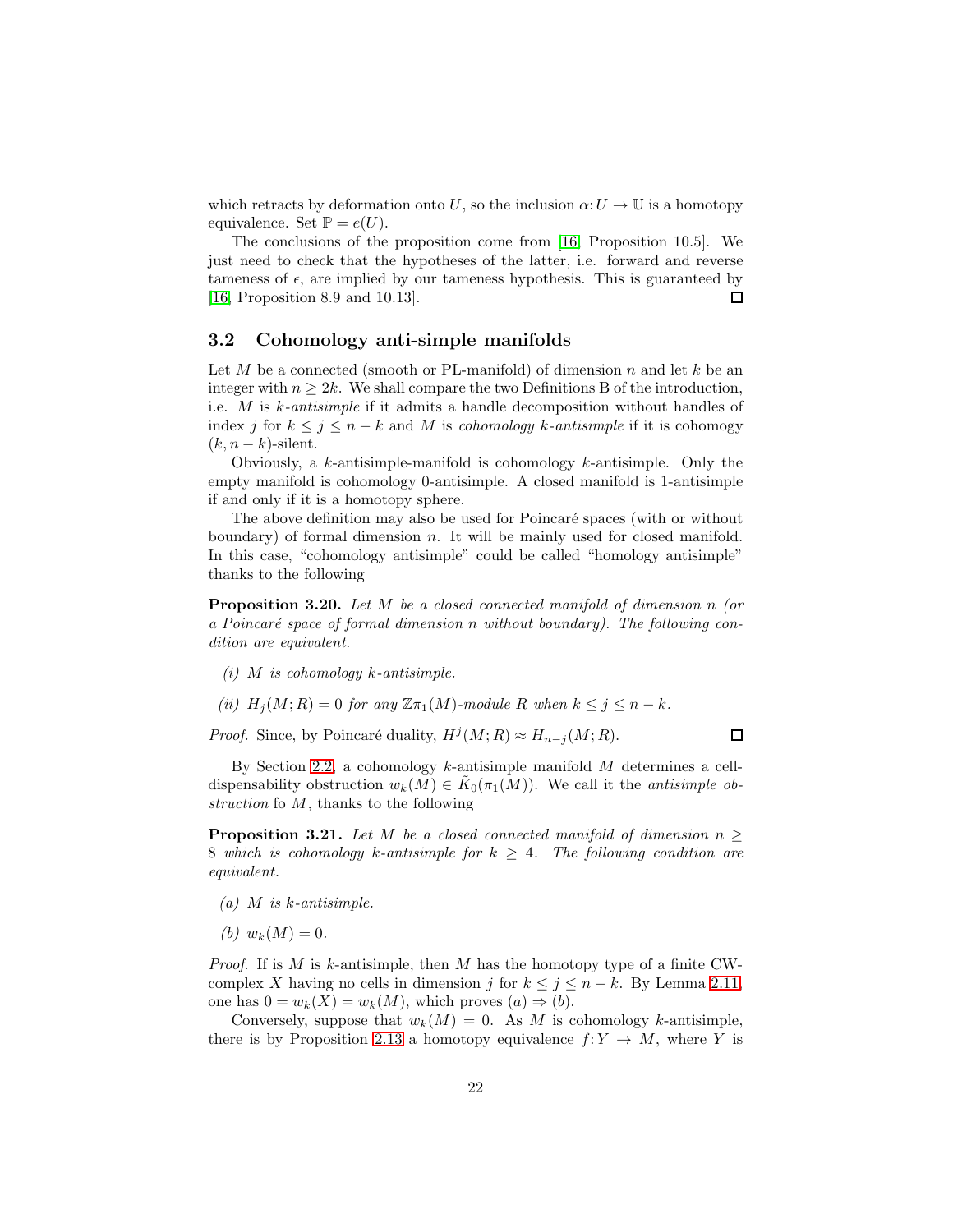a finite CW-complex without j-cells for  $k \leq j \leq n - k$ . Let K be a finite simplicial complex homotopy equivalent to  $Y^{k-1}$ . As  $n \geq 2k$  one may suppose that f is an PL-embedding for a  $C^{\infty}$ -triangulation of M. The complex  $f(K)$ admits a smooth regular neighborhood  $T$ , which admits a handle decomposition with handles of index  $\leq k-1$ . Let  $V = M - \inf T$ , which we see as a cobordism between  $N = \text{Bd}T$  and the empty set. As  $k \geq 4$ , one has  $\pi_1(N) \approx \pi_1(V)$  and  $H_i(\tilde{V}, \tilde{N}) \approx H_i(\tilde{M}, \tilde{T}) = 0$  for  $j \leq n - k$ . The procedure of eliminating handles in a cobordism (see [\[17\]](#page-40-12)) then produces a handle decomposition of  $(V, N)$  with only handles of index  $> n - k$ , thus proving (a). 口

We now turn our attention to realizing elements of  $\tilde{K}_0(\mathbb{Z}\pi)$  as antisimple obstructions  $w_k(M)$  for a cohomology k-antisimple manifold M with  $\pi_1(M)$  =  $\pi$ . We first establish necessary conditions to be fulfilled by  $w_k(M)$ . If P is a finitely generated projective  $\mathbb{Z}\pi$ -module, so is its dual  $P^* = \hom_{\mathbb{Z}\pi}(P, \mathbb{Z}\pi)$ , endowed with the left  $\mathbb{Z}_{\pi}$ -action  $(a\beta)(u) = \beta(u)\bar{a}$  (recall that the involution  $a \mapsto \bar{a}$  on  $\mathbb{Z}\pi$  involves the orientation character  $\omega$  of M: see [3.1\)](#page-14-2). This induces an involution  $\mathcal{P} \mapsto \mathcal{P}^*$  on  $\tilde{K}_0(\mathbb{Z}\pi)$ . An element  $\mathcal{P} \in \tilde{K}_0(\mathbb{Z}\pi)$  is called *n*-self-dual, i.e  $P = (-1)^{n+1}P^*$ 

<span id="page-22-2"></span>**Proposition 3.22.** Let M be a closed connected manifold of dimension  $n \geq 6$ which is cohomology k-antisimple for  $k \geq 3$ . Then  $w_k(M)$  is n-self-dual.

*Proof.* Consider a handle decomposition  $\mathcal H$  for M

$$
\mathcal{H}: D^n = \mathcal{H}_0 \subset \mathcal{H}_1 \subset \cdots \subset \mathcal{H}_n = M ,
$$

where  $\mathcal{H}_j$  is the union of handles of index  $\leq j$  in  $\mathcal{H}$ . This handle decomposition makes  $M$  homotopy equivalent to a cell complex and thus gives rise to a chain complex of free  $\mathbb{Z}_{\pi}$ -modules  $C_j(\mathcal{H}) = H_j(\tilde{\mathcal{H}}_j, \tilde{\mathcal{H}}_{j-1})$  whose homology is that of M. As seen in Lemma [2.8](#page-4-1) and its proof, one has

<span id="page-22-1"></span>
$$
w_k(M) = (-1)^k [B_{k-1}(\mathcal{H})] \in \tilde{K}_0(\mathbb{Z}\pi).
$$
 (3.24)

We now use the "dual" handle decomposition  $\mathcal{H}^*$  of  $\mathcal{H}$  (see e.g. [\[20,](#page-40-13) p. 394]), producing a chain complex  $C_j(\mathcal{H}^*)$ , whose homology is also that of  $\tilde{M}$ . By Remark [2.14,](#page-8-2) one has

<span id="page-22-0"></span>
$$
w_k(M) = w_{n-k}(M) = (-1)^{n-k} [B_{n-k-1}(\mathcal{H}^*)] \in \tilde{K}_0(\mathbb{Z}\pi).
$$
 (3.25)

The correspondence  $\Theta$  associating to a j-handle e its dual  $(n-j)$ -handle  $\Theta(e)$ produces a chain isomorphism

$$
C_{n-k+1}(\mathcal{H}^*) \xrightarrow{\partial} C_{n-k}(\mathcal{H}^*) \xrightarrow{\partial} C_{n-k-1}(\mathcal{H}^*)
$$
  
\n
$$
\approx \downarrow \Theta \qquad \approx \downarrow \Theta \qquad \approx \downarrow \Theta
$$
  
\n
$$
C_{k-1}(\mathcal{H})^* \xrightarrow{\partial^*} C_k(\mathcal{H})^* \xrightarrow{\partial^*} C_{k+1}(\mathcal{H})^*
$$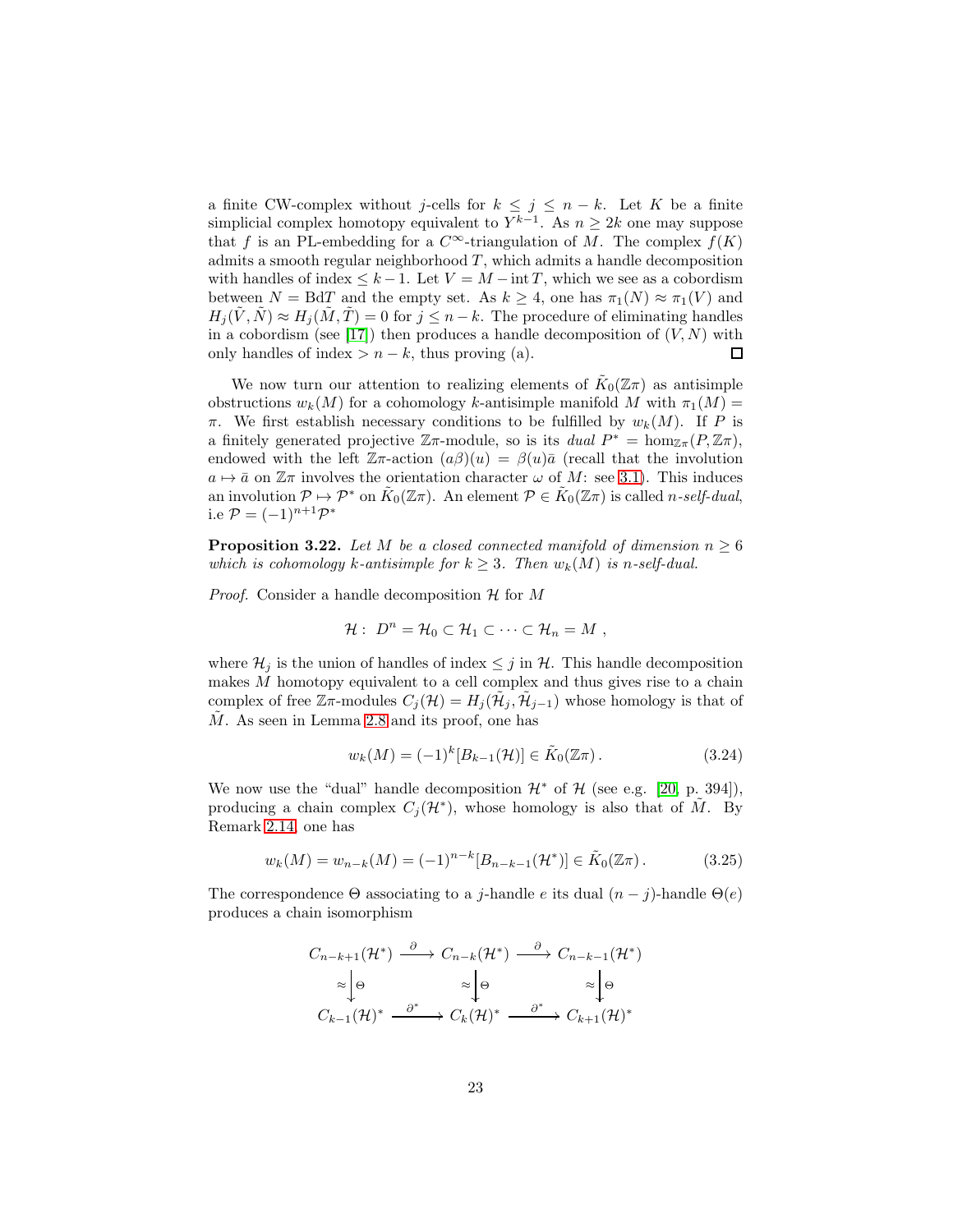Therefore,

<span id="page-23-1"></span>
$$
B_{n-k-1}(\mathcal{H}^*) \approx \text{Image} \left( \partial^* \colon C_k(\mathcal{H})^* \to C_{k+1}(\mathcal{H})^* \right). \tag{3.26}
$$

Since  $B_{k-1}(\mathcal{H})$  is projective, the exact sequence

<span id="page-23-3"></span>
$$
0 \to Z_k(\mathcal{H}) \to C_k(\mathcal{H}) \stackrel{\partial}{\longrightarrow} B_{k-1}(\mathcal{H}) \to 0 \tag{3.27}
$$

splits. Passing to the dual modules, we get the split exact sequence

<span id="page-23-2"></span>
$$
0 \to B_{k-1}(\mathcal{H})^* \xrightarrow{\partial^*} C_k(\mathcal{H})^* \to Z_k(\mathcal{H})^* \to 0.
$$
 (3.28)

Therefore,

$$
(-1)^{n-k} w_k(M) = [B_{n-k-1}(\mathcal{H}^*)] \text{ by (3.25)}
$$
  
\n
$$
= [Z_k(\mathcal{H})^*] \text{ by (3.26) and (3.28)}
$$
  
\n
$$
= [Z_k(\mathcal{H})]^*
$$
  
\n
$$
= -[B_{k-1}(\mathcal{H})]^* \text{ by (3.27)}
$$
  
\n
$$
= (-1)^{k+1} w_k(M)^* \text{ by (3.24)},
$$

proving that  $w_k(M) = (-1)^{n+1} w_k(M)^*$ .

### <span id="page-23-0"></span>3.3 Realization of antisimple obstructions

Let  $\pi$  be a finitely presented group and let  $\omega: \pi \to {\pm 1}$  be a homomorphism. In this section, we shall realize classes in  $\tilde{K}_0(\mathbb{Z}\pi,\omega)$  as antisimple obstruction of a cohomology  $k$ -antisimple closed manifold  $M$ . Making sense of this question requires some identification of  $(\pi_1(M), \omega_M)$  with  $(\pi, \omega)$ . More strongly, we will fix the stable normal  $(k-1)$ -type of M, using the notion of an  $(Y, \eta)$ -referred manifold (see [3.6\)](#page-16-1). We will thus consider the following

<span id="page-23-4"></span>**Problem 3.23.** Let Y be a connected finite cell complex of dimension  $k - 1$ and let  $\eta$  be a stable vector bundle over Y. Let  $\mathcal{P} \in \tilde{K}_0(\mathbb{Z}\pi_1(Y), \omega_{\eta})$ . Does there exist an  $(Y, \eta)$ -referred closed manifold  $(M, g)$  such that M is cohomology k-antisimple and satisfies  $q_*(w_k(M)) = \mathcal{P}$ ?

Problem [3.23](#page-23-4) will partly answered in Theorem [3.27](#page-28-1) below (see also Proposi-tion [3.25\)](#page-25-0). Before going to this, we show that a  $(Y, \eta)$ -referred compact manifold enjoys a decomposition involving a stable  $\eta$ -thickening of Y in the sense of [3.14.](#page-19-2)

<span id="page-23-6"></span>**Proposition 3.24.** Let Y be a connected finite cell complex of dimension  $k - 1$ and let  $\eta$  be a stable vector bundle over Y. Let  $(M, q)$  be an  $(Y, \eta)$ -referred compact manifold of dimension  $r \geq 2k \geq 6$ . Then, there are codimension-0 compact submanifolds  $N$  and  $T$  of  $M$  giving a decomposition

<span id="page-23-5"></span>
$$
M = N \cup T , N \cap T = \partial N , \partial T = \partial M \amalg \partial N , \qquad (3.29)
$$

such that  $(N, g_{N})$  is a stable *η*-thickening of Y and  $g_{q|T}$  is an  $(Y, \eta)$ -referred map. Moreover, for any  $\mathbb{Z}_{\pi_1}(Y)$ -module R, the restriction homomorphism  $\rho^j: H^j(M,T;R) \to H^j(M;R)$  satisfies the following properties:

 $\Box$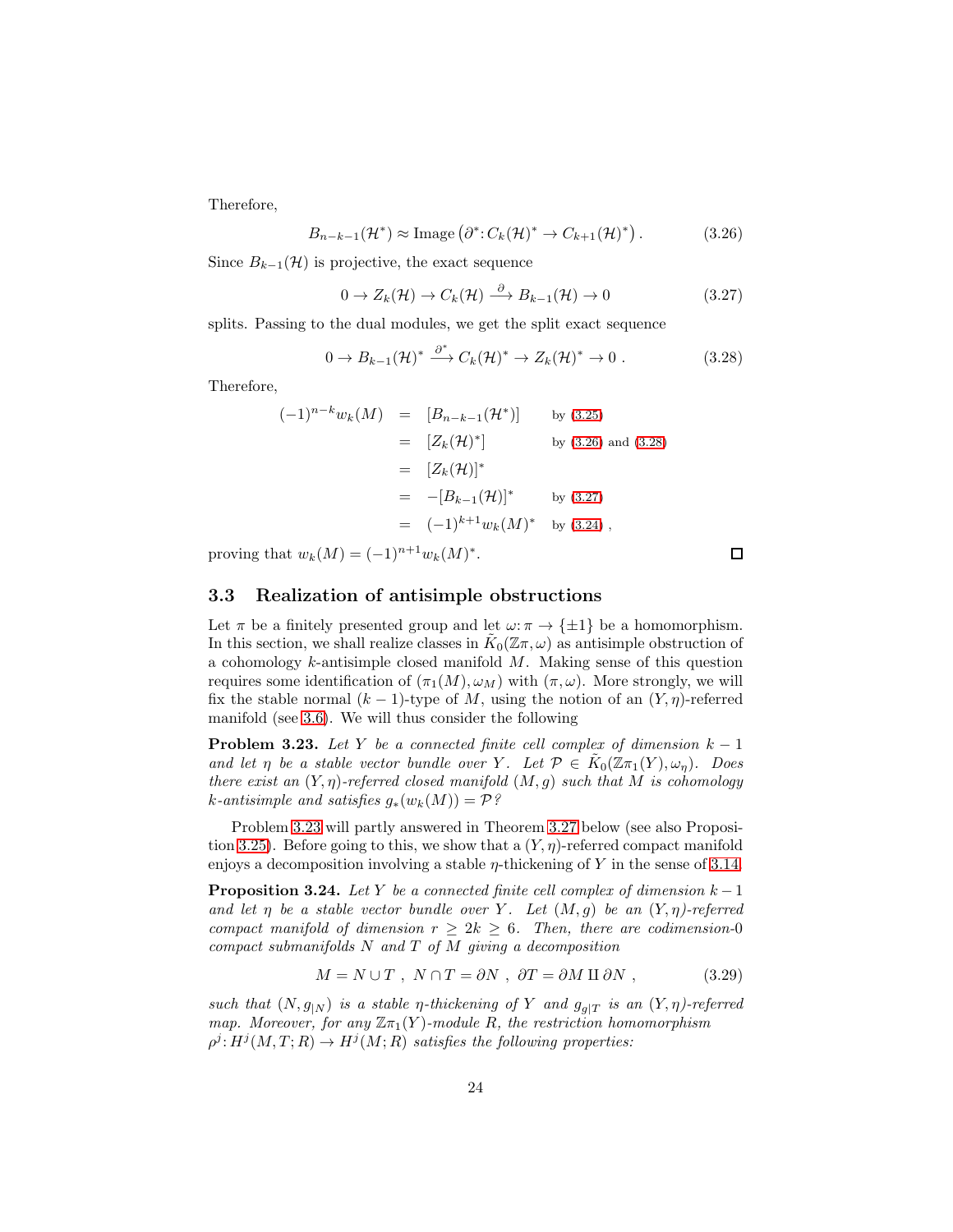- (i)  $\rho^j$  is an isomorphism for  $k \leq j \leq r-k-1$  and  $\rho^{r-k}$  is injective;
- (ii) if M is a closed manifold, then  $\rho^j$  is an isomorphism for  $k \leq j \leq$  $r - k$ . Consequently, M is cohomology k-antisimple if and only if T is cohomology k-antisimple, in which case  $g_*(w_k(M)) = (g_{|T})_*(w_k(T))$  in  $\tilde K_0(\mathbb{Z} \pi_1(Y), \omega_\eta).$

*Proof.* The  $(Y, \eta)$ -reference map  $g: M \to Y$  admits a homotopy section  $\gamma: Y \to Y$  $M$  (see Lemma [2.5](#page-3-2) and its proof). Up to homotopy equivalence, one may assume that Y is a finite simplicial complex and that  $\gamma$  is an embedding into a  $\mathcal{C}^{\infty}$ -triangulation of M with  $\gamma(Y) \cap \partial M = \emptyset$ . Then,  $\gamma(Y)$  has a smooth regular neighborhood N in  $M \setminus \partial M$  [\[15\]](#page-40-11). Hence, the embedding  $\gamma$  factors through an embedding  $\gamma^1: Y \to N$  which is a simple homotopy equivalence, and  $g_{|N}: N \to Y$ is a homotopy inverse of  $\gamma^1$ . It follows that  $g_{|N}$  is a homotopy equivalence, which is simple by the composition rule for the Whitehead torsion [\[20,](#page-40-13) Lemma 7.8]. Since g is  $\eta$ -normal, so is  $g_{|N}$ . Since  $r \geq 2k \geq 6$ , one has  $\pi_1(\partial N) \approx \pi_1(N)$  and, by Poincaré duality,  $H_j(\tilde{N}, \widetilde{\partial N}) \approx H^{r-j}(N; \mathbb{Z}\pi_1(N)) \approx H^{r-j}(Y; \mathbb{Z}\pi_1(Y)) = 0$ for  $j \leq n - k$ . Therefore, the pair  $(N, \partial N)$  is  $(r - k)$ -connected and  $(N, g<sub>|N</sub>)$ is a stable  $\eta$ -thickening of Y. We thus get the decomposition [\(3.29\)](#page-23-5) by setting  $T = M\in N$ .

By van Kampen theorem,  $\pi_1 g_{g|T} : \pi_1(T) \to \pi_1(Y)$  is an isomorphism. Since  $H_i(\tilde{M}, \tilde{T}) \approx H_i(\tilde{N}, \partial \tilde{N})$  the pair  $(M, T)$  is  $(r - k)$ -connected. Therefore,  $g_{|T}$  is an Y reference map, which is  $\eta$ -normal since q is so.

By excision and Poincaré duality, one has isomorphisms

<span id="page-24-0"></span>
$$
H^j(M, T; R) \xrightarrow{\approx} H^j(N, \partial N; R) \xrightarrow{\approx} H_{r-j}(N; R) = 0 \text{ for } j \leq r - k, \quad (3.30)
$$

which proves (i).

When  $\partial M = \emptyset$ , we claim that the restriction homomorphism  $\beta: H^*(M,T;R) \to$  $H^*(M;R)$  is injective. Indeed, [\(3.30\)](#page-24-0) sits in a commutative diagram

$$
H^j(M, T; R) \xrightarrow{\text{excis.}} H^j(N, \partial N; R) \xrightarrow{\text{PD}} H_{r-j}(N; R)
$$
  

$$
\downarrow^{\beta} \qquad \qquad \downarrow^{\sigma_*}
$$
  

$$
H^j(M; R) \xrightarrow{\text{PD}} H_{r-j}(M; R)
$$

where  $\sigma_*$  is induced by the inclusion  $\sigma: N \to M$ . As the reference map  $g: M \to$ Y produces a homotopy retraction of  $\sigma$ , the homomorphism  $\sigma_*$  is injective. Therefore, the cohomology sequence of the pair  $(M, T)$  splits into short exact sequences

$$
0 \to H^j(M, T; R) \to H^j(M; R) \to H^j(T; R) \to 0.
$$

This, together with [\(3.30\)](#page-24-0) proves the first assertion of (ii). Finally, one has  $H_*(\tilde{M}, \tilde{T}) \approx H_*(\tilde{N}, \tilde{\partial N})$ , so the pair  $(M, T)$  is  $(r - k)$ -connected. As  $r - k \geq k$ , one has  $q_*(w_k(M)) = (q_{|T})_*(w_k(T))$  by Lemma 2.11. one has  $g_*(w_k(M)) = (g_{|T})_*(w_k(T))$  by Lemma [2.11.](#page-6-3)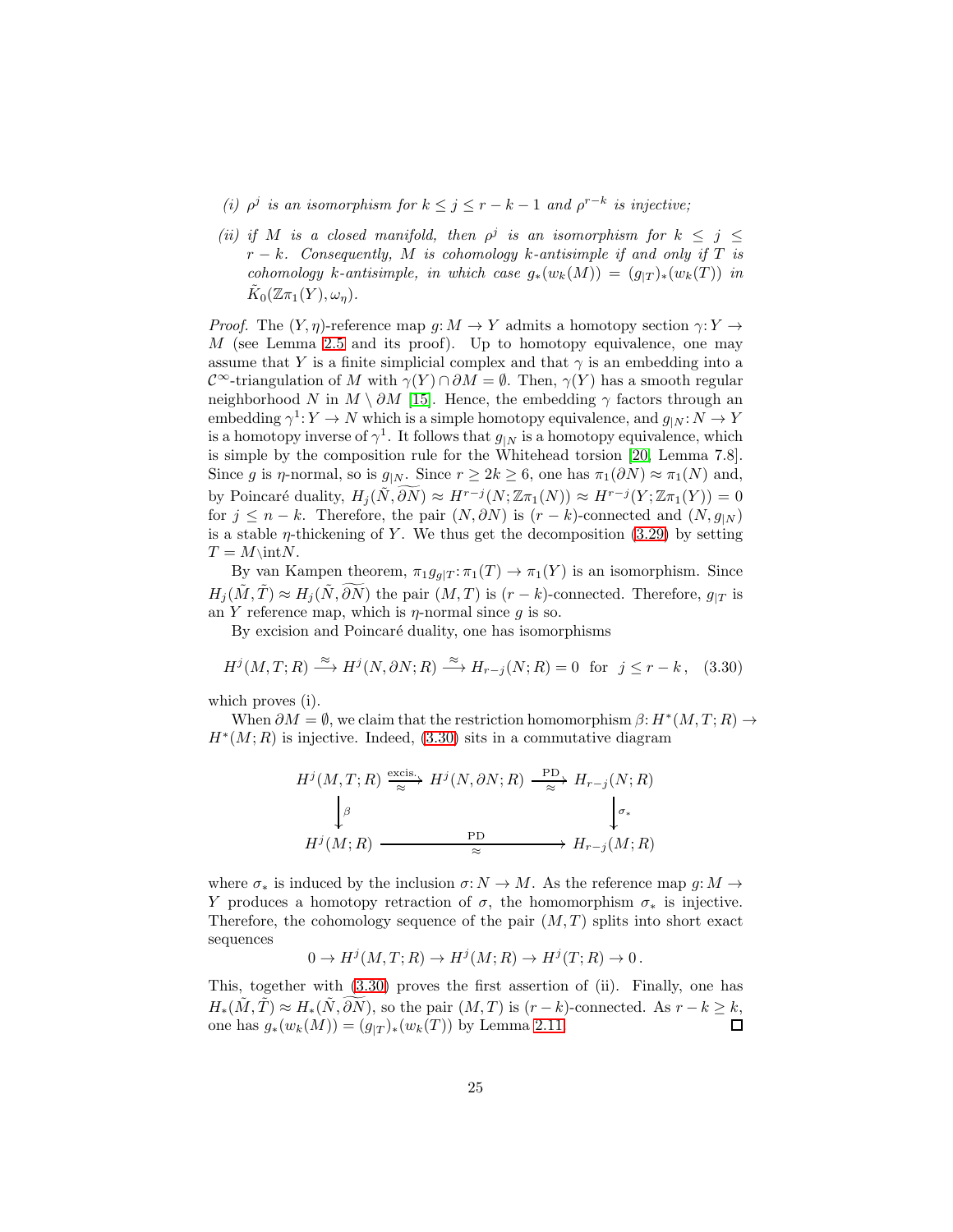Our first result concerning Problem [3.23](#page-23-4) is an affirmative answer in the category of Poincaré spaces. Recall that, according to our definition in [3.2,](#page-15-0) a Poincaré space or pair is finitely dominated.

<span id="page-25-0"></span>**Proposition 3.25.** Let Y be a connected finite cell complex of dimension  $k-1 \geq$ 2 and let  $\eta$  be a stable vector bundle over Y. Let  $\mathcal{P} \in \tilde{K}_0(\mathbb{Z} \pi_1 Y), \omega_{\eta}$  and let  $r \geq 2k$  be an integer. Then, there exists an  $(Y, \eta)$ -referred Poincaré space  $(\mathbb{P}, q)$  of formal dimension r, such that  $\mathbb{P}$  is cohomology k-antisimple satisfying  $w_k(\mathbb{P}) = \mathcal{P}$  and  $\text{Wall}(\mathbb{P}) = \mathcal{P} + (-1)^r \mathcal{P}^*$  (see Convention [3.26](#page-25-1) below). Moreover,  $\mathbb P$  admits up to homotopy an *η*-normal Poincaré decomposition (see [3.9\)](#page-17-1)

<span id="page-25-3"></span>
$$
\mathbb{P} \simeq N \cup \mathbb{T} , N \cap \mathbb{T} = \partial N = \partial \mathbb{T} , \qquad (3.31)
$$

where  $(N, q_{N})$  is a stable *η*-thickening of dimension r of Y. The Poincaré space  $\mathbb T$  is cohomology k-antisimple and satisfies  $w_k(\mathbb T) = w_k(\mathbb P)$  and  $\text{Wall}(\mathbb T) =$  $\text{Wall}(\mathbb{P})$ .

<span id="page-25-1"></span>**Convention 3.26.** Let Y be a connected finite cell complex. Let  $(A, \alpha)$  be an  $(Y, \eta)$ -referred space. Then,  $\tilde{K}_0$ -equalities are understood to hold in  $\tilde{K}_0(\pi_1(Y), \omega_{\eta}),$ using the map  $\alpha$  and its restrictions to subspaces of A. For instance, the equation  $w_k(\mathbb{T}) = w_k(\mathbb{P})$  in Proposition [3.25](#page-25-0) should be understood as  $(q_{|\mathbb{T}})_*(w_k(\mathbb{T})) =$  $q_*(w_k(\mathbb{P})).$ 

*Proof.* We set  $(\pi, \omega) = (\pi_1(Y), \omega_\eta)$  and we use Convention [3.26](#page-25-1) throughout the proof without notice. Consider the infinite k-dimensional CW-complex L of Proposition [2.18.](#page-11-0) By Remark [2.21,](#page-13-2) L is the direct limit  $L_{\infty}$  of a direct system

<span id="page-25-2"></span>
$$
Y \hookrightarrow L_1 \hookrightarrow L_2 \hookrightarrow \cdots \hookrightarrow L_\infty = L \xrightarrow{g} Y \tag{3.32}
$$

of finite cell complexes of dimension k. The Y-referred map  $g: L \to Y$  is the direct limit of Y-referred maps  $g_i: L_i \to Y$ . The composed map in [\(3.32\)](#page-25-2) is idy.

We now see that Direct system  $(3.32)$  may be realized up to homotopy equivalence by a system of  $(r + 1)$ -dimensional manifolds (compact with boundary when  $j < \infty$ , getting a commutative diagram

<span id="page-25-4"></span>
$$
Y \longrightarrow L_1 \longrightarrow L_2 \longrightarrow \cdots \longrightarrow L_{\infty} = L \xrightarrow{g} Y
$$
  

$$
\downarrow \phi_0 \qquad \phi_1 \uparrow \simeq \qquad \phi_2 \uparrow \simeq \qquad \qquad \phi \uparrow \simeq \qquad \qquad \phi \uparrow \simeq \qquad (3.33)
$$
  

$$
U_0 \longrightarrow U_1 \xrightarrow{\alpha_0} U_2 \xrightarrow{\alpha_1} \cdots \xrightarrow{\alpha_n} U_{\infty} = U
$$

where the vertical arrows are homotopy equivalences (simple for  $j < \infty$ ). We start with  $(U_0, \phi_0)$  being a stable  $(Y, g_0^*\eta)$ -thickening of dimension  $r + 1$ . We can thus choose a stable isomorphism from the stable normal bundle on  $U_0$ and  $\phi_0^*(g_0^*\eta)$ , or, equivalently, a stable trivialization  $\mathcal{F}_0$  of  $TU_0 \oplus \phi_0^*(g^*\eta)$  (i.e.  $(\phi_0, \mathcal{F}_0)$  is a normal map in the language of [\[31\]](#page-41-6)). Recall that the inclusions in [\(3.32\)](#page-25-2) are obtained by attaching cells of dimension  $k-1$  and k. By surgery below the middle dimension on  $\partial U_0$ , [\[31,](#page-41-6) Chapter 1], the data  $(U_0, \phi_0, \mathcal{F}_0)$  thus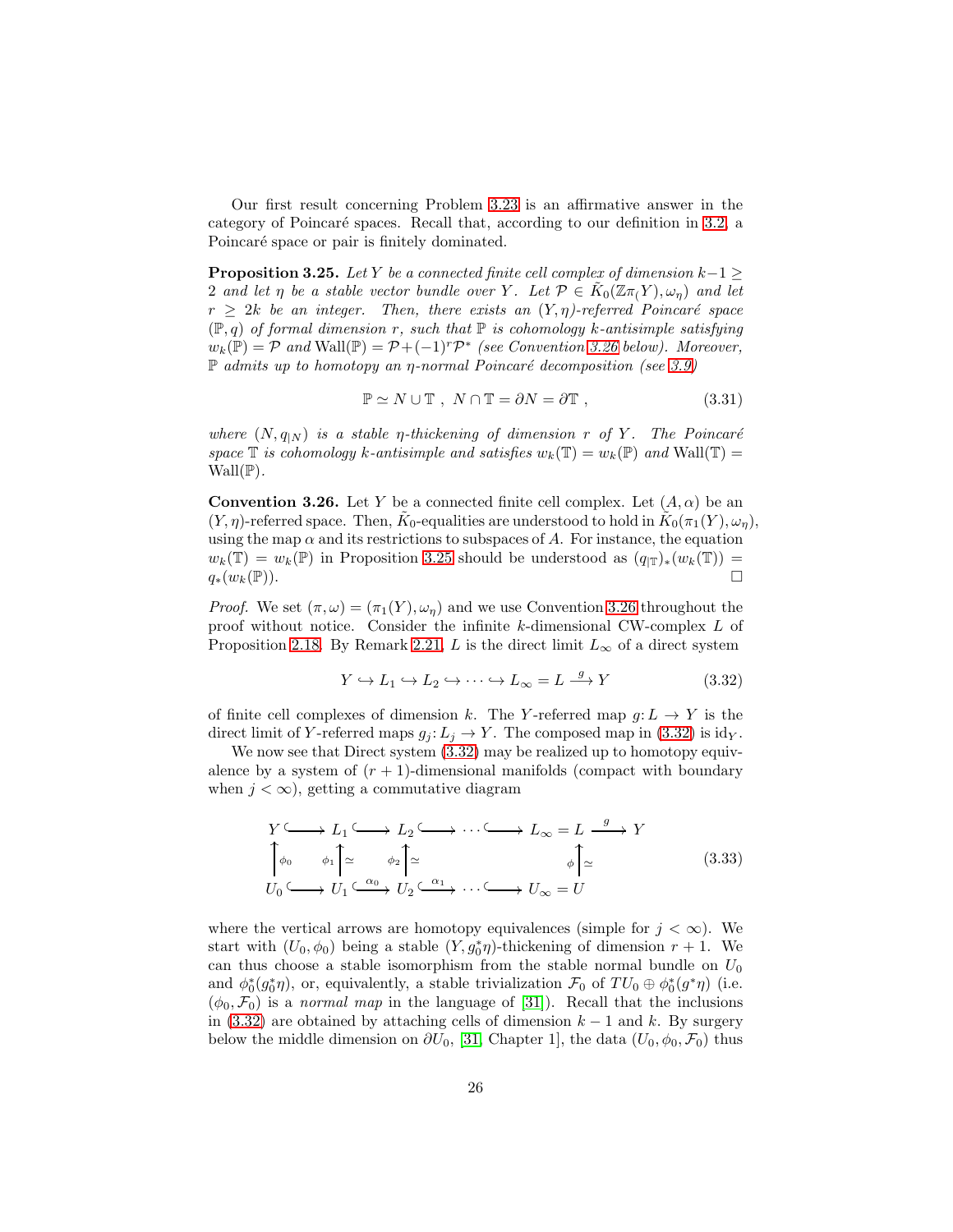determines  $(U_1, \phi_1, \mathcal{F}_1)$ , then  $(U_2, \phi_2, \mathcal{F}_2)$ , etc. Note that  $(U_j, \phi_j)$  is the stable  $(L_j, g_j^*\eta)$ -thickening of dimension  $r+1$  and  $\mathcal{F}_j$  (obtained from  $\mathcal{F}_0$  without further choice) determines the embedding  $\alpha_j: U_j \to U_{j+1}$ .

At the limit when  $j \to \infty$ , one gets an open manifold U together with an  $(Y, \eta)$ -reference map  $g \circ \phi: U \to Y$ . The manifold U has one end  $\epsilon$ , determined by the cofinal system of neighborhoods  $E_i = U\int_i$ . The inclusions  $E_{i+1} \hookrightarrow$  $E_i \hookrightarrow U$  induce an isomorphism on the fundamental groups. As  $U \simeq L$  is finitely dominated by Proposition [2.18](#page-11-0) and  $\partial E_i$  is a closed manifold, the open manifold  $E_j$  is finitely dominated (see [\[25,](#page-40-8) Complement 6.6]). Therefore, the end  $\epsilon$  is *tame* (see [3.18\)](#page-20-1).

As mentioned in Remark [2.20,](#page-13-3)  $w_k(L) = w_k(U)$  is Wall's finiteness obstruction Wall(U). One has  $\text{Wall}(U) = \text{Wall}(Z_i)$  by the sum theorem [\[25,](#page-40-8) Theo-rem 6.5] and thus, by [\[25,](#page-40-8) Proposition 6.11], Wall(U) coincides with  $\sigma(\epsilon)$ , the Siebenmann obstruction to complete U into a compact manifold with boundary.

By Proposition [3.19,](#page-20-2) there exists a Poincaré pair  $(\mathbb{U}, \mathbb{P})$ , with  $\pi_1(\mathbb{P}) \approx \pi_1(\mathbb{U})$ , together with a homotopy equivalence  $\alpha: U \to \mathbb{U}$ . Recall from Proposition [2.18](#page-11-0) that  $\mathbb{U} \simeq L$  is is cohomology silent in degrees  $\geq k$ . By Poincaré duality, one has

$$
H_j(\widetilde{\mathbb{U}}, \widetilde{\mathbb{P}}) \approx H_j(\mathbb{U}, \mathbb{P}; \mathbb{Z}\pi) \approx H^{r+1-j}(\mathbb{U}; \mathbb{Z}\pi) = 0 \text{ for } j \leq n+1-k.
$$

Hence, the pair  $(\mathbb{U}, \mathbb{P})$  is  $(r+1-k)$ -connected. Since  $U \simeq \mathbb{U}$ , the map  $q \circ \phi: U \to Y$ extends to an Y-reference map  $q: U \to Y$ . By the connectivity of  $(U, \mathbb{P})$ , the restriction of q to  $\mathbb P$  (also called q) is an Y-reference map. Also, this connectivity implies that  $\mathbb P$  is cohomology k-antisimple and that  $w_k(\mathbb P) = w_k(L) = \mathcal P$ . As  $\alpha: U \to \mathbb{U}$  is a homotopy equivalence, one has  $\text{Wall}(\mathbb{U}) = \text{Wall}(U) = \text{Wall}(L)$ P. The formula

$$
\text{Wall}(\mathbb{P}) = \mathcal{P} + (-1)^r \mathcal{P}^* \tag{3.34}
$$

is asserted in Proposition [3.19.](#page-20-2)

We now prove that the reference map  $q: U \to Y$  is  $\eta$ -normal (and so is  $q: \mathbb{P} \to Y$  by Part (3) of Lemma [3.8\)](#page-17-2). We use the ideas of Pedersen-Ranicki [\[22,](#page-40-1) proof of Lemma 3.1] (with different notations).

By Siebenmann's famous theorem [\[25,](#page-40-8) Theorem 7.5], the open manifold  $U \times S^1$  is the interior of a compact manifold A with boundary  $V = \partial A$ . The Poincaré duality argument used above to prove that the pair  $(\mathbb{U}, \mathbb{P})$  is  $(r+1-k)$ connected proves that  $(A, V)$  is  $(r+1-k)$ -connected. The projections of  $U \times S^1$ onto  $S^1$  together with the map  $g \circ \phi: U \to Y$  gives rise to a map  $g_A: A \to Y$  which is  $\eta$ -normal and a map  $p_A: A \to S^1$ . Let  $(\tilde{A}, \hat{V}) \to (A, V)$  be the infinite cyclic cover associated to the map  $p_A$ . It is proven in [\[22,](#page-40-1) proof of Lemma 3.1] that there are homotopy equivalences

- (1)  $h_1: (A, V) \xrightarrow{\simeq} (\mathbb{U}, \mathbb{P}) \times S^1$
- (2)  $h_2: \hat{V} \stackrel{\simeq}{\longrightarrow} \mathbb{P}.$

The composite map

$$
A \xrightarrow{h_1} \mathbb{U} \times S^1 \xrightarrow{h'_1} A \xrightarrow{g_A} Y, \tag{3.35}
$$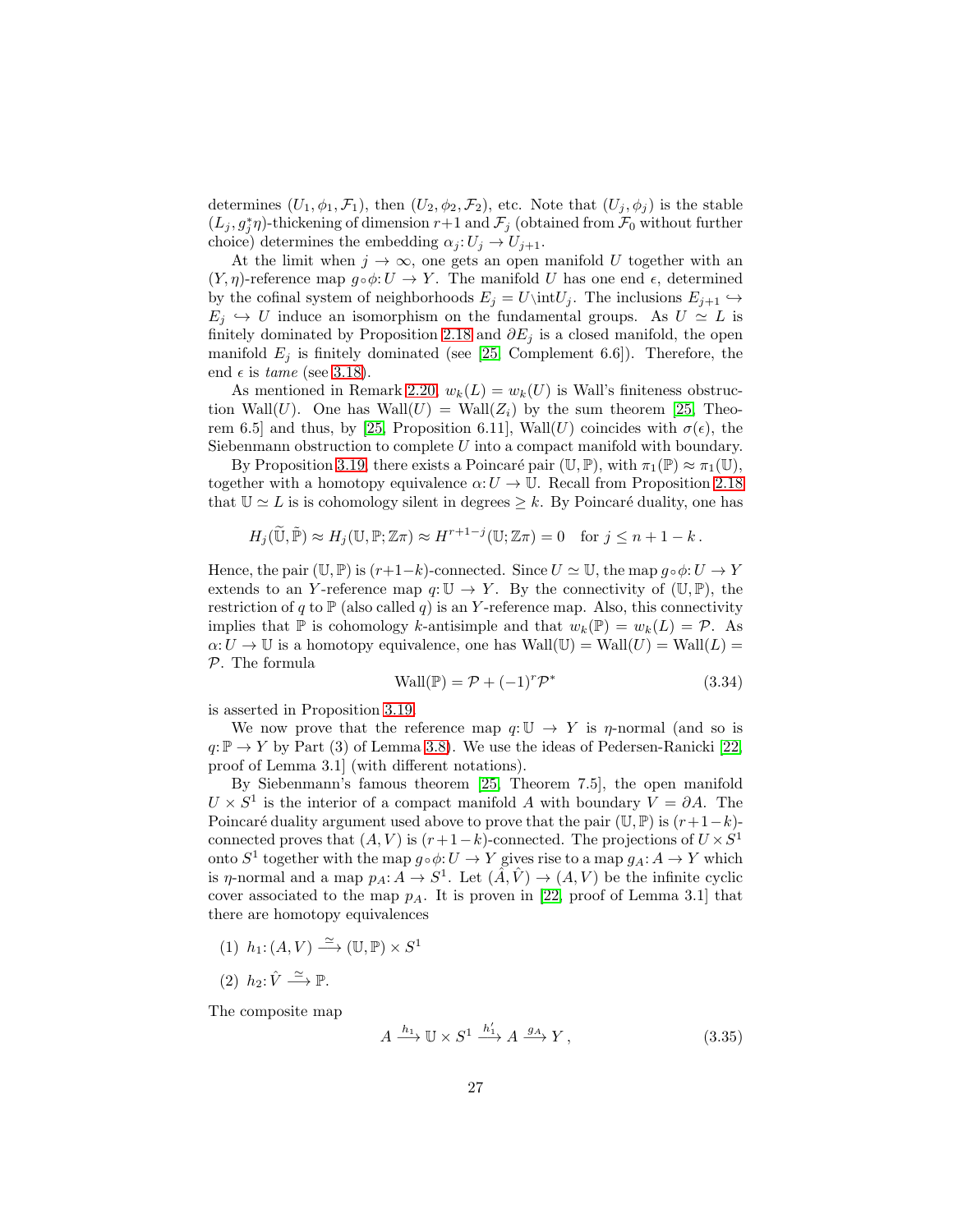where  $h'_1$  is a homotopy inverse of  $h_1$ , is homotopic to  $g_A$  and is thus  $\eta$ -normal. By Lemma [3.8,](#page-17-2) we deduce that  $g_A \circ h'_1$  is  $\eta$ -normal, and so is its restriction to  $\mathbb{U} \times pt$ . But this restriction is homotopic to the Y-reference map  $q: \mathbb{U} \to Y$ , which is thus  $\eta$ -normal.

It remains to construct the decomposition of [\(3.31\)](#page-25-3). We check that the map  $\bar{g}_A = (g_A, p_A) : A \to Y \times S^1$  is an  $(Y \times S^1, \bar{\eta})$ -reference map for A, where  $\bar{\eta}$  is induced from  $\eta$  by the projection to Y. As the pair  $(A, V)$  is is  $(r + 1 - k)$ connected, the restriction of  $\bar{g}_A$  to V is a an  $(Y \times S^1, \bar{\eta})$ -reference map for V. By Proposition [3.24,](#page-23-6) there is a manifold decomposition  $V = N_0 \cup T_0$ , where  $(N_0, \bar{g}_A)$ is a stable  $\bar{\eta}$ -thickening of  $Y \times S^1$ . As  $\bar{g}_A | U \times S^1 \simeq q \times id_{S^1}$ , Proposition [3.15](#page-19-1) implies that  $N_0$  is diffeomorphic to  $N \times S^1$ , where  $(N, q)$  is a stable  $\eta$ -thickening of Y.

Using the homotopy equivalence  $h_2: \hat{V} \to \mathbb{P}$ , one thus gets a decomposition  $\mathbb{P} \simeq (N \times \mathbb{R}) \cup \hat{T}_0$ . The manifold N is diffeomorphic to  $N \cup_{\partial N} C$  where  $C =$  $\partial N \times [0,1]$ . Form the space

$$
\mathbb{T} = (C \times \{0\}) \cup \hat{T}_0 \subset (N \times \mathbb{R}) \cup \hat{T}_0.
$$

containing a subspace  $\partial \mathbb{T} = \partial(N \times \{0\})$ . One has the decomposition

$$
\mathbb{P} \simeq (N \times \{0\}) \cup \mathbb{T} \simeq N \cup \mathbb{T}.
$$

As the inclusions  $\partial N \hookrightarrow N \hookrightarrow \mathbb{P}$  induce isomorphisms  $\pi_1(\partial N) \approx \pi_1(N) \approx$  $\pi_1(\mathbb{P})$ , it follows from van Kampen's theorem and the property of amalgamated products (see [\[19,](#page-40-14) Theorem 2.6, p. 187]) that  $\pi_1(\partial N) \approx \pi_1(\mathbb{T}) \approx \pi_1(\mathbb{P})$ . By excision,  $H_*(\tilde{N}, \partial N) \approx H_*(\tilde{\mathbb{P}}, \tilde{\mathbb{T}})$ . Therefore, the pair  $(\mathbb{P}, \mathbb{T})$  is  $(r-k)$ -connected and thus the map of  $q_{\mathbb{T}}: \mathbb{T} \to Y$  is an Y-reference map.

As the map  $q: N \to Y$  is  $\eta$ -normal, that [\(3.31\)](#page-25-3) is an  $\eta$ -normal Poincaré decomposition follows from Corollary [3.13.](#page-19-3)

Finally, the equation Wall(T) = Wall(P) comes from the sum theorem [\[25,](#page-40-8) Theorem 6.5. That  $\mathbb T$  is cohomology k-antisimple and the equation  $w_k(\mathbb T)$  =  $w_k(\mathbb{P})$  are proven by the corresponding arguments given in the proof of Part (ii) of Proposition [3.24.](#page-23-6)  $\Box$ 

We now turn our attention to Problem [3.23](#page-23-4) as it is stated, that is in the category of closed manifolds. Let Y be a connected finite cell complex of dimension k − 1 and let  $\eta$  be a stable vector bundle over Y. Set  $(\pi, \omega) = (\pi_1(Y), \omega_n)$ . Let  $(M, g)$  be an  $(Y, \eta)$ -referred closed manifold of dimension r such that M is cohomology k-antisimple. By Proposition [3.22,](#page-22-2) its antisimple obstruction is r-self-dual, i.e. satisfies  $g_*(w_k(M)) = (-1)^{r+1} g_*(w_k(M))^*$ . It thus defines a class

<span id="page-27-0"></span>
$$
[g_*(w_k(M))] \in H^{r+1}(\mathbb{Z}_2; \tilde{K}_0(\mathbb{Z}\pi, \omega))
$$
\n(3.36)

in the Tate cohomology group

$$
H^{r+1}(\mathbb{Z}_2; \tilde{K}_0(\mathbb{Z}\pi,\omega))=\{\mathcal{P}\in \tilde{K}_0(\mathbb{Z}\pi,\omega)\mid \mathcal{P}=(-1)^{r+1}\mathcal{P}^*\}\Big/\{\mathcal{P}+(-1)^{r+1}\mathcal{P}^*\}\,.
$$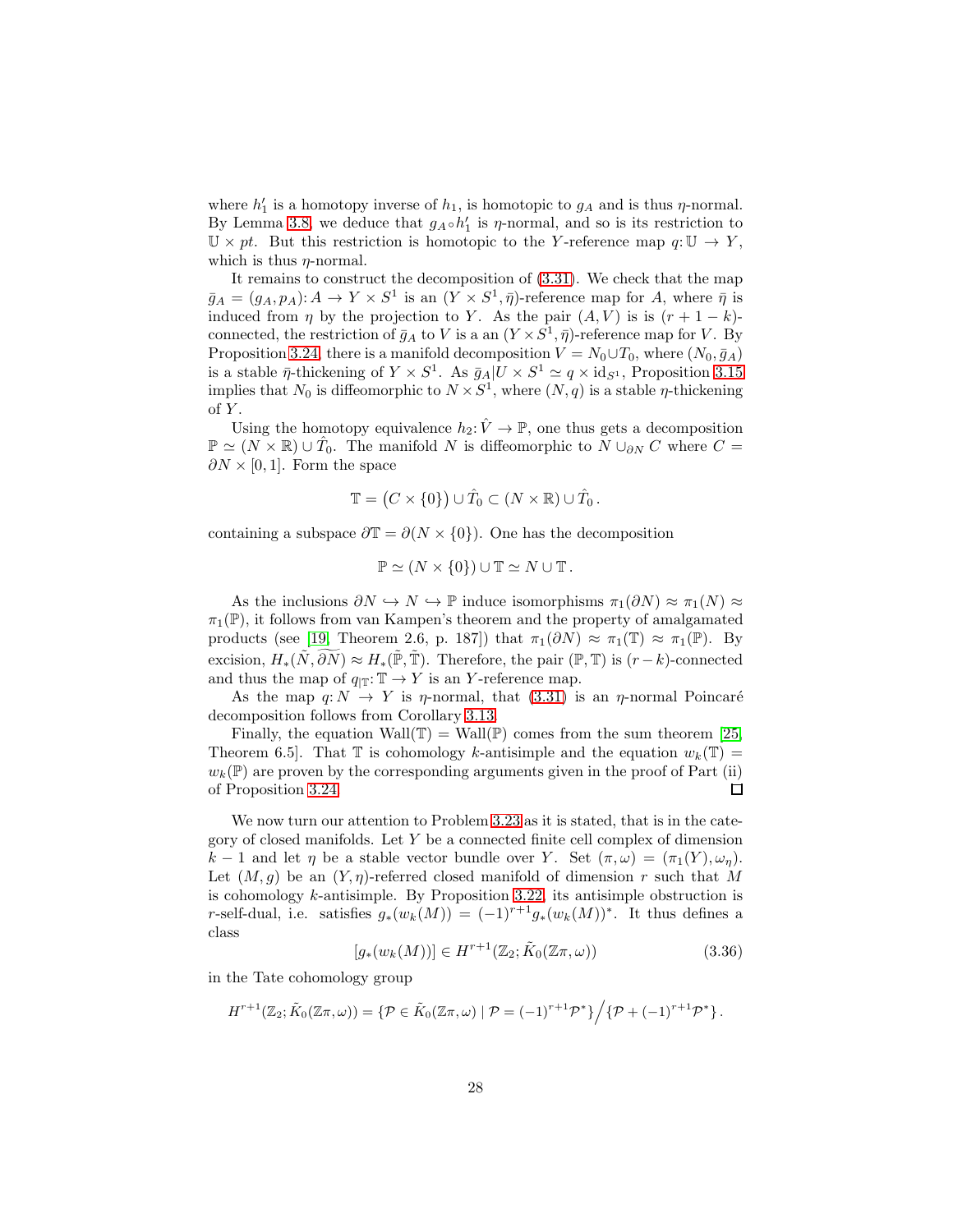This Tate cohomology group is an abelian group of exponent two, which occurs in the Ranicki exact sequence

<span id="page-28-0"></span>
$$
L_{r+1}^h(\pi,\omega) \to L_{r+1}^p(\pi,\omega) \to H^{r+1}(\mathbb{Z}_2; \tilde{K}_0(\mathbb{Z}\pi,\omega)) \xrightarrow{\delta_R} L_r^h(\pi,\omega) \to L_r^p(\pi,\omega) \quad (3.37)
$$

where  $L_j^h$  (respectively:  $L_j^p$ ) are the surgery obstruction groups for surgery data with target a finite (respectively: finitely dominated) Poincaré complex. This sequence was first obtained by Ranicki using his algebraic setting of surgery [\[23,](#page-40-15) Theorem 4.3]. A geometrical version of Sequence [\(3.37\)](#page-28-0) will be used, which was provided by Pedersen-Ranicki [\[22,](#page-40-1) p. 243]. Our partial solution of Problem [3.23](#page-23-4) is the following

<span id="page-28-1"></span>**Theorem 3.27.** Let Y be a connected finite cell complex of dimension  $k - 1 \geq 2$ and let  $\eta$  be a stable vector bundle over Y. Set  $(\pi,\omega)=(\pi_1(Y),\omega_\eta)$  and let  $r\geq 2k$ be an integer. Let  $\mathcal{P} \in \tilde{K}_0(\mathbb{Z}\pi,\omega)$  be an r-self-dual element. Suppose that  $[\mathcal{P}] \in$  $H^{r+1}(\mathbb{Z}_2; \tilde{K}_0(\mathbb{Z}_m, \omega))$  belongs to the kernel of the homomorphism  $\delta_R$  of [\(3.37\)](#page-28-0). Then, there exists an  $(Y, \eta)$ -referred closed manifold  $(M, q)$  of dimension r such that M is cohomology k-antisimple and satisfies  $q_*(w_k(M)) = \mathcal{P}$ .

*Proof.* We consider the Poincaré pair  $(\mathbb{U}, \mathbb{P})$  of the proof of Proposition [3.25,](#page-25-0) equipped with its  $(Y, \eta)$ -reference map  $q: \mathbb{U} \to Y$  and its restriction  $q: \mathbb{P} \to Y$ . One has Wall(U) = P and Wall( $\mathbb{P}$ ) =  $\mathcal{P}$  +  $(-1)^r \mathcal{P}^*$  (using Convention [3.26\)](#page-25-1). Since  $\mathcal{P} = (-1)^{r+1} \mathcal{P}^*$  by hypothesis, one has Wall( $\mathbb{P}$ ) = 0 and, by [\[28,](#page-41-1) Theorem F],  $\mathbb{P}$  is homotopy equivalent to a finite complex. Thus, by changing the pair  $(\mathbb{U}, \mathbb{P})$  by a homotopy equivalence, one may suppose that  $\mathbb P$  is a *finite* Poincaré space.

Being  $\eta$ -normal, the map q determines a surgery problem with target U (see [3.6\)](#page-16-1). In this language and using the point of view of [\[22,](#page-40-1) pp. 242-44], the data  $(U, q)$  represents a class in the geometric L-group  $L_{r+1}^{1,p,h}(Y)$ . The definition of the latter is akin to that of  $L_{r+1}^1(Y) = L_{r+1}^{1,s}(Y)$  (also working for  $L_{r+1}^{1,h}(Y)$ ) given in [\[31,](#page-41-6) Chapter 9]. With these geometric L-groups, Pedersen and Ranicki obtain, for  $r \geq 5$ , an isomorphism  $\sigma_*$ of exact sequences

<span id="page-28-2"></span>
$$
L_{r+1}^{1,h}(Y) \longrightarrow L_{r+1}^{1,p}(Y) \longrightarrow L_{r+1}^{1,p,h}(Y) \longrightarrow L_r^{1,h}(Y) \longrightarrow L_r^{1,h}(Y)
$$
  
\n
$$
\approx \downarrow \sigma^p \approx \downarrow \sigma^{p,h} \approx \downarrow \sigma^{p,h} \approx \downarrow \sigma^h \approx \downarrow \sigma^h
$$
  
\n
$$
L_{r+1}^h(\pi) \longrightarrow L_{r+1}^p(\pi) \longrightarrow H^{r+1}(\mathbb{Z}_2; \tilde{K}_0(\mathbb{Z}\pi)) \xrightarrow{\delta_R} L_r^h(\pi) \longrightarrow L_r^p(\pi)
$$
  
\n(3.38)

where the bottom line is Ranicki's exact sequence [\(3.37\)](#page-28-0), writing  $L^*(\pi)$  for  $L^*(\pi,\omega)$ and  $K_0(\mathbb{Z}\pi)$  for  $(K_0(\mathbb{Z}\pi), \omega)$ . The arrows in [\(3.38\)](#page-28-2) satisfy the following properties

- $\sigma^{p,h}(\mathbb{U},q) = [\text{Wall}(\mathbb{U})];$
- $\delta_{PR}$  sends the class of  $(\mathbb{U}, q)$  to that of  $(\mathbb{P}, q)$ .
- $\sigma^h$  is the surgery obstruction measured in  $L_r^h(\pi)$ .

Hence, in the language of [3.6,](#page-16-1) one has

$$
\sigma(\mathbb{P},q) = \sigma^h \circ \delta_{PR}(\mathbb{U},q) = \delta_R \circ \sigma^{p,h}(\mathbb{U},q) = \delta_R(\mathcal{P}).
$$

By hypothesis,  $[Wall(\mathbb{U})] = [\mathcal{P}] \in \text{ker } \delta_R$ , hence,  $\sigma(\mathbb{P}, q) = 0$ . This means that there exists a  $q^*\eta$ -normal homotopy equivalence  $\theta: M \to \mathbb{P}$  where M is a closed r-manifold. The latter thus admits the  $(Y, \eta)$ -reference map  $q \circ \theta$ . Being homotopy equivalent to **P**, the closed manifold M is cohomology k-antisimple and  $w_k(M) = w_k(\mathbb{P}) = \mathcal{P}$  by Lemma [2.11.](#page-6-3)  $\Box$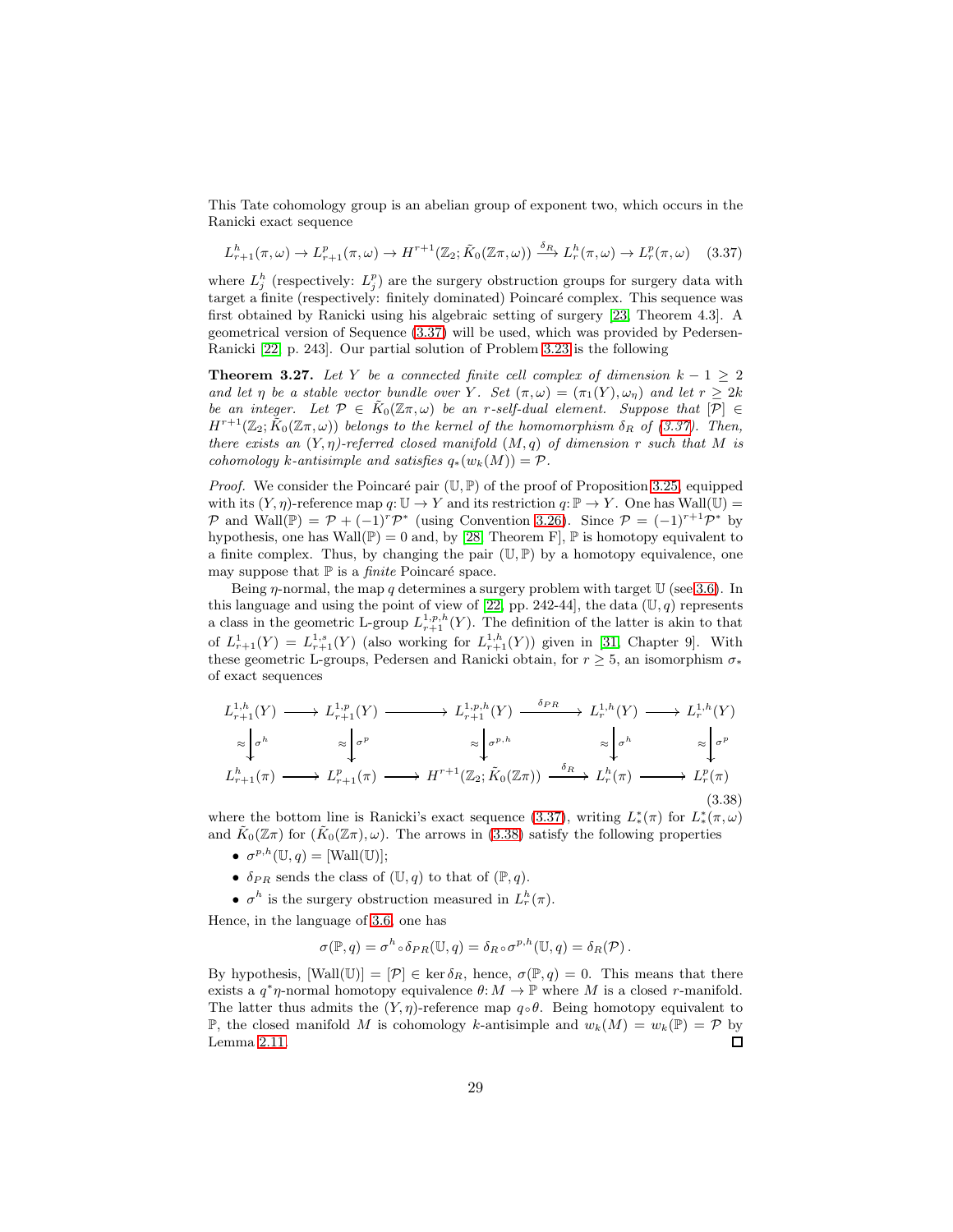### <span id="page-29-0"></span>3.4 Cohomology antisimple cobordisms

Let  $n \geq 2k \geq 6$  be integers. A cobordism  $(W, M, M')$  is called *cohomology k-antisimple* if the following three conditions hold.

- $\bullet$  M and  $M'$  are closed connected manifold of dimension n which are cohomology k-antisimple;
- The pairs  $(W, M)$  and  $(W, M')$  are weakly  $(k-1)$ -connected (see [2.2\)](#page-2-2);
- W is cohomogy  $(k, n-k)$ -silent.

For example, an h-cobordism between closed connected cohomology k-antisimple manifolds is cohomology k-antisimple.

Recall from  $(3.36)$  that a closed connected manifold M of dimension n which is cohomology k-antisimple defines a class  $[w_k(M)] \in H^{n+1}(\mathbb{Z}_2; \tilde{K}_0(\mathbb{Z}_{\pi_1}(M), \omega_M)).$ 

<span id="page-29-1"></span>**Proposition 3.28.** Let  $(W, M, M')$  be a cohomology k-antisimple cobordism between closed connected cohomology k-antisimple manifolds of dimension  $n \geq 2k \geq 6$ . Then  $[w_k(M)] = [w_k(M')]$  in  $H^{n+1}(\mathbb{Z}_2; \tilde{K}_0(\mathbb{Z}_{\pi_1}(W), \omega_W)).$ 

Proof. The proof involves two steps.

Step 1: Reduction to the case where  $(W, M)$  and  $(W, M')$  are  $(k-1)$ -connected. The cobordism  $(W, M, M')$  admits a handle decomposition of the form

$$
M \times I = \mathcal{H}_{k-1} \subset \mathcal{H}_k \subset \cdots \subset \mathcal{H}_{n+2-k} = W ,
$$

where  $\mathcal{H}_j$  is the union of handles of index  $\leq j$ . Indeed, since the pair  $(W, M)$  is weakly  $(k-1)$ -connected, it is  $(k-2)$ -connected and the procedure of eliminating handles in a cobordism (see [\[17\]](#page-40-12)), applied to a given handle decomposition  $H$ , permits us to to get rid of the handles of index  $\lt k - 1$  and  $\gt n + 2 - k$ . The same procedure applied to the dual handle decomposition  $\mathcal{H}'$  makes it of the form

$$
M' \times I = \mathcal{H}'_{k-1} \subset \mathcal{H}'_k \subset \cdots \subset \mathcal{H}'_{n+2-k} = W.
$$

The manifold  $V = H_{k-1}$  and  $V' = H'_{k-1}$  give cobordisms  $(V, M, M_1)$  and  $(V', M', M'_1)$ having handle decomposition involving only handles of index  $k - 1$ . One has  $W =$  $V \cup W_1 \cup V'$ , defining a cobordism  $(W_1, M_1, M'_1)$ . The inclusions of the above manifolds into W all induce isomorphisms on fundamental groups with orientation characters, so all these will be identified with  $(\pi, \omega) = (\pi_1(W), \omega_W)$ . One has the following facts.

- (1) V is cohomogy  $(k, n k)$ -silent. Indeed, for any  $\mathbb{Z}\pi$ -module R, the exact sequence  $H^j(V, M; R) \to H^j(V; R) \to H^j(M; R)$  implies the claim, since M is cohomology k-antisimple and  $H^j(V, M; R) = 0$  if  $j \neq k - 1$ .
- (2)  $w_k(V) = w_k(M)$ . Let N be the union of handles of index  $\leq k-1$  in a handle decomposition of M and let  $T = M\in N$ . Since the pair  $(M, N)$  is  $(k - 1)$ connected, the the  $(k - 1)$ -handles of V might be attached on N, producing a cobordism  $N_+$  from N, and  $V = N_+ \cup_{\partial N \times I} (T \times I)$ . The pair  $(V, N_+)$  is  $(k-1)$ -connected and

$$
H_k(\tilde{V}, \tilde{N}_+) \approx H_k(\tilde{T}, \widetilde{\partial N}) \approx H_k(M, N) .
$$

As  $w_k(V) = [H_k(\tilde{V}, \tilde{N}_+)]$  and  $w_k(M) = [H_k(\tilde{M}, \tilde{N})]$ , the claim follows.

(3)  $M_1$  is cohomology k-antisimple and  $w_k(M_1) = w_k(M)$ . This follows from (1) and (2), since  $(V, M_1)$  is  $(n + 2 - k)$ -connected and  $n + 2 - k > n - k > k$ .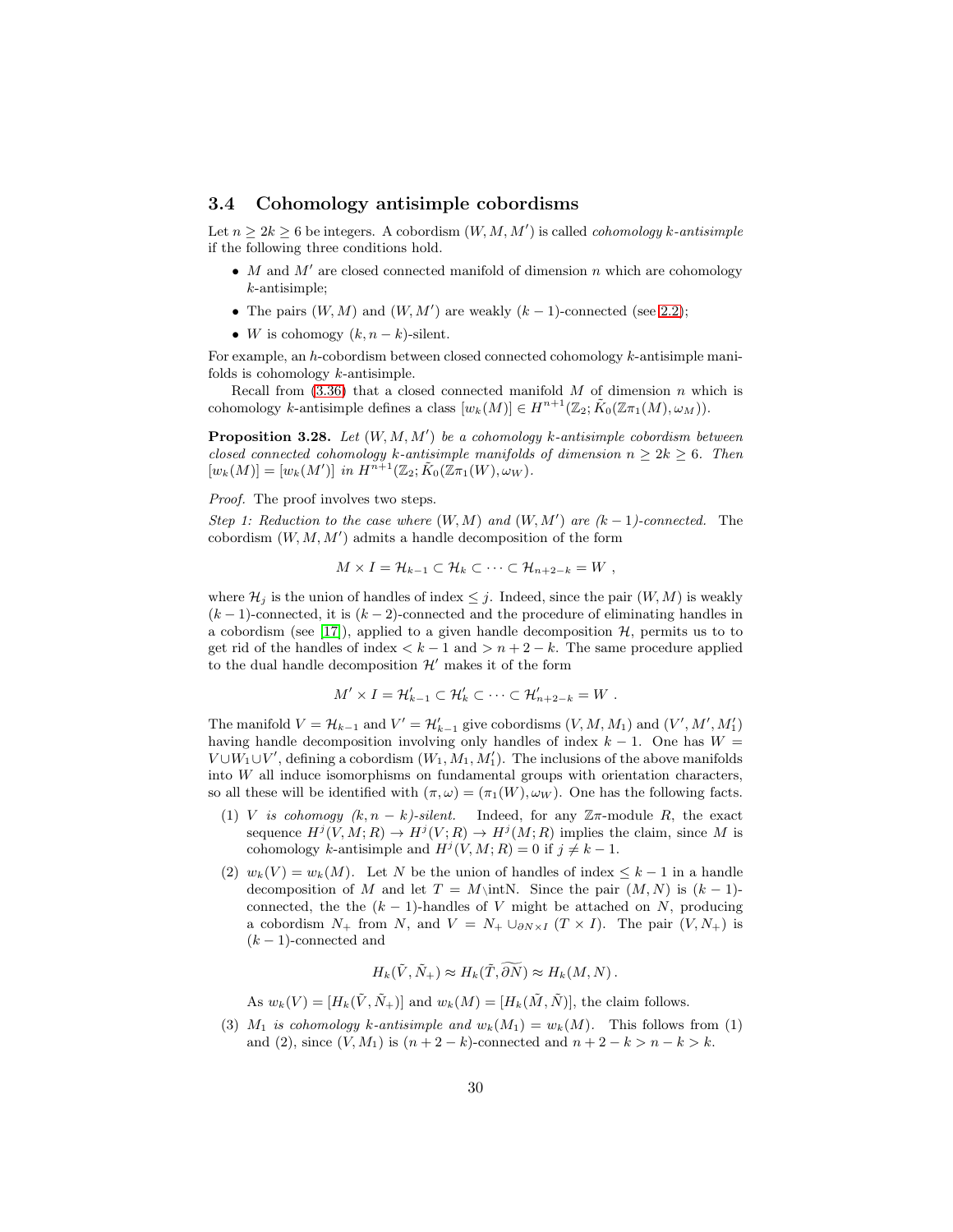(4)  $W_1$  is cohomogy  $(k, n - k)$ -silent. As  $(W, W_1)$  is  $(n + 2 - k)$ -connected, this follows from the corresponding property of W.

Points  $(1)$ – $(3)$  also hold true for  $(V', M')$ . Therefore, it is equivalent to prove Propo-sition [3.28](#page-29-1) for  $(W, M, M')$  or for  $(W_1, M_1, M'_1)$ , so we may assume that  $(W, M)$  and  $(W, M')$  are  $(k-1)$ -connected.

Step 2: Proof of Proposition [3.28](#page-29-1) when  $(W, M)$  and  $(W, M')$  are  $(k-1)$ -connected. Applying Lemma [2.15](#page-8-3) to both ends of  $W$  gives the equalities

<span id="page-30-0"></span>
$$
w_k(M) + [H_k(W, M)] = w_k(W) = w_k(M') + [H_k(W, M')].
$$
\n(3.39)

We will compute  $[H_k(W, M')]$ . As in Step 1, one checks that the cobordism  $(W, M, M')$ admits a handle decomposition of the form

$$
M \times I = \mathcal{H}_k \subset \mathcal{H}_{k+1} \subset \cdots \subset \mathcal{H}_{n+1-k} = W ,
$$

where  $\mathcal{H}_j$  is the union of handles of index  $\leq j$ . Since  $n \geq 2k$ , one has  $n + 2 - k > k$ . The chain complex  $C_*(\tilde{W}, \tilde{M})$  is thus the equivalent to

$$
0 \to C_{n+1-k}(\tilde{\mathcal{H}}) \to \cdots \to C_k(\tilde{\mathcal{H}}) \to 0.
$$

Write  $C_j = C_j(\tilde{\mathcal{H}}), Z_j = Z_j(\tilde{\mathcal{H}})$  and  $B_j = B_j(\tilde{\mathcal{H}})$ . For  $k < j < n+1-k$ , one has  $H_j(\tilde{W}) = 0 = H_j(\tilde{M})$  by Lemma [2.7.](#page-4-2) Therefore, for  $k < j < n+1-k$ ,  $H_j(\tilde{W}, \tilde{M}) = 0$ , and thus  $Z_j = B_j$ . One then has exact sequences

$$
0 \to B_k \to C_k \to H_k(\tilde{W}, \tilde{M}) \to 0
$$
  
\n
$$
0 \to B_{k+1} \to C_{k+1} \to B_k \to 0
$$
  
\n
$$
\cdots etc \cdots
$$
  
\n
$$
0 \to H_{n+1-k}(\tilde{W}, \tilde{M}) \to C_{n+1-k} \to B_{n-k} \to 0
$$

As  $H_k(\tilde{W}, \tilde{M})$  is finitely generated and projective, so are all the above modules and one has

$$
[H_k(\tilde{W}, \tilde{M})] = -[B_k] = [B_{k+1}] = -[B_{k+2}] \cdots = (-1)^{r+1} [B_{k+r}].
$$

As,  $[H_{n+1-k}(\tilde{W}, \tilde{M})] = -B_{n-k}$ , one has

<span id="page-30-1"></span>
$$
[H_{n+1-k}(\tilde{W}, \tilde{M})] = (-1)^n [H_k(\tilde{W}, \tilde{M})]. \tag{3.40}
$$

Now, by Poincaré duality,

$$
H_{n+1-k}(\tilde{W},\tilde{M})=H_{n+1-k}(W,M;\mathbb{Z}\pi)\approx H^k(W,M';\mathbb{Z}\pi).
$$

To compute the latter, one uses the handle decomposition  $\mathcal{H}'$  of  $(W, M')$  which is the dual handle decomposition to H. Then,  $\mathcal{H}'$  has no handle of index  $\lt k$ . Therefore

$$
H^{k}(W, M'; \mathbb{Z}\pi) \approx \ker \left( C_{k} (\tilde{\mathcal{H}}')^{*} \stackrel{\delta}{\longrightarrow} C_{k+1} (\tilde{\mathcal{H}}')^{*} \right)
$$
  

$$
= \{ \alpha \in C_{k} (\tilde{\mathcal{H}}')^{*} \mid \alpha \circ \partial = 0 \}
$$
  

$$
\approx H_{k} (\tilde{W}, \tilde{M}')^{*}.
$$

Thus,  $H_k(\tilde{W}, \tilde{M}') \approx H^k(W, M'; \mathbb{Z}\pi)^*$  and, by [\(3.39\)](#page-30-0) and [\(3.40\)](#page-30-1), one has

$$
w_k(M') = w_k(M) + [H_k(\tilde{W}, \tilde{M})] - [H_k(\tilde{W}, \tilde{M}')] \n= w_k(M) + [H_k(\tilde{W}, \tilde{M})] - [H^k(W, M'; \mathbb{Z}\pi)]^* \n= w_k(M) + [H_k(W, M)] - [H_{n+1-k}(\tilde{W}, \tilde{M})]^* \n= w_k(M) + [H_k(W, M)] + (-1)^{n+1}[H_k(W, M)]^*,
$$

which proves the proposition.

 $\Box$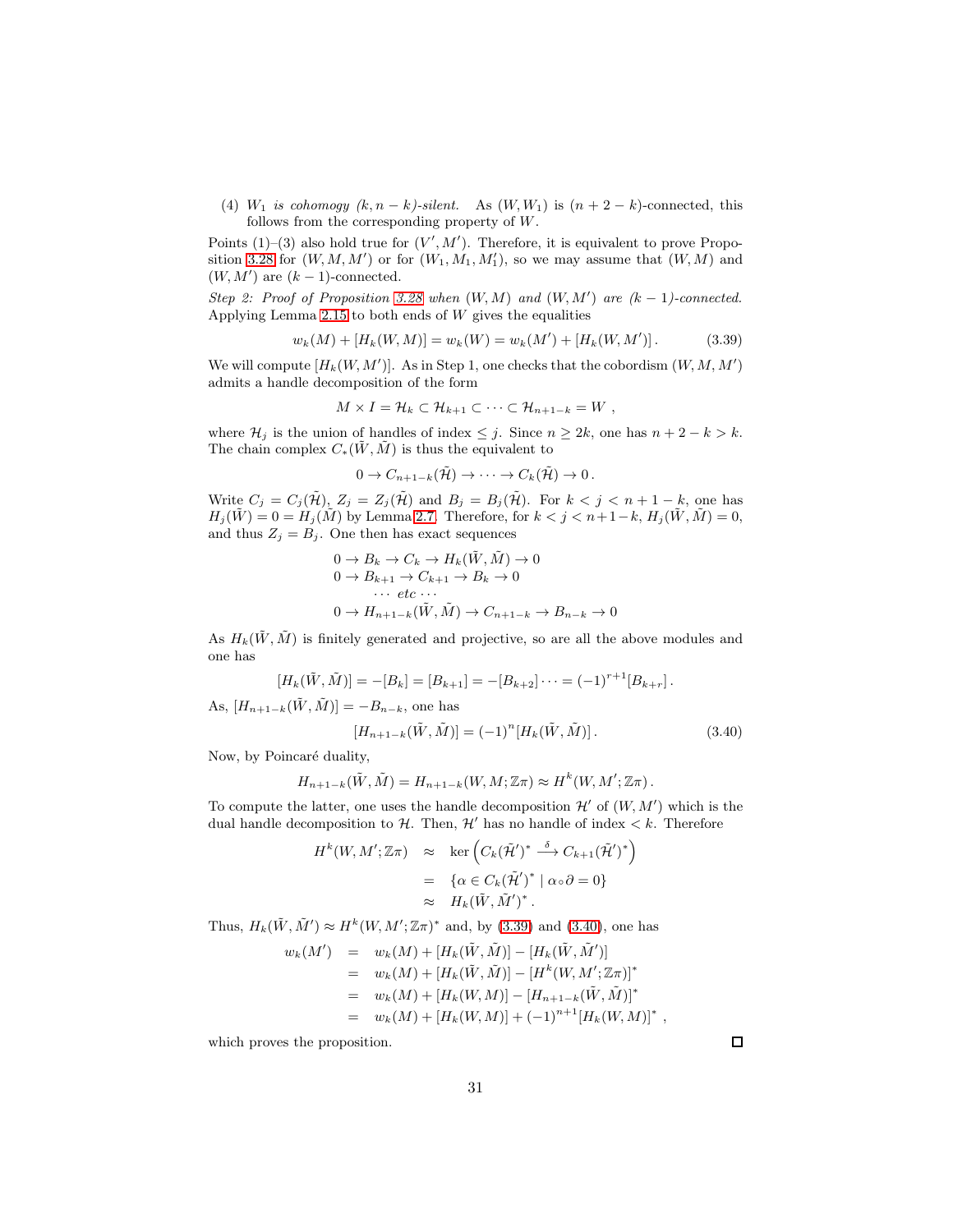The rest of this section is devoted to the proof of the following result.

<span id="page-31-2"></span>**Theorem 3.29.** Let  $M$  be a closed connected cohomology  $k$ -antisimple manifold of dimension  $n \geq 2k \geq 8$ . The following conditions are equivalent.

- (a) M is cohomology k-antisimply cobordant to an k-antisimple closed manifold.
- (b)  $[w_k(M)] = 0$  in  $H^{n+1}(\mathbb{Z}_2; \tilde{K}_0(\mathbb{Z}_{\pi_1}(M), \omega_M)).$

We need some preliminary results before starting the proof. For two integer  $s \leq t$ , we denote by  $CS(t, s)$  the class of CW-spaces which are cohomogy  $(s, t)$ -silent.

<span id="page-31-0"></span>**Lemma 3.30.** Let  $X = X_-\cup X_+$ ,  $X_-\cap X_+ = X_0$  be a CW-decomposition. Suppose that  $X_{\pm}$  and  $X_0$  are in  $\text{CS}(s,t)$  and that  $H^{s-1}(X_+;R) \to H^{s-1}(X_0;R)$  is onto for any  $\mathbb{Z}\pi_1(X)$ -module R. Then  $X \in CS(s,t)$ .

*Proof.* Let R be  $\mathbb{Z}_{\pi_1}(X)$ -module and consider the Mayer-Vietoris sequence

$$
H^{j-1}(X_0;R) \xrightarrow{\delta^{j-1}} H^j(X;R) \longrightarrow H^j(X_-;R) \oplus H^j(X_+;R)
$$

 $\Box$ 

By our hypotheses,  $X_0 \in CS(s, t)$  and  $\delta^{s-1} = 0$ , which implies the lemma.

<span id="page-31-1"></span>**Lemma 3.31.** Let Y be a connected finite cell complex of dimension  $k - 1 \geq 2$  and let  $\eta$  be a stable vector bundle over Y. Let  $n \geq 2k$  be an integer. Let  $\mathcal{P} \in \tilde{K}_0(\mathbb{Z}(\pi_1 Y), \omega_n)$ being n-self-dual. Suppose that  $P$  represents 0 in  $H^{n+1}(\mathbb{Z}_2; \tilde{K}_0(\mathbb{Z}_T(Y), \omega_\eta))$ . Then, there exists an  $(Y, \eta)$ -referred compact  $(n + 1)$ -dimensional manifold  $(A, q)$  (see below) such that

- (a)  $M = \partial A$  is cohomology k-antisimple and satisfies  $q_*(w_k(M)) = \mathcal{P}$ .
- (b)  $A \in CS(k, n-k)$ .

Here, an  $(Y, \eta)$ -referred manifold  $(A, q)$  means that  $q: A \to Y$  and as well as  $q_{|\partial A}$ are both  $(Y, \eta)$ -reference maps.

*Proof.* We set  $(\pi, \omega) = (\pi_1(Y), \omega_n)$ . All spaces are equipped with a  $(Y, \eta)$ -reference map, so we use Convention [3.26](#page-25-1) throughout the proof. Reference maps are often dropped from the notation.

We refer to the proof of Proposition [3.25](#page-25-0) for  $r = n$  and use its notations. There, a Poincaré pair (U, P) of formal dimension  $n + 1$  is constructed, together with an  $(Y, \eta)$ -reference map  $q: \mathbb{U} \to Y$ , such that  $\text{Wall}(\mathbb{U}) = \mathcal{P}$  and  $\text{Wall}(\mathbb{P}) = \mathcal{P} + (-1)^n \mathcal{P}^*$ . Moreover,  $\mathbb P$  is cohomology k-antisimple with  $w_k(\mathbb P) = \mathcal P$ . The space U is a completion of the one-end open manifold U of [\(3.33\)](#page-25-4), satisfying Wall $(U) = \mathcal{P}$ . We mentioned that  $U = U_0 \cup E_0$  where  $(U_0, q_{|U_0})$  is a stable *η*-thickening of Y. Thus,  $\mathbb{U} = U_0 \cup \mathbb{E}$ , where  $(\mathbb{E}, \partial U_0, \mathbb{P})$  is a Poincaré cobordism with Wall $(\mathbb{E}) = \mathcal{P}$ . As the pair  $(\mathbb{U}, \mathbb{E})$  is highly connected, the restriction  $q_{\mathbb{E}}:\mathbb{E} \to Y$  of q to  $\mathbb E$  is an Y-reference map. By Corollary [3.13,](#page-19-3)  $q_{\mathbb{E}}$  is  $\eta$ -normal.

The hypothesis that  $P$  represents 0 in  $H^{n+1}(\mathbb{Z}_2; \tilde{K}_0(\mathbb{Z}_n, \omega))$  means that  $\mathcal{P} = -\mathcal{Q} - (-1)^{n+1}\mathcal{Q}^*$  for some  $\mathcal{Q} \in \tilde{K}_0(\mathbb{Z}\pi,\omega)$ . We now use Proposition [3.25](#page-25-0) for  $r = n + 1$ , replacing P by Q. One gets a an  $(Y, \eta)$ -referred Poincaré complex (without boundary)  $(\mathbb{P}_1, q_1)$  of formal dimension  $n + 1$ , having an  $\eta$ -normal Poincaré decomposition

$$
\mathbb{P}_1 \simeq N_1 \cup \mathbb{T}_1 , N_1 \cap \mathbb{T}_1 = \partial N_1 = \partial \mathbb{T}_1 ,
$$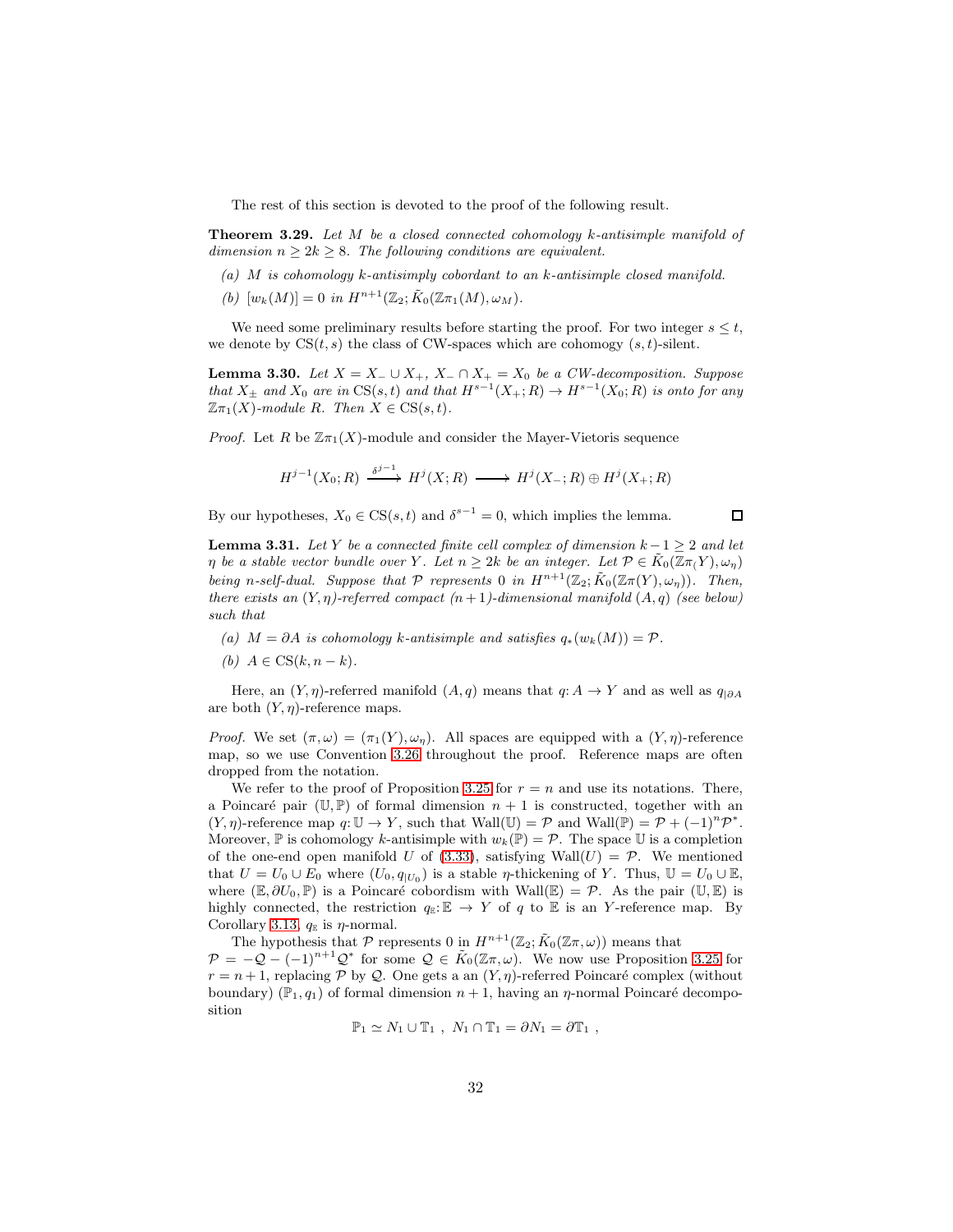where  $(N_1, q_{1|N_1})$  is a stable *η*-thickening of Y in dimension  $n + 1$  and  $\mathbb{T}_1$  is an  $(Y, \eta)$ -referred Poincaré space with boundary  $\partial(\mathbb{T}_1) = \partial N_1$  such that Wall $(\mathbb{T}_1) =$  $Q + (-1)^{n+1}Q^*$ .

As q and  $q_1$  are  $\eta$ -normal, one can choose Spivak classes (U)  $\in \mathcal{H}_{n+1}(\mathbb{U}, \partial \mathbb{U})$ and  $(\mathbb{P}_1) \in \mathcal{H}_{n+1}(\mathbb{P}_1)$ . By Proposition [3.11](#page-18-3) (ii), they induce Spivak classes  $(U_0) \in$  $\mathcal{H}_{n+1}(U_0, \partial U_0)$  and  $(N_1) \in \mathcal{H}_{n+1}(N_1, \partial N_1)$ . By Proposition [3.17,](#page-20-0) there exists a simple homotopy equivalence  $f: (U_0, \partial U_0) \to (N_1, \partial N_1)$  commuting with the Y-reference maps and satisfying  $\mathcal{H}_* f((U_0)) = (N_1)$ . Form the space

$$
\mathbb{A} = \mathbb{E} \cup_{\partial(U_0)} C(f) \cup_{\partial N_1 = \partial \mathbb{T}_1} \mathbb{T}_1,
$$

where  $\mathcal{C}(f)$  is the mapping cylinder of  $f_{|\partial U_0}$ :

$$
\mathcal{C}(f) = \partial U_0 \times [0,1] \amalg \partial N_1 / \{(x,1) \sim f(x)\}.
$$

Set  $\mathbb{E}^+ = \mathbb{E} \cup \mathcal{C}(f)$  and  $\partial \mathbb{E}^+ = \mathbb{P} \amalg \partial \mathbb{T}_1$ .

That f commutes with the reference maps on  $\mathbb{E}^+ \simeq \mathbb{E}$  and  $\mathbb{T}_1$  implies that these references maps extend to a map  $q_{\mathbb{A}}: \mathbb{A} \to Y$ . This map  $q_{\mathbb{A}}$  is an Y-reference map. Indeed, all fundamental groups under consideration are isomorphic and identified with  $\pi$ . One has a morphism of of Mayer-Vietoris sequences

$$
H_j(\widetilde{\partial N_1}) \longrightarrow H_j(\widetilde{\mathbb{E}}^+) \oplus H_j(\widetilde{\mathbb{T}}_1) \longrightarrow H_j(\widetilde{\mathbb{A}}) \xrightarrow{\partial_{MV}} H_{j-1}(\widetilde{\partial N_1})
$$
  

$$
\downarrow_{(q_N)_*}
$$
  

$$
H_j(\widetilde{Y}) \longrightarrow H_j(\widetilde{Y}) \oplus H_j(\widetilde{Y}) \longrightarrow H_j(\widetilde{Y}) \longrightarrow H_j(\widetilde{Y}) \xrightarrow{0} H_{j-1}(\widetilde{Y})
$$

where the bottom line is the Mayer-Vietoris sequence of  $Y = Y \cup Y$ ,  $Y \cap Y = Y$ . The homomorphism  $(q_N)_* : H_j(\partial \overline{N}_1) \to H_j(\overline{Y})$  is an isomorphism for  $j \leq n+2-k > k$ , whence  $\partial_{MV} = 0$  on this range. As  $q_{\mathbb{E}}$  and  $q_{\mathbb{F}_1}$  are Y-reference maps, one deduces that  $q_{\mathbb{A}}$  is an Y-reference map.

We now refer to Diagram [\(3.23\)](#page-18-2) and Proposition [3.11,](#page-18-3) with  $X_-=\mathbb{E}^+, X_+=\mathbb{T}_1$  and  $Z_0 = \partial \mathbb{T}_1$ . Since  $\mathcal{H}_* f((U_0)) = (N_1)$ , one has  $\partial_{\mathcal{H}}((\mathbb{E}^+), -(\mathbb{T}_1)) = 0$ . By Corollary [3.12,](#page-18-4)  $(A, \mathbb{P})$  is a Poincaré pair of formal dimension  $n + 1$  and  $q_A$  is an  $(Y, \eta)$ -reference map. We claim that  $A \in CS(k, n - k)$ . Indeed, one has the following

- $\mathbb{E}^+ \in \text{CS}(k, n-k)$ . For,  $E_0 \in \text{CS}(k, n-k)$  by Proposition [3.24](#page-23-6) (for  $r = n+1$ ), so  $\mathbb{E}^+ \simeq \mathbb{E} \simeq E_0 \in \text{CS}(k, n-k).$
- $\mathbb{T}_1 \in \text{CS}(k, n+1-k)$  by Proposition [3.25](#page-25-0) (for  $r = n+1$ ).
- $\partial U_0 \in \mathcal{CS}(k, n-k)$  by Remark [3.16.](#page-19-0)

As the inclusion  $\partial U_0 \hookrightarrow \mathbb{T}_1$  homotopy commutes with the Y-reference maps, it induces a homomorphism  $H^{k-1}(\mathbb{T}_1;R) \to H^{k-1}(\partial U_0;R)$  which is onto for for any  $\mathbb{Z}\pi_1(X)$ -module R. By Lemma [3.30,](#page-31-0) we deduce that  $A \in CS(k, n - k)$ .

By Siebenmann's sum theorem [\[25,](#page-40-8) Theorem 6.5], one has

$$
\text{Wall}(\mathbb{A}) = \text{Wall}(\mathbb{E}) + \text{Wall}(\mathbb{T}_1) = \mathcal{P} + \mathcal{Q} + (-1)^{n+1} \mathcal{Q}^* = 0.
$$

On the other hand, one has Wall(P) =  $\mathcal{P} + (-1)^n \mathcal{P}^*$  by Proposition [3.25.](#page-25-0) Since  $\mathcal{P} = (-1)^{n+1} \mathcal{P}^*$  by hypothesis, one has Wall(P) = 0. By [\[28,](#page-41-1) Theorem F], (A, P) has the homotopy type of a *finite* Poincaré pair. The surgery obstruction  $\sigma(\mathbb{A}, q_{\mathbb{A}})$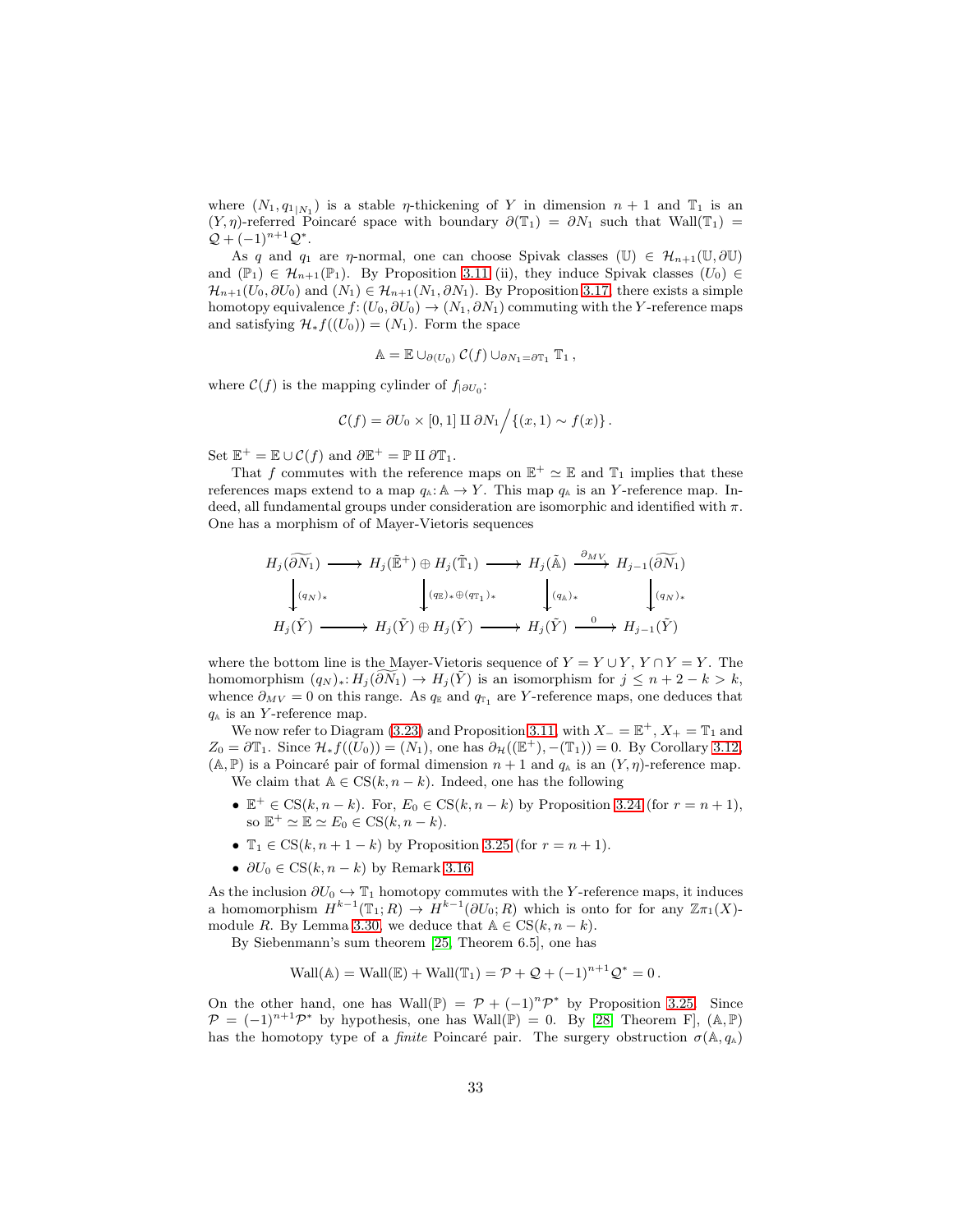(see [3.6\)](#page-16-1) is thus defined in  $L_{n+1}^h(\pi, \pi, \omega) = 0$  by Wall's  $(\pi - \pi)$ -theorem. Thus, up to homotopy equivalence, one may replace  $(A, P)$  is an  $(Y, \eta)$ -referred compact manifold pair  $(A, M)$  of dimension  $n + 1$ . The manifold pair  $(A, M)$  has the required properties for Lemma [3.31.](#page-31-1)  $\Box$ 

*Proof of Theorem [3.29.](#page-31-2)* That  $(b) \Rightarrow (a)$  is guaranteed by Proposition [3.28,](#page-29-1) only requiring  $n \geq 6$ . For the converse, let us start with some preliminary constructions. Choose a handle decomposition of M and let N be the union of handles of index  $\leq k-1$ . Then, N is a stable n-thickening of a connected finite subcomplex Y of M of dimension  $k-1$ . By the classification of stable thickening (see the proof of Theorem [3.15\)](#page-19-1),  $N$  is determined up to diffeomorphism by the the stable vector bundle  $\nu$  over Y, i.e. the restriction of the stable normal bundle of M over Y. Let  $(\pi, \omega) = (\pi_1(Y), \omega_\nu)$ . The inclusion  $Y \subset M$ , which is  $(k-1)$ -connected, induces an identification  $(\pi_1(M), \omega_M) \approx (\pi, \omega)$ . Using this identification, let  $\mathcal{P} = w_k(M) \in K_0(\mathbb{Z}\pi,\omega)$ . Set  $T = M\infty$ .

Let  $(A, q)$  be an  $(Y, \nu)$ -referred compact manifold of dimension  $n + 1$ , as produced by Lemma [3.31,](#page-31-1) so that  $\partial A$  is a closed connected cohomology k-antisimple manifold with  $w_k(\partial A) = -\mathcal{P} \in \tilde{K}_0(\mathbb{Z}_m, \omega)$  (identification via q). Let  $M_0 = \partial A$ . [Note the asymmetry of the pairs  $(M, Y)$  and  $(M_0, Y)$ : the pair  $(M, Y)$  is  $(k-1)$ -connected but there is no retraction of M onto Y, while  $M_0$  retracts onto Y but the pair  $(M_0, Y)$ is only weakly  $(k - 1)$ -connected (see Lemma [2.5\)](#page-3-2)]. By Proposition [3.24,](#page-23-6) there is a manifold decomposition

$$
M_0 = N_0 \cup T_0 \quad , \quad N_0 \cap T_0 = \partial N_0 = \partial T_0
$$

where  $(N_0, q_{|N_0})$  is a stable *v*-thickening of Y and  $T_0$  is cohomology k-antisimple with  $w_k(T_0) = w_k(\partial A)$ . Using a collar neighborhood of  $M_0$  in A, the inclusion  $N_0 \hookrightarrow M_0$ may be extended to an embedding  $\alpha: N_0 \times [0,2] \to A$  with  $\alpha^{-1}(\partial A) = N_0 \times \{0\}$ . Let  $A_0 = A\langle \text{intN}_0 \times [0, 2) \rangle$ . Note that  $A_0$  is homeomorphic to A (diffeomorphic modulo rounding corners).

By Proposition [3.15,](#page-19-1) there is a degree-one diffeomorphism  $h: N \to N_0$ . Let  $h_{\partial}$ :  $\partial N \to \partial N_0$  be restriction of h to  $\partial N$ . Form the space

$$
W = T \times [0,1] \cup_{\beta} A_0,
$$

where  $\beta$ :  $\partial T \times [0, 1] \rightarrow \partial T_0 \times [0, 1]$  is the diffeomorphism given by  $\beta(x, t) = (\alpha \circ h_{\partial}(x), t)$ . After rounding the corners (see appendix of  $[3]$ ),  $W$  is a smooth cobordism between the manifolds

$$
\mathcal{M} = T \cup_{h_{\partial}} T_0 \text{ and } \mathcal{M}_1 \approx T \cup_{h_{\partial}} N_0
$$

(since  $\partial N_0 \times [1, 2] \cup N_0 \times \{2\} \approx N_0$ ). Theorem [3.29](#page-31-2) will follow from the three assertions

- (A)  $\mathcal M$  is *k*-antisimple.
- (B)  $\mathcal{M}_1$  is diffeomorphic to M.
- $(C)$  W is a cohomology k-antisimple cobordism.

We now start proving the above assertions. There is an embedding  $Y \hookrightarrow \partial N$ . We leave to the reader to prove, using Van Kampen's theorem, that the various fundamental groups  $\pi_1(W)$ ,  $\pi_1(\mathcal{M})$ , are thus all identified with  $\pi_1(Y)$ .

*Proof of (A).* We first prove that M is cohomology k-antisimple (i.e.  $\mathcal{M} \in \text{CS}(k, n - 1)$ k)). Let R be a  $\mathbb{Z}\pi$ -module. Given that  $T_0 \in \text{CS}(k, n-k)$  and the exact sequence

$$
H^{j-1}(T_0;R) \stackrel{\delta}{\longrightarrow} H^j(\mathcal{M},T_0;R) \to H^j(\mathcal{M};R) \to H^j(T_0;R) ,
$$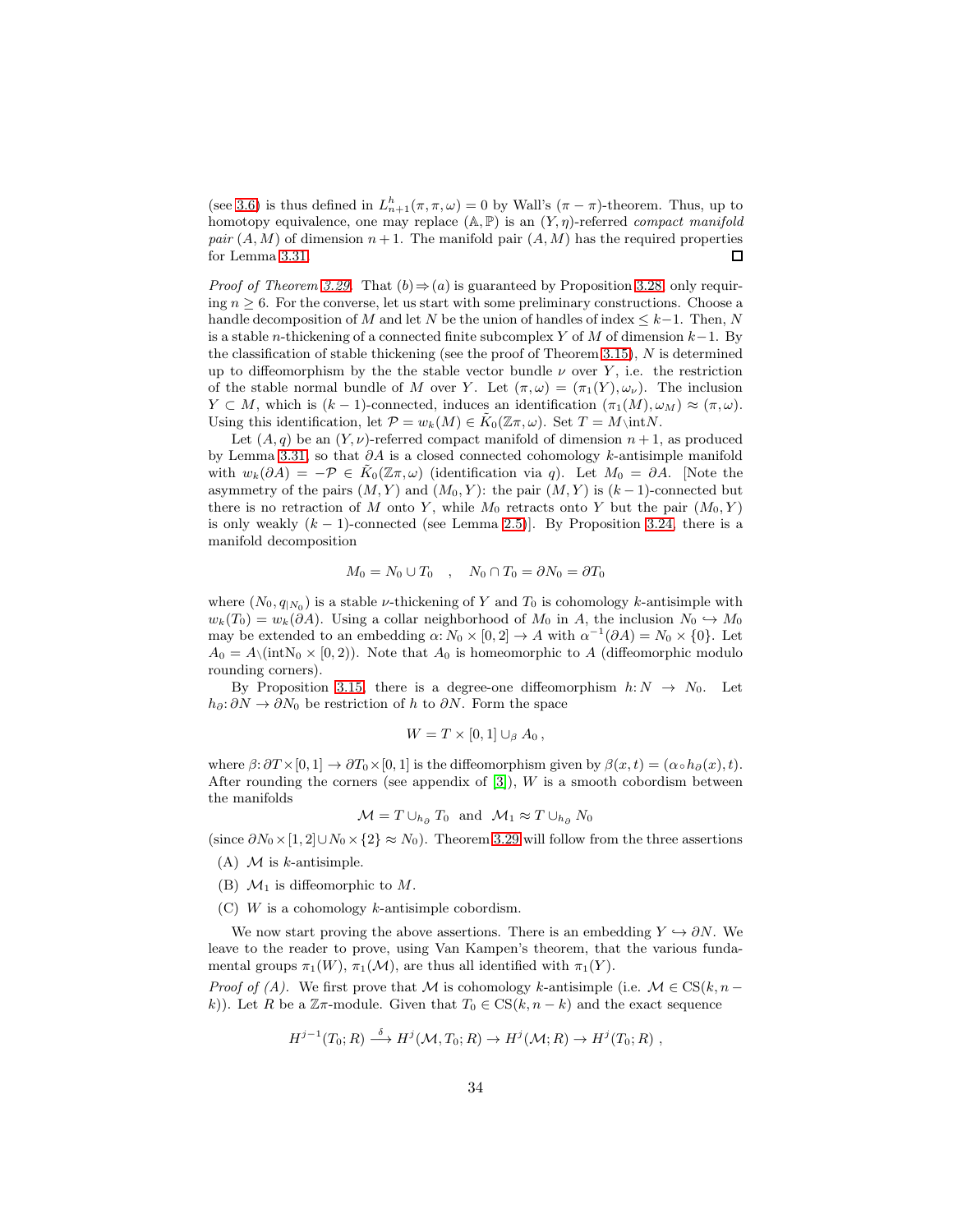it is enough to prove that  $\delta$  is surjective when  $k \leq j \leq n - k$ . By excision, one has

$$
H^j(\mathcal{M}, T_0; R) \approx H^j(T, \partial N; R) \approx H^j(M, N; R).
$$

As  $M \in CS(k, n - k)$  and dim  $Y = k - 1$ , one deduces from the exact sequence

$$
H^{j-1}(N;R) \to H^j(M,N;R) \to H^j(M;R)
$$

that  $H^j(\mathcal{M}, T_0; R) \approx H^{j-1}(N; R) = 0$  for  $j > k$ . For  $j = k$ , one uses the following commutative diagram

<span id="page-34-0"></span>
$$
H^{k-1}(T_0;R) \xrightarrow{a} H^{k-1}(\partial T;R) \longleftarrow H^{k-1}(N;R)
$$
  

$$
\downarrow^{\delta} \qquad \qquad \downarrow^{\delta_1} \qquad \qquad \downarrow^{\delta_2} \qquad (3.41)
$$
  

$$
H^k(\mathcal{M}, T_0;R) \xrightarrow{\approx} H^k(T, \partial T;R) \longleftarrow^{\approx} H^k(M, N;R)
$$

.

where the horizontal arrows are induced by inclusions, via the identifications  $\partial T = \partial N \approx \partial N_0 = \partial T_0$ . The homomorphism  $\delta_2$  is onto since  $H^k(M;R) = 0$ . This implies that  $\delta_1$  is onto. Now, the homomorphism a may be identified with the homomorphism  $a_0$  in the commutative diagram

$$
H^{k-1}(M_0; R) \xrightarrow{(\sigma_0)^*} H^{k-1}(N_0; R)
$$
  
\n
$$
H^{k-1}(T_0; R) \xrightarrow{a_0} H^{k-1}(\partial T_0; R) \xrightarrow{\approx} H^{k-1}(\partial N_0; R)
$$

The homomorphism  $(\sigma_0)^*$  is onto, since the inclusion  $\sigma_0: N_0 \to M_0$  admits a homotopy retraction (see Lemma [2.5\)](#page-3-2). The homormorphism b induced by the inclusion is also onto for, by Poincaré duality

$$
H^k(N_0, \partial N_0; R) \xrightarrow{\approx} H_{n-k}(N_0; R) = 0,
$$

since  $n - k > k - 1$ . Therefore, a is onto in Diagram [\(3.41\)](#page-34-0), implying that  $\delta$  is onto, which proves that  $M$  is cohomology  $k$ -antisimple.

We now compute the antisimple obstruction  $w_k(\mathcal{M})$ . By excision, one has isomorphisms

<span id="page-34-1"></span>
$$
H_*(\tilde{\mathcal{M}}, \widetilde{\partial N}) \stackrel{\approx}{\longleftarrow} H_*(\tilde{T}, \widetilde{\partial N}) \oplus H_*(\tilde{T}_0, \widetilde{\partial N}) \stackrel{\approx}{\longrightarrow} H_*(\tilde{M}, \tilde{N}) \oplus H_*(\tilde{M}_0, \tilde{N}_0)
$$
\n(3.42)

By construction, the pair  $(M, N)$  is  $(k-1)$ -connected and so is the pair  $(M_0, N_0)$  by Lemma [2.5.](#page-3-2) Therefore, [\(3.42\)](#page-34-1) implies that  $(\mathcal{M}, \partial N)$  is  $(k-1)$ -connected. The first isomorphism of [\(3.42\)](#page-34-1) for  $* = k$  then implies that  $\pi_k(\mathcal{M}, N) \approx \pi_k(M, N) \oplus \pi_k(M_0, N_0)$ , which, by Definition [\(2.1\)](#page-5-2), implies that

$$
w_k(\mathcal{M}) = w_k(M) + w_k(M_0) = \mathcal{P} - \mathcal{P} = 0.
$$

As  $n \geq 8$ , Assertion (A) follows from Proposition [3.21.](#page-21-1)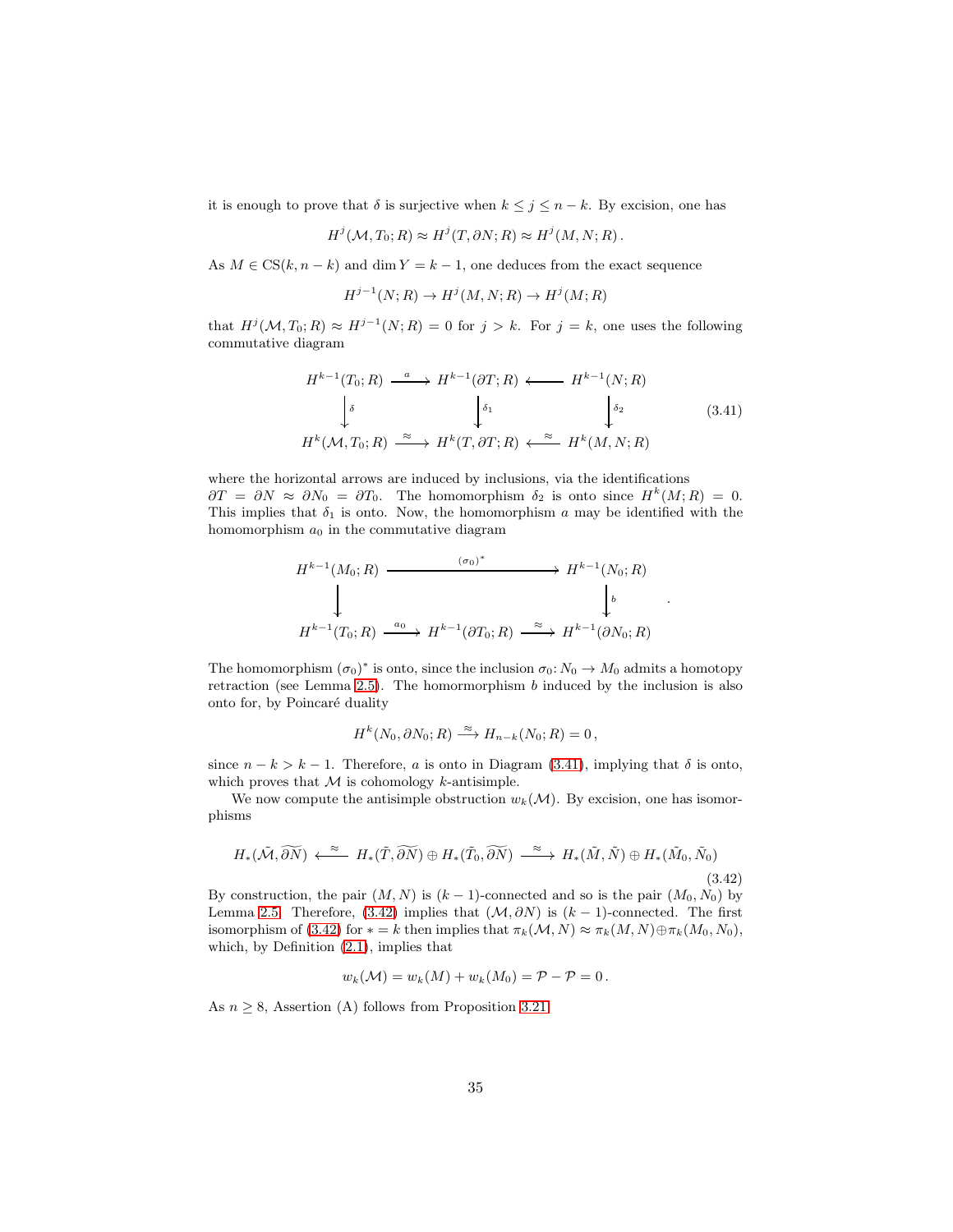*Proof of (B).* Let  $c: \partial N \times [0, 1) \to N$  and  $c_0: \partial N_0 \times [0, 1) \to N_0$  be embeddings of open collar neighborhoods of  $\partial N$  and  $\partial N_0$  in N and  $N_0$ . Let  $T^+ = T \cup_{\partial T = \partial N} \partial N \times [0, 1)$ . As smooth manifolds,  $M$  and  $\mathcal{M}_1$  may be presented as follows

$$
M = T^+ \amalg N \Big/ \{ (x, t) \sim c(x, t) \text{ for } (x, t) \in \partial N \times (0, 1) \}
$$

and

$$
\mathcal{M}_1 = T^+ \amalg N_0 / \{(x, t) \sim c_0(h_\partial(x), t) \text{ for } (x, t) \in \partial N_0 \times (0, 1) \}.
$$

Thus, a diffeomorphism  $s: M \stackrel{\approx}{\longrightarrow} \mathcal{M}_1$  may be defined as

$$
s(x) = \begin{cases} x & \text{if } x \in T^+ \\ h(x) & \text{if } x \in \text{int } N. \end{cases}
$$

*Proof of*  $(C)$ *.* We consider the morphism of Mayer-Vietoris sequences for the inclusion of 4-ads

$$
(\tilde{\mathcal{M}}, \tilde{T}, \tilde{T}_0, \widetilde{\partial N}) \hookrightarrow (\tilde{W}, \tilde{T} \times [0, 1], \tilde{A}_0, \widetilde{\partial N} \times [0, 1]).
$$

For  $j \leq k-1$ , all the homomorphisms, except possibly  $H_i(\mathcal{M}) \to H_i(W)$ , are isomorphisms . But then the latter is an isomorphism by the five lemma. The same happens for the inclusion

$$
(\tilde{\mathcal{M}}_1, \tilde{T}, N, \widetilde{\partial N}) \hookrightarrow (\tilde{W}, \tilde{T} \times [0, 1], \tilde{A}_0, \widetilde{\partial N} \times [0, 1]).
$$

Therefore, both pairs  $(W, \mathcal{M})$  and  $(W, \mathcal{M}_1)$  are weakly  $(k-1)$ -connected. The proof that  $W \in CS(k, n-k)$  is the same as that of  $\mathcal{M} \in CS(k, n-k)$  (see the proof of (A)): just replace  $\mathcal M$  by  $W$  and  $T_0$  by  $A_0$ .  $\Box$ 

#### <span id="page-35-0"></span>3.5 Examples

Let Y be a connected finite cell complex of dimension  $k - 1 \geq 2$  and let  $\eta$  be a stable vector bundle over Y. Let  $(\pi,\omega) = (\pi_1(Y), \omega_\eta)$ . Set  $H^+ = H^{2j} = H^{2j}(\mathbb{Z}_2, \tilde{K}_0(\pi,\omega))$ and  $H^- = H^{2j+1} = H^{2j+1}(\mathbb{Z}_2, \tilde{K}_0(\pi, \omega)).$ 

Let P be a  $\pm$ -symmetric element of  $\tilde{K}_0(\mathbb{Z}\pi,\omega)$ , i.e. P satisfies  $\mathcal{P} = \pm \mathcal{P}^*$ . Suppose that P represents zero in  $H^{\pm}$ . By Theorem [3.27,](#page-28-1) there exist  $(Y, \eta)$ -referred closed connected manifolds  $(M, g)$  of dimension  $r \geq 2k$  such that M is cohomology k-antisimple with  $g_*(w_k(M)) = \mathcal{P}$ . By Theorem [3.29,](#page-31-2) when  $r \geq 8$ , such manifolds are cohomology k-antisimply cobordant to an k-antisimple closed manifolds.

A source of such examples is given by the odd torsion  $T_{\text{odd}}$  of  $K_0(\mathbb{Z})$ . Indeed,  $T_{\text{odd}}$ splits under the involution  $*$  into a direct sum of eigenspaces  $T_{odd}^{\pm}$  for the eigenvalues  $\pm 1$ . This produces  $\pm$ -symmetric element of  $\tilde{K}_0(\mathbb{Z}\pi,\omega)$  which represent zero in  $H^{\pm}$ , since the latter is a 2-group. The group  $T_{\text{odd}}$  is not zero for many finite groups, such as p-groups for p an odd prime, or the symmetric groups (see  $[21]$  for a survey and references).

More essential examples may arise when  $\pi$  is a finite 2-group. For example, when  $\pi = (\mathbb{Z}_2)^3$ , then  $\tilde{K}_0(\mathbb{Z}_T) \approx \mathbb{Z}_2$  [\[32,](#page-41-7) Theorem 12.9]. Thus,  $H^{\pm} \approx \mathbb{Z}_2$ . On the other hand, the homomorphism

<span id="page-35-1"></span>
$$
\delta^{(n)} = \delta_R^{(n)} : H^{n+1} \to L_n^h(\pi, \omega) \tag{3.43}
$$

of [\(3.37\)](#page-28-0) vanishes for  $n \equiv 2 \pmod{4}$  [\[6,](#page-40-18) Theorem C] (warning: the conventions for  $H^{\pm}$ in [\[6\]](#page-40-18) are the opposite of ours, since the authors use there the involution  $\mathcal{P} \mapsto -\mathcal{P}^*$ .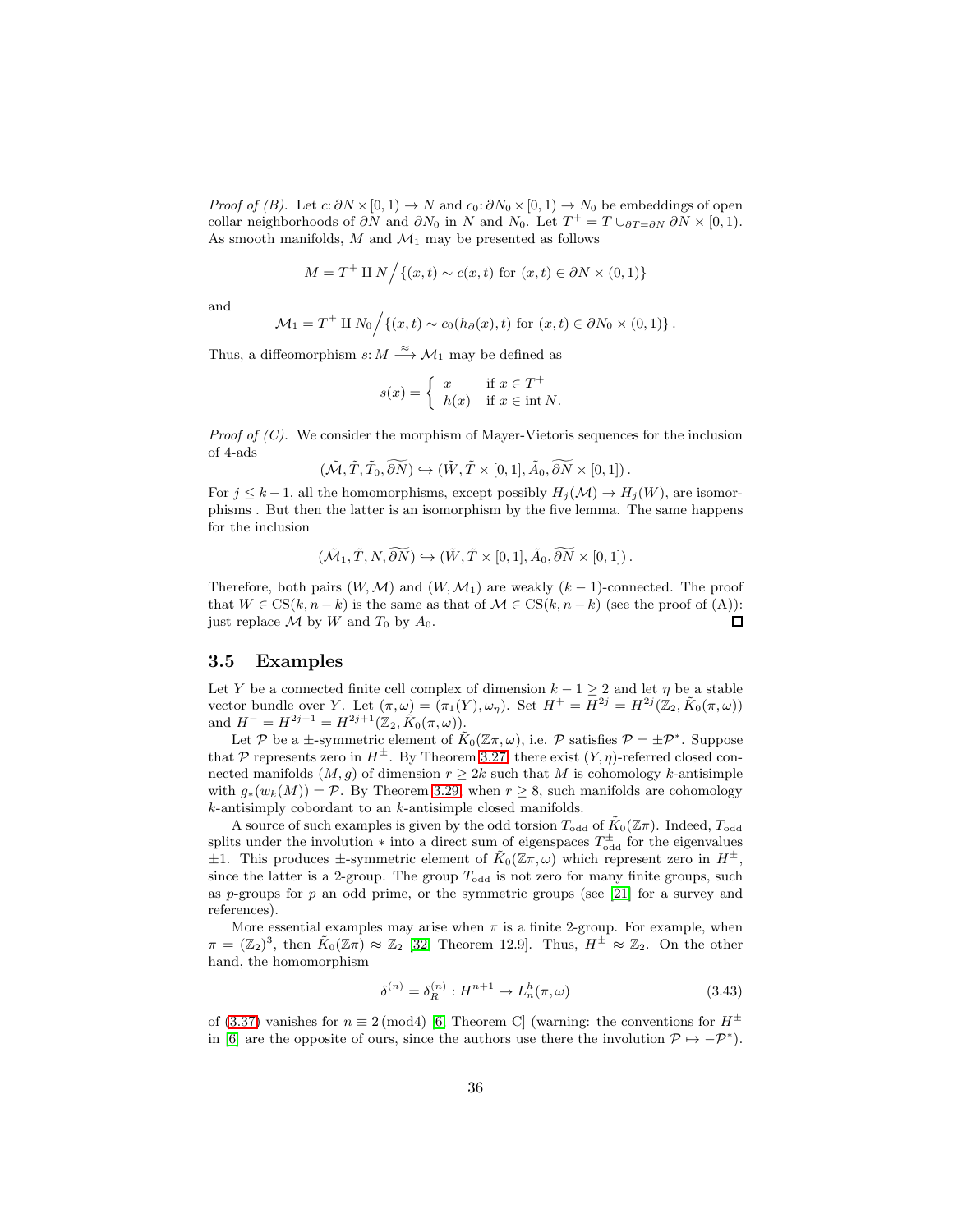By Theorem [3.27](#page-28-1) and Proposition [3.28,](#page-29-1) for  $n = 4j + 2 \ge 2k$ , there exists an  $(Y, \eta)$ referred closed connected n-manifolds  $(M, g)$  which is cohomology k-antisimple but not cohomology k-antisimply cobordant to an k-antisimple manifold. As  $[6,$  Theorem C applies to a large class of finite 2-groups, one might be able to get other examples.

When  $\pi$  is the generalized quaternion group  $Q2^s$  ( $s \geq 3$ ), one sees in [\[6,](#page-40-18) § 6] and (1.5)] that  $H^{\pm} \approx \mathbb{Z}_2$ . On the other hand, the homomorphism  $\delta^{(n)}$  of [\(3.43\)](#page-35-1) vanishes for  $\not\equiv$  1 (mod4) [\[6,](#page-40-18) Theorem D]. As above, one deduces from Theorem [3.27](#page-28-1) and Proposition [3.28](#page-29-1) that, for  $2k \le n \ne 4j+1$ , there an  $(Y, \eta)$ -referred closed connected n-manifolds  $(M, g)$  which is cohomology k-antisimple but not cohomology k-antisimply cobordant to an k-antisimple manifold.

Finally, Proposition [3.21,](#page-21-1) Theorem [3.29](#page-31-2) together with Proposition [2.23](#page-14-3) implies the following

<span id="page-36-1"></span>**Proposition 3.32.** Let M be a closed connected n-dimensional manifold  $(n > 8)$ which is cohomology k-antisimple for  $k \geq 4$ . Let A be a closed connected manifold of dimension a with  $a \leq n-2k$ . Then the manifold  $M \times A$  is cohomology  $k+a$ -antisimple and

- (1) if  $\chi(A) = 0$ , then  $M \times A$  is  $(k+a)$ -antisimple
- (2) if  $\chi(A)$  is even, then  $M \times A$  is cohomology  $(k+a)$ -antisimply cobordant to an  $(k + a)$ -antisimple closed manifold.

## <span id="page-36-0"></span>4 Referred antisimple manifolds

Through this section Y will be a fixed connected finite cell complex of dimension  $k-1 \geq 2$  equipped with a stable vector bundle  $\eta$  over it. We set  $(\pi, \omega) = (\pi_1(Y), \omega_n)$ . We denote by  $Wh(\pi,\omega)$  the Whitehead group  $Wh(\pi)$  endowed with the involution  $\alpha \mapsto \alpha^*$  using the orientation character  $\omega$ . When we consider an  $(Y, \eta)$ -referred manifold  $(X, g)$ , its fundamental group and orientation character  $(\pi_1(X), \omega_X)$  is thus is identified via  $g_*$  with  $(\pi, \omega)$ . This gives an identification  $Wh(\pi_1(X), \omega_X) \approx Wh(\pi, \omega)$ . Equalities between elements of  $Wh(\pi_1(X'), \omega_{X'})$  and  $Wh(\pi_1(X''), \omega_{X''})$  for  $(Y, \eta)$ manifolds  $(X', g')$  and  $(X'', g'')$  should be understood to hold in  $Wh(\pi, \omega)$  via the identifications (like in Convention [3.26\)](#page-25-1). The intervalle  $[0, 1]$  is denoted by  $I$ .

As done in the proof of Proposition [3.24,](#page-23-6) if  $(M, g)$  be an  $(Y, \eta)$ -referred closed manifold of dimension  $r \geq 2k \geq 6$ , a homotopy section  $\gamma: Y \to M$  of g gives rise to a manifold decomposition  $N \cup T \stackrel{\approx}{\longrightarrow} M$  such that  $(N, g_{\vert N})$  is a stable  $\eta$ -thickening of Y When  $M$  is  $k$ -antisimple, we get a richer decomposition.

<span id="page-36-2"></span>**Proposition 4.1.** Let  $(M, g)$  be an  $(Y, \eta)$ -referred k-antisimple closed manifold of dimension  $r \geq 2k \geq 6$ . Then,

(1) a homotopy section  $\gamma: Y \to M$  of g gives rise to a manifold decomposition

 $M = N \cup V \cup N^*$ ,  $N \cap N^* = \emptyset$ ,  $V \cap N = \partial N$ ,  $V \cap N^* = \partial N^*$ 

such that

- (i)  $(N, g_{|N})$  and  $(N^*, g_{|N^*})$  are stable  $\eta$ -thickenings of Y of dimension r.
- (ii) the compact r-manifold V is an h-cobordism between  $\partial N$  and  $\partial N^*$ .
- (2) The Whitehead torsion  $\tau(V, \partial N) \in Wh(\pi, \omega)$  is r-self-dual, i.e. satisfies  $\tau(V, \partial N) = (-1)^{r+1} \tau(V, \partial N^*)^*.$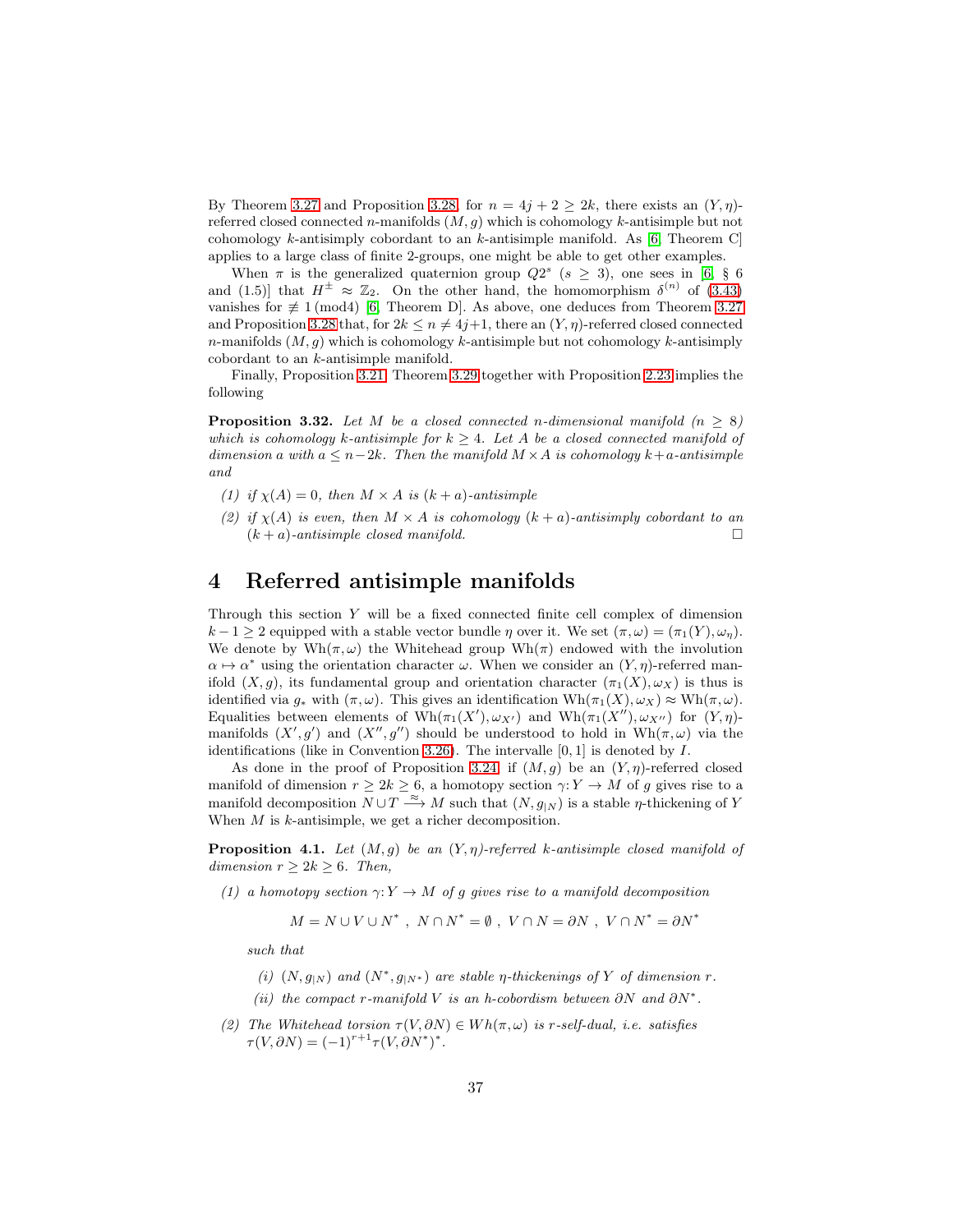(3) The class  $[\tau(V, \partial N)] \in H^{r+1}(\mathbb{Z}_2; Wh(\pi_1(Y))$  does not depend on the section  $\gamma$ .

Thanks to (3) above, the class of  $[\tau(V, \partial N)] \in H^{r+1}(\mathbb{Z}_2; Wh(\pi_1(Y))$  will be denoted by  $\tau(M,g)$ .

*Proof.* As in the proof of Proposition [3.24,](#page-23-6) one may suppose that  $\gamma: Y \to M$  is an embedding. Let N be a smooth regular neighborhood of  $\gamma(Y)$ . We thus get the manifold decomposition  $M = N \cup T$  of Proposition [3.24.](#page-23-6) By general position,  $\gamma$  is isotopic to an embedding  $\gamma^*$ :  $Y \to T$ . Let  $N^*$  be a smooth regular neighborhood of  $\gamma^*(Y)$  in  $\text{int}(T)$ . Let  $V = M\setminus \text{int}(N \cup N^*)$ .

To prove that the cobordism  $(V, \partial N, \partial N^*)$  is an h-cobordism, let us consider a handle decomposition  $\mathcal H$  for  $M$ 

$$
\mathcal{H}: D^n = \mathcal{H}_0 \subset \mathcal{H}_1 \subset \cdots \subset \mathcal{H}_n = M ,
$$

where  $\mathcal{H}_j$  is the union of handles of index  $\leq j$  in  $\mathcal{H}$ . We suppose that  $\mathcal{H}$  is k-antisimple, i.e.  $\mathcal{H}_{k-1} = \mathcal{H}_{n-k+1}$  and that  $\mathcal{H}$  has only one r-dimensional handle. Consider the dual handle decomposition  $\mathcal{H}^*$  of  $\mathcal{H}$  (see e.g. [\[20,](#page-40-13) p. 394]).

By general position, one may assume that  $\gamma(Y) \subset N \subset \text{int } H_{k-1}$ . Let  $X =$  $\mathcal{H}_{k-1}\$ \int N. The pairs  $(M, N)$  and  $(M, \mathcal{H}_{k-1})$  are both weakly  $(k-1)$ -connected. Therefore, the pair  $(\mathcal{H}_{k-1}, N)$  is weakly  $(k-1)$ -connected. Since the homotopy dimensions of Y and of  $\mathcal{H}_{k-1}$  are both  $\leq k-1$ , one deduces that  $\gamma: Y \to \mathcal{H}_{k-1}$  is a homotopy equivalence. It follows easily that  $(X, \partial N, \partial \mathcal{H}_{k-1})$  is an h-cobordism (see e.g. [\[14,](#page-40-19) proof of Proposition 4.6]).

Similarely, one may suppose that  $N^* \subset \text{int } \mathcal{H}_{k-1}^*$  and get an h-cobordism  $(X^*, \partial N^*, \partial \mathcal{H}_{k-1}^*)$ . One has that  $V \cap V^* = \partial \mathcal{H}_{k-1} = \partial \mathcal{H}_{k-1}^*$ , so the cobordism  $V = X \cup X^*$  is an h-cobordism.

To prove (2), recall from Remark [3.16](#page-19-0) that  $N \approx N- \times I$  and thus  $\partial N \approx \overline{N} - \cup$  $N_-\times\{1\}$ , where  $\bar{N}_- = N_-\times\{0\} \cup \partial N_-\times I$ . Analogously,  $N^* \approx N_-^* \times I$  and  $\partial N^* \approx \overline{N}_-^* \cup N_-^* \times \{1\}$ , where  $\overline{N}_-^* = N_-^* \times \{0\} \cup \partial N_-^* \times I$ . For  $t = 0, 1$ , consider the embedding  $\gamma_t: Y \to N^- \times \{t\}$  homotopic in N to  $\gamma$ . We do the same for  $\gamma_t^*: Y \to Y$  $N^*$  × {*t*} homotopic in  $N^*$  to  $\gamma^*$ .

The two embeddings  $\gamma_0$  and  $\gamma_0^*$  are isotopic in M. By general position, they are isotopic in V. Therefore,  $V \approx (\bar{N}_- \times I) \cup Z$ , where  $(Z, N_- \times 1, N_-^* \times 1)$  is an hcobordism. Set  $\bar{\gamma}_1: Y \to Z$  to be  $\gamma_1$  post-composed with the inclusion  $N_- \times \{1\} \hookrightarrow Z$ and  $\bar{\gamma}_1^*: Y \to Z$  to be  $\gamma_1^*$  post-composed with the inclusion  $N^* \times \{1\} \hookrightarrow Z$  One has

$$
\tau(V, \partial N) = \tau(Z, N_- \times \{1\}) = \tau(\bar{\gamma}_1)
$$

and

$$
(-1)^{r+1}\tau(V,\partial N) = \tau(V,\partial N^*) = \tau(Z, N^*_- \times \{1\}) = \tau(\bar{\gamma}_1^*).
$$

Since  $\gamma_1$  and  $\gamma_1^*$  are homotopic in  $\partial Z$ , this proves (2).

To prove (3), let  $\delta: Y \to M$  be another homotopy section of g, giving rise to a manifold decomposition  $M \approx N(\delta) \cup V(\delta) \cup N^*(\delta)$  which we have to compare with the decomposition  $M \approx N(\gamma) \cup V(\gamma) \cup N^*(\gamma)$ . As above, by general position and given the connectivity of  $(M, N(\gamma))$  and  $(M, N(\delta))$ , there is a self-homotopy equivalence  $\phi$  of Y such that  $\gamma = \delta \circ \phi$ . Therefore, we shall have  $N(\delta) \subset \text{int}N(\gamma)$  and  $N^*(\delta) \subset \text{int}N^*(\gamma)$ , whence h-cobordisms  $(S, \partial N(\delta), \partial N(\gamma))$  and  $(S^*, \partial N^*(\delta), \partial N^*(\gamma))$ . One has  $V(\delta)$  =  $S \cup V(\gamma) \cup S^*$ . Therefore

$$
\tau(V(\delta),\partial N(\delta)) = \tau(V(\gamma),\partial N(\gamma)) + \tau(S,\partial N(\delta)) + \tau(S^*,\partial N^*(\gamma))
$$
  
= 
$$
\tau(V(\gamma),\partial N(\gamma)) + \tau(S,\partial N(\delta)) + (-1)^{r+1} \tau(S,\partial N(\delta))^*,
$$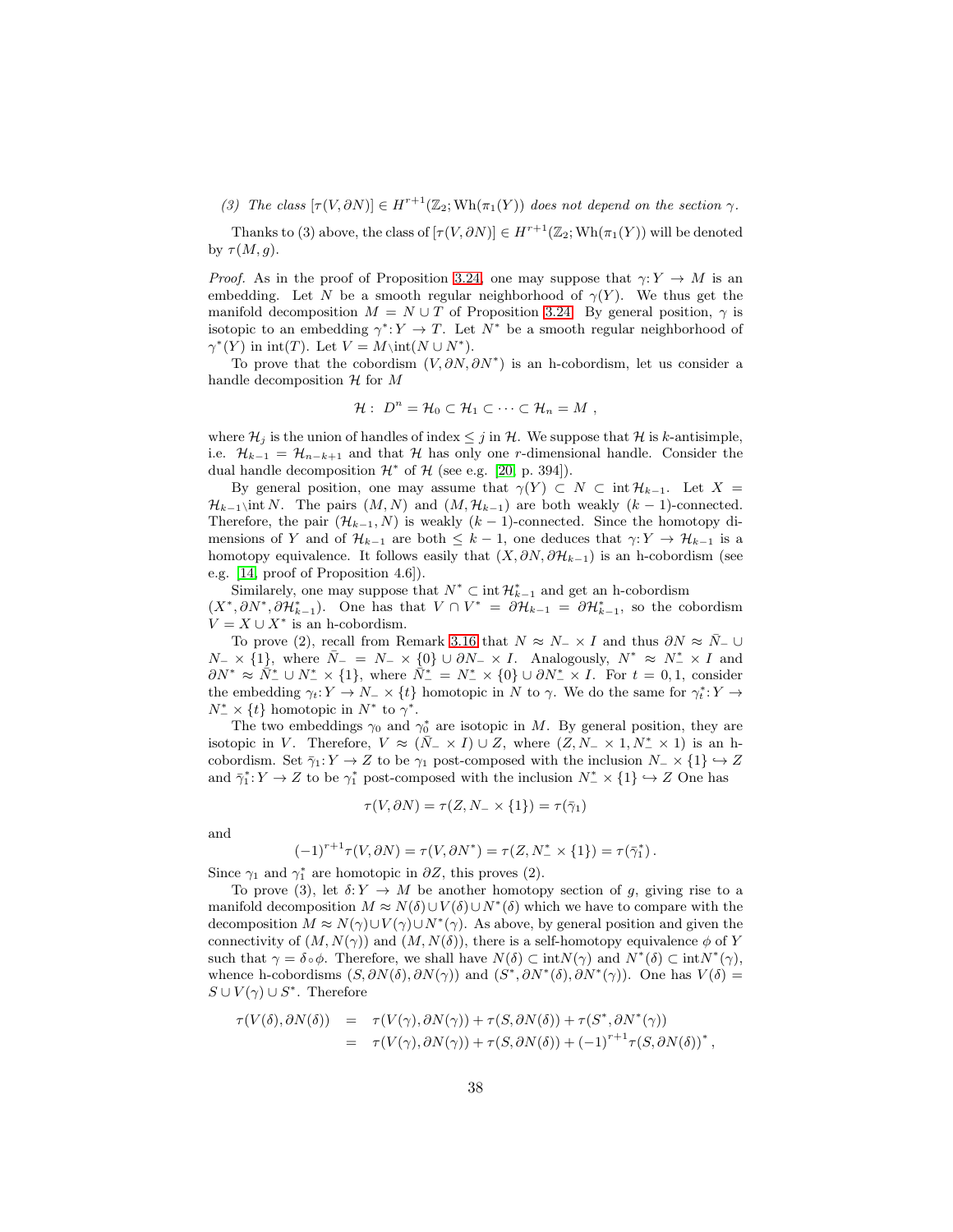which proves  $(3)$ .

<span id="page-38-3"></span>**Remark 4.2.** In case  $\tau(M,g) = 0$ , then, by the s-cobordism theorem,  $V \cup N^*$  is diffeomorphic to  $N$  and  $M$  is diffeomorphic to the gluing of two copies of  $N$  by a self-diffeomorphism of  $\partial N$ . We call such an antisimple manifold a *twisted double*.  $\Box$ 

Two  $(Y, \eta)$ -referred manifold  $(M_i, g_i)$   $(i = 0, 1)$  are called *h-cobordant* if there is an h-cobordism  $(W, M_0, M_1)$  admitting a k-connected  $\eta$ -normal map  $G: W \to Y$ extending  $g_0$  and  $g_1$ .

**Proposition 4.3.** Let  $(M, g)$  be an  $(Y, \eta)$ -referred k-antisimple closed manifold of dimension  $r > 2k > 6$ . Then,

- (1) The class  $\tau(M,g) \in H^{r+1}(\mathbb{Z}_2; Wh(\pi_1(Y))$  is an invariant of the h-cobordism class of  $(M, g)$ .
- (2)  $\tau(M,g) = 0$  if and only if  $(M,g)$  is h-cobordant to a twisted double.

*Proof.* Let  $(W, G)$  be an  $(Y, \eta)$ -referred h-cobordism between  $(M_0, g_0)$  and  $(M_1, g_1)$ . Let  $\Gamma: Y \to W$  be a homotopy section of G. Composed with the projections on  $M_i$ , it gives rise to homotopy sections  $\gamma_i: Y \to M_i$  of  $g_i$ . One can also construct a homotopy  $\hat{\Gamma}: Y \times I \to W$  between  $\gamma_0$  and  $\gamma_1$  and a homotopy  $\hat{\Gamma}^*: Y \times I \to W$  between  $\gamma_0^*$  and  $\gamma_1^*$ . By general position, this can be done by embeddings and we thus get a decomposition

$$
W \approx (N \times I) \cup Z \cup (N^* \times I)
$$

where  $(Z, V(\gamma_0), V(\gamma_1))$  is an h-cobordism. One has

<span id="page-38-0"></span>
$$
\tau(V(\gamma_0), \partial N(\gamma_0)) + \tau(Z, V(\gamma_0)) = \tau(V(\gamma_1), \partial N(\gamma_1)) + \tau(Z, V(\gamma_1))
$$
  
= 
$$
\tau(V(\gamma_1), \partial N(\gamma_1)) + (-1)^r \tau(Z, V(\gamma_0))^*
$$
(4.44)

which proves  $(1)$ .

If  $(M, g)$  is h-cobordant to a twisted double, then  $\tau(M, g) = 0$  by (1) already proven. Conversely, suppose that  $\tau(M, q) = 0$ . This means that there is a manifold decomposition  $M \approx N \cup V \cup N^*$  with  $(V, \partial N, \partial N^*)$  being an h-cobordism with  $\tau(V, \partial N) = \alpha + (-1)^{r+1} \alpha^*$  for some  $\alpha \in Wh(\pi, \omega)$ . Let  $(Z, M, M')$  be an h-cobordism with  $\tau(Z, M) = -\alpha$ . Using [\(4.44\)](#page-38-0), this proves that  $\tau(V', N') = 0$  and thus M' is a twisted double.  $\Box$ 

We now turn our attention to the construction of antisimple manifolds which are not h-cobordant to twisted doubles. Analogously to Ranicki's exact sequence [\(3.37\)](#page-28-0), the main ingredient is the Rothenberg exact sequence [\[24,](#page-40-20) Proposition 4.1]

<span id="page-38-1"></span>
$$
L_{r+1}^s(\pi,\omega) \to L_{r+1}^h(\pi,\omega) \xrightarrow{T} H^{r+1}(\mathbb{Z}_2; Wh(\pi,\omega)) \xrightarrow{\delta_{\text{Rot}}} L_r^s(\pi,\omega) \tag{4.45}
$$

<span id="page-38-2"></span>**Proposition 4.4.** Let  $a \in H^{r+1}(\mathbb{Z}_2; Wh(\pi,\omega))$  such that  $\delta_{Rot}(a) = 0$ . Then, for  $r \geq 2k \geq 6$  there exists an  $(Y, \eta)$ -referred k-antisimple closed manifold  $(M, g)$  with  $\tau(M,g)=a.$ 

*Proof.* The map  $T$  in [\(4.45\)](#page-38-1) may be geometrically described as follows (see [\[24,](#page-40-20) p. 313]). Let  $(N, g)$  be a stable *η*-thickening of Y of dimension r. Set  $\partial(N \times I) \approx N - \cup N_+$ , where  $N = N \times \{0\} \cup \partial N \times [0, 1/2]$  and  $N_+ = N \times \{1\} \cup \partial N \times [1/2, 1]$ . An element  $\sigma \in L_{r+1}^h(\pi,\omega)$  may be represented as the surgery obstruction of a degree one normal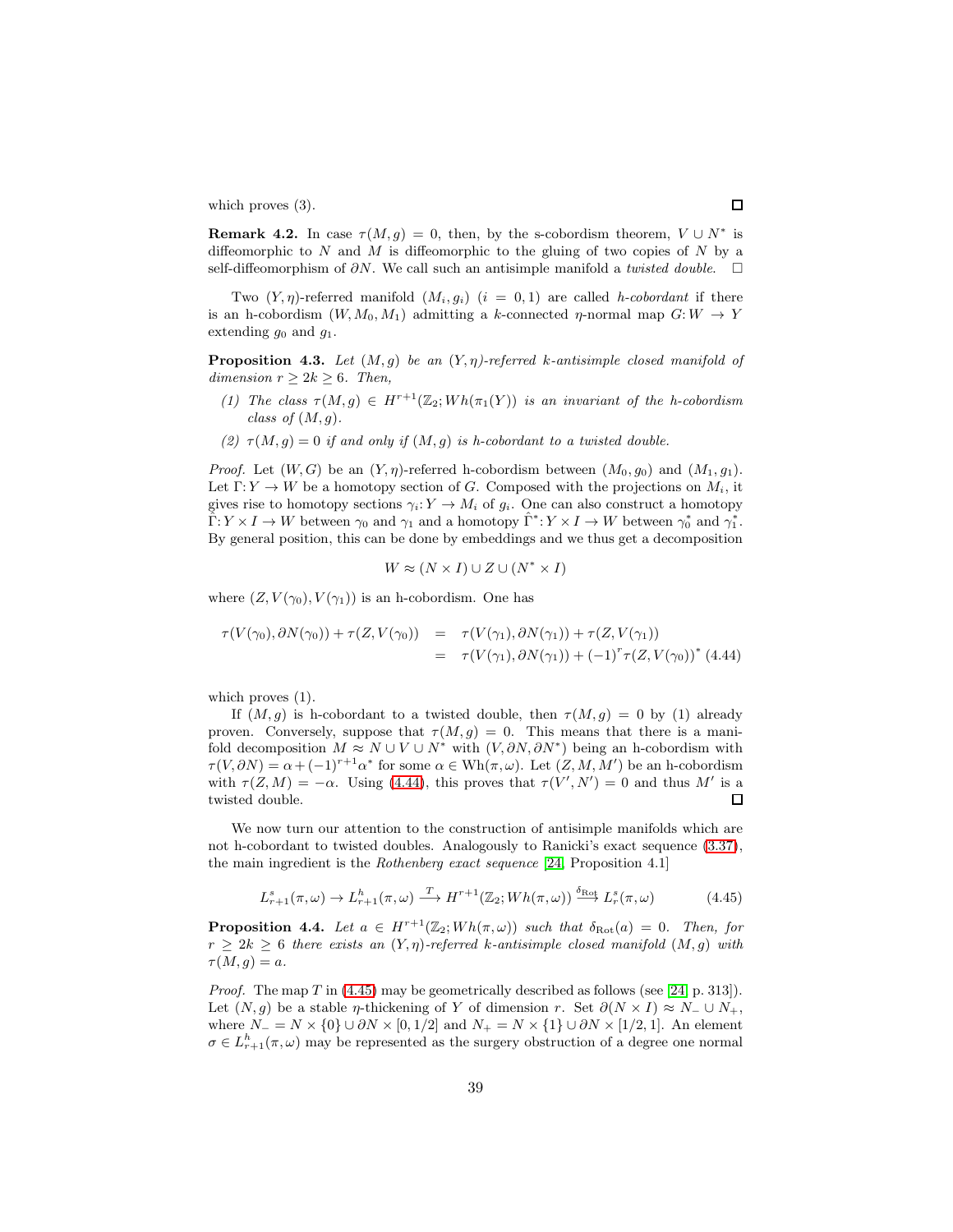map  $f: (X, X_-, X_+) \to (N \times I, N_-, N_+)$ , where X is a compact  $(r + 1)$ -dimensional manifold with  $\partial X = X_-\cup X_+$ , such that  $f_-=f_{|X_-}: X_-\to N_-$  is a diffeomorphism and  $f_+ = f_{|X_+}: X_+ \to N_+$  is a homotopy equivalence. One has  $T(\sigma) = \tau(f_+)$  (via the identification by  $g_*$ ).

As mentioned in Remark [3.16,](#page-19-0)  $N = N^{(n)}$  is itself an s-cobordism between an  $\eta$ thickening  $N^{(n-1)}$  of Y and itself. It follows that  $X_+$  is an h-cobordism between two copies  $N_{\pm}^{(n-1)}$  of  $N^{(n-1)}$ , with  $\tau(N_{+}, N^{(n-1)}) = -\tau(f)$ . One deduces that  $M = \partial X$ is an k-antisimple closed manifold,  $(Y, \eta)$ -referred via g, with  $\tau(M, g) = a$  (signs are irrelevant since  $H^{r+1}(\mathbb{Z}_2; Wh(\pi,\omega))$  is a group of exponent 2).  $\Box$ 

**Examples 4.5.** (1)  $L_{odd}^h(\pi) = 0$  if  $\pi$  is a finite group of odd order [\[1\]](#page-39-0) ( $\omega$  is then trivial). Hence, by Proposition [4.4,](#page-38-2) any class  $a \in H^{2j}(\mathbb{Z}_2; Wh(\pi))$  may be realized as  $\tau(M, q)$  for an  $(Y, \eta)$ -referred closed k-antisimple manifold of dimension  $n = 2j > 6$ . It follows from [\[2,](#page-39-1) § 4] that  $H^{2j}(\mathbb{Z}_2; Wh(\pi)) \neq 0$  if  $\pi$  is finite abelian, of exponent  $\neq 1, 2, 3, 4$  or 6.

(2) Let  $Y_1, \ldots, Y_s$  be finite CW-complexes of dimension  $\leq k-1$ , such that  $\pi_1(Y_i)$  $G_i$  is a finite group of odd order. Let  $Y = Y_1 \vee \cdots Y_s$  and  $G = \pi_1(Y) \approx G_1 *$  $\cdots * G_s$ . One has  $L^h_{odd}(G) = 0$  by [\[4,](#page-40-21) Theorem 5]. Hence, as in (1) above, any class  $a \in H^{2j}(\mathbb{Z}_2; Wh(G))$  may be realized as  $\tau(M,g)$  for an  $(Y,\eta)$ -referred closed k-antisimple manifold of dimension  $n = 2j \geq 6$ . Recall that  $H^{2j}(\mathbb{Z}_2; Wh(G)) \approx$  $\bigoplus_{i=1}^s H^{2j}(\mathbb{Z}_2; Wh(G_i))$  by [\[26\]](#page-40-22).

(3) When Y is acyclic, an  $(Y, \eta)$ -referred closed k-antisimple manifold is a homology sphere. As an example, consider the Poincaré 3-sphere minus a disk, which collapses to an acyclic 2-dimensional finite complex Y with

$$
\pi_1(Y) = \Delta = \langle a, b \, | \, a^5 = b^3 = (ab)^2 \rangle,
$$

the binary icosahedral group. Let  $C_5 = \langle t | t^5 = 1 \rangle$  be the cyclic group of order 5 with a given generator t. There is a homomorphism  $\nu: C_5 \to \Delta$  with  $\nu(t) = a^2$ . One can prove that the induced homomorphism

$$
\mathbb{Z}_2 \approx H^{2j}(\mathbb{Z}_2; \operatorname{Wh}(C_5)) \xrightarrow{\nu_{2j}} H^{2j}(\mathbb{Z}_2; \operatorname{Wh}(\Delta))
$$

is injective [\[8,](#page-40-23) Chapter 5]. By naturality of the Rothenberg exact sequence and Example (1) above, this produces 3-antisimple homology spheres in dimension  $r = 2j \geq 6$ which are not h-cobordant to a twisted double. Using  $(1)$  and  $(2)$  above, we can get such homology spheres with fundamental group a free product of finitely many copies of ∆.

(4) Suppose that Y is the lens space  $L(p,q)$  with  $p \equiv 3 \mod 4$ , or  $(p,q) = (5, 2)$  and take for  $\eta$  the trivial bundle. Then, any  $(Y, \eta)$ -referred k-antisimple closed manifold M of dimension  $r = 2j + 1 \geq 2k \geq 6$  is a twisted double. Indeed, in the decomposition of Proposition [4.1,](#page-36-2) the h-cobordism  $(V, \partial N, \partial N^*)$  is inertial, i.e.  $\partial N^*$  is diffeomorphic to  $\partial N$ . But, there is no non-trivial inertial h-cobordism starting from  $\partial N = Y \times S^{2j}$ under our hypotheses [\[12,](#page-40-6) Theorem 6.1 and Lemma 6.5]. Hence  $M$  is a twisted double by Remark [4.2.](#page-38-3)

### <span id="page-39-0"></span>References

- [1] A. Bak. Odd dimension surgery groups of odd torsion groups vanish. *Topology*, 14(4):367– 374, 1975.
- <span id="page-39-1"></span>[2] H. Bass. L<sup>3</sup> of finite abelian groups. *Ann. of Math. (2)*, 99:118–153, 1974.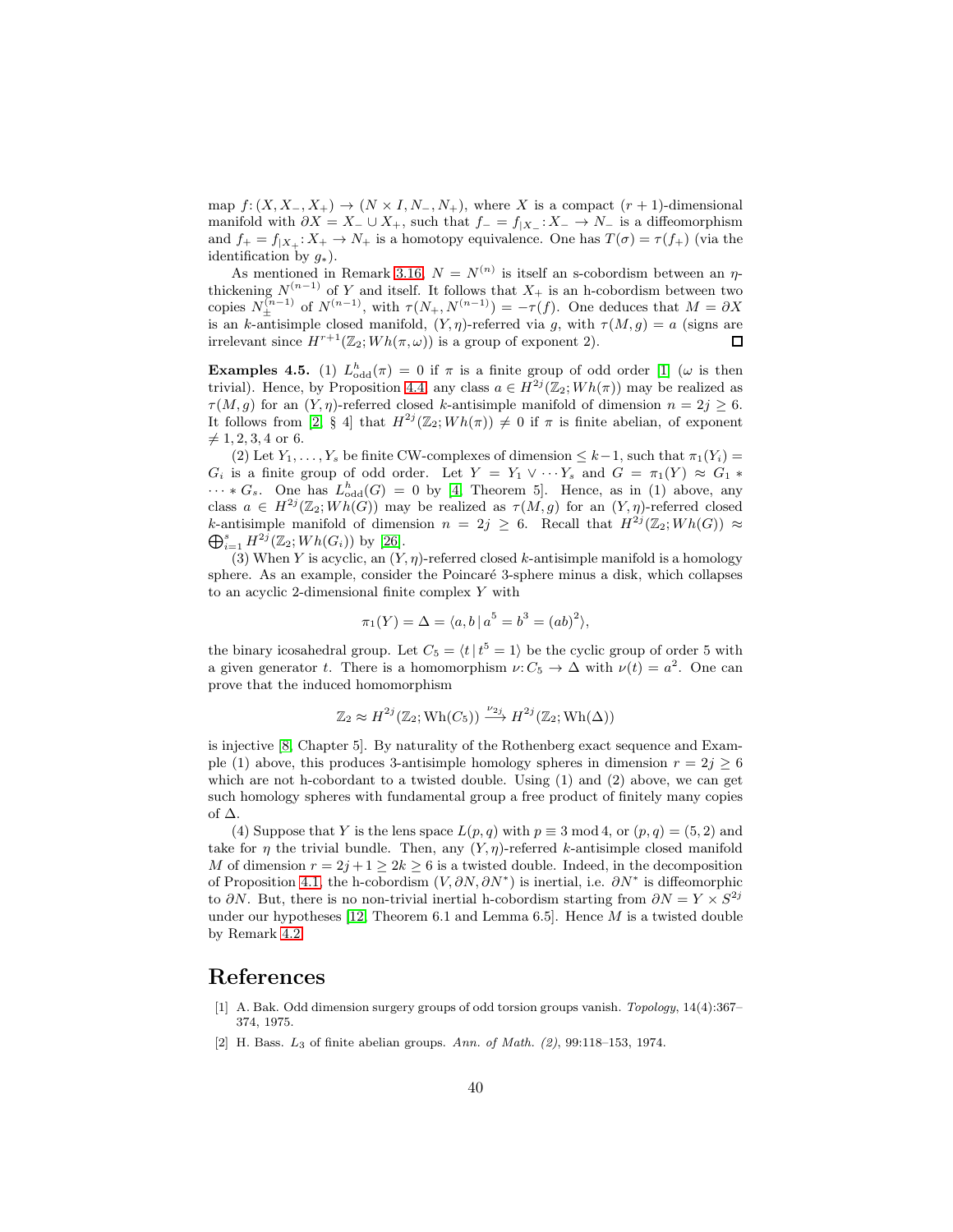- <span id="page-40-16"></span>[3] A. Borel and J.-P. Serre. Corners and arithmetic groups. *Comment. Math. Helv.*, 48:436– 491, 1973. Avec un appendice: Arrondissement des variétés à coins, par A. Douady et L. Hérault.
- <span id="page-40-21"></span>[4] S. Cappell. Mayer-Vietoris sequences in hermitian K-theory. In *Algebraic K-theory, III: Hermitian K-theory and geometric applications (Proc. Conf., Battelle Memorial Inst., Seattle, Wash., 1972)*, pages 478–512. Lecture Notes in Math., Vol. 343, 1973.
- <span id="page-40-7"></span>[5] A. Dranishnikov, S. Ferry, and S. Weinberger. An infinite-dimensional phenomenon in finite-dimensional metric topology. *Camb. J. Math.*, 8(1):95–147, 2020.
- <span id="page-40-18"></span>[6] I. Hambleton and R. Milgram. The surgery obstruction groups for finite 2-groups. *Invent. Math.*, 61(1):33–52, 1980.
- <span id="page-40-23"></span><span id="page-40-0"></span>[7] A. Hatcher. *Algebraic topology*. Cambridge University Press, Cambridge, 2002.
- [8] J-C. Hausmann. Groupes de sphères d'homologie entière. *Thesis, University of Geneva (1974).* <http://www.unige.ch/math/folks/hausmann/hausmannThesis.pdf>.
- <span id="page-40-4"></span>[9] J-C. Hausmann. Manifolds without middle dimensional handles. *Preprint, University of Geneva (1980).* <http://www.unige.ch/math/folks/hausmann/hausmannMWMDH.pdf>.
- <span id="page-40-3"></span>[10] J-C. Hausmann. Noeuds antisimples. In *Knot theory (Proc. Sem., Plans-sur-Bex, 1977)*, volume 685 of *Lecture Notes in Math.*, pages 171–202. Springer, Berlin, 1978.
- <span id="page-40-5"></span>[11] J-C. Hausmann. h-cobordisms and twisted doubles. In *Topology Symposium, Siegen 1979 (Proc. Sympos., Univ. Siegen, Siegen, 1979)*, volume 788 of *Lecture Notes in Math.*, pages 39–48. Springer, Berlin, 1980.
- <span id="page-40-6"></span>[12] J-C. Hausmann. Open books and h-cobordisms. *Comment. Math. Helv.*, 55(3):330–346, 1980.
- <span id="page-40-9"></span>[13] J-C. Hausmann and P. Vogel. *Geometry on Poincaré spaces*, volume 41 of *Mathematical Notes*. Princeton University Press, Princeton, NJ, 1993.
- <span id="page-40-19"></span>[14] JC. Hausmann and B. Jahren. A simplification problem in manifold theory. *Enseign. Math.*, 64(1-2):207–248, 2018.
- <span id="page-40-11"></span><span id="page-40-2"></span>[15] M. Hirsch. Smooth regular neighborhoods. *Ann. of Math. (2)*, 76:524–530, 1962.
- [16] B. Hughes and A. Ranicki. *Ends of complexes*, volume 123 of *Cambridge Tracts in Mathematics*. Cambridge University Press, Cambridge, 1996.
- <span id="page-40-12"></span><span id="page-40-10"></span>[17] M. Kervaire. Le théorème de Barden-Mazur-Stallings. *Comment. Math. Helv.*
- [18] J. Klein, Qin L., and Y. Su. On the various notions of poincaré duality space. [arXiv:1901.00145](http://arxiv.org/abs/1901.00145), 2019.
- <span id="page-40-14"></span>[19] R. Lyndon and P. Schupp. *Combinatorial group theory*. Springer-Verlag, Berlin-New York, 1977. Ergebnisse der Mathematik und ihrer Grenzgebiete, Band 89.
- <span id="page-40-17"></span><span id="page-40-13"></span>[20] J. Milnor. Whitehead torsion. *Bull. Amer. Math. Soc.*, 72:358–426, 1966.
- [21] R. Oliver. Projective class groups of integral group rings: a survey. In *Orders and their applications (Oberwolfach, 1984)*, volume 1142 of *Lecture Notes in Math.*, pages 211–232. Springer, Berlin, 1985.
- <span id="page-40-15"></span><span id="page-40-1"></span>[22] E. Pedersen and A. Ranicki. Projective surgery theory. *Topology*, 19(3):239–254, 1980.
- [23] A. Ranicki. Algebraic L-theory. I. Foundations. *Proc. London Math. Soc. (3)*, 27:101– 125, 1973.
- <span id="page-40-20"></span>[24] J. Shaneson. Wall's surgery obstruction groups for G×Z. *Ann. of Math. (2)*, 90:296–334, 1969.
- <span id="page-40-8"></span>[25] L. C. Siebenmann. *The obstruction to finding a boundary for an open manifold of dimension greater than five*. ProQuest LLC, Ann Arbor, MI, 1965. Thesis (Ph.D.)– Princeton University.
- <span id="page-40-22"></span>[26] J. Stallings. Whitehead torsion of free products. *Ann. of Math. (2)*, 82:354–363, 1965.